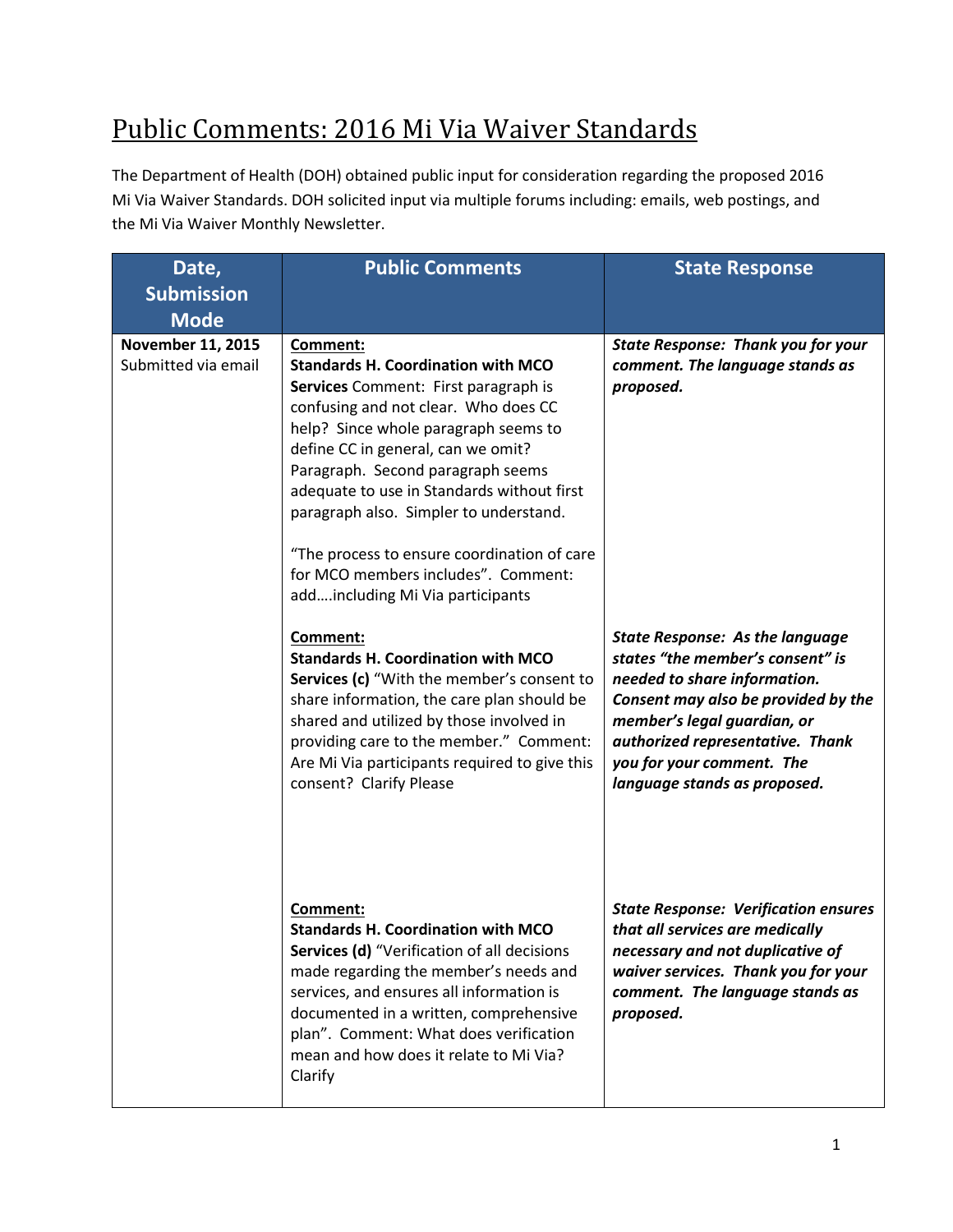**Standards H. Coordination with MCO Services 5 th paragraph (b)** "The MCO will utilize the LOC and CIA information to complete certain portions of the CNA". Comment: This sentence is classic alphabet soup. Ugh. Suggest spelling out CNA again here, since it is an unfamiliar term to Mi Via and has been awhile since spelled out in document. Sentence i

#### **Comment:**

**Standards H. Coordination with MCO Services 5 th paragraph (c)** "While the MCO is responsible for the annual CNA visits and the Consultant assists the participant with the MI Via LOC assessment process and SSP development, the MCO and Consultant are encouraged to coordinate the CNA visits and TPA LOC in-home assessment at the same time in order to reduce the burden to the participant/member and the participants family". Comment: Good idea! But is this happening yet? Do consultants and CNA know this yet? Training needed.

*State Response: Level of Care (LOC) was previously defined in Section 1. Subsection E. Managed Care Organization (MCO) and comprehensive needs assessments (CNA) were previously defined in Section 1. Subsection H. Comprehensive Individual Assessment (CIA) is clarified in Section 1. Subsection H. (a).*

*State Response: Thank you for your comment. This comment has been noted by the state.*

| <b>Comment:</b>                               | <b>State Resp</b>  |
|-----------------------------------------------|--------------------|
| <b>Standards 3. Definitions and Acronyms:</b> | comment.           |
|                                               | Represento         |
| Employer of Record: A participant may be      | the terms <b>v</b> |
| au hau au m EOD unlass the mantisipens        |                    |

his or her own EOR unless the participant is a minor or has an authorized representative over financial matters in place. Comment: Or has a guardian.

Employee: Comment: Not in alphabetical order

**Comment: Standards 4. Mi Via Contractors and Supports FOCoS***online***: The Mi Via Plan of**  *State Response: Thank you for your comment. The state will make the edit.*

*State Response: Thank you for your The term "Authorized Representative" was made to align*   $with other Medical$ *Assistance Division (MAD) New Mexico Administrative Code (NMAC). The Standards define this term which includes guardian.*

*State Response: Thank you for your comment. The state will make the edit.*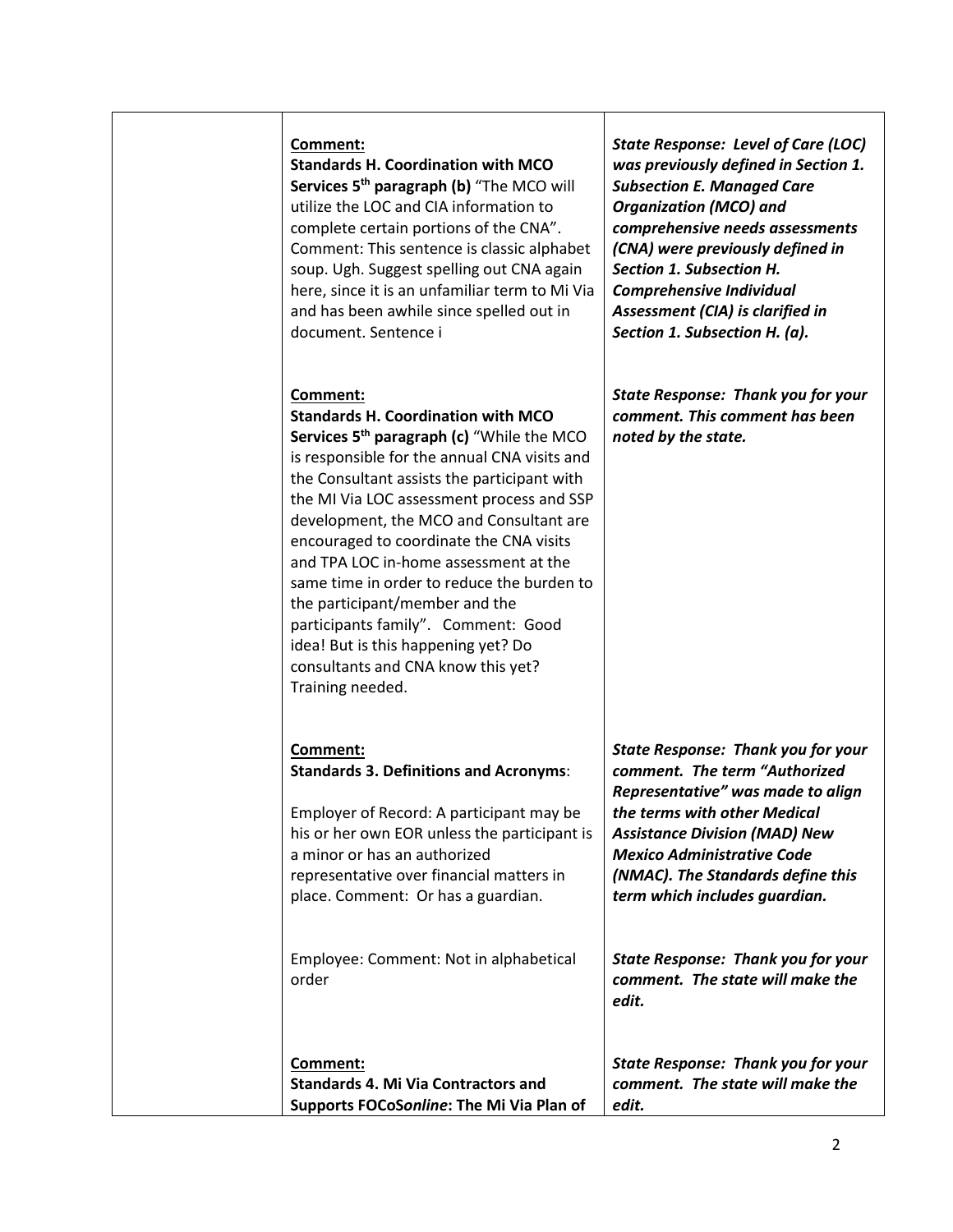| Care on-line system "In addition to the<br>above functions, the FMA operates the<br>FOCoSonline system through which the Mi<br>Via program is operated through.<br>Comment: Need second through?                                                                                                                                                                             |                                                                                                                                                                                                                                      |
|------------------------------------------------------------------------------------------------------------------------------------------------------------------------------------------------------------------------------------------------------------------------------------------------------------------------------------------------------------------------------|--------------------------------------------------------------------------------------------------------------------------------------------------------------------------------------------------------------------------------------|
| Comment:<br>Standards 5. Determining Level of Care A.<br>First Paragraph Last Sentence "These<br>forms and instructions are enclosed in the<br>allocation packet sent to the participant by<br>the Department of Health and are<br>submitted upon completion to the TPA by<br>the Participant." Comment: or by the<br>Participant's physician, if he/she agrees to<br>do so. | <b>State Response: It is the</b><br>responsibility of the participant to<br>ensure that the Long Term Care<br><b>Assessment Abstract is completed</b><br>and submitted to the TPA. The state<br>will make the edit to indicate this. |
| Comment:<br><b>Standards 6. Planning and Budgeting for</b><br><b>Services and Goods D Budget Spending</b><br><b>Authority (1) Budget-Spending Authority</b><br>Comment: Be consistent with both titles<br>and call both budget making or budget<br>spending-also decision making or budget<br>making. Keep in same order                                                     | <b>State Response: Thank you for your</b><br>comment. All three types of specific<br>participant authority outlined in this<br>section are considered to be an<br>authority "related" to their Mi Via<br><b>Budget.</b>              |
| Comment:<br><b>Standards 6. Planning and Budgeting for</b><br><b>Services and Goods D Budget Spending</b><br>Authority (2) Employer Authority "The<br>Employer of Record (EOR) is the common<br>law employer of service providers."<br>Comment: What does common law mean?<br>Is it like common law marriage, not legally<br>valid? Needs Clarification                      | <b>State Response: Thank you for your</b><br>comment. The state will edit the<br>language to be consistent with the<br>definition of the Employer of Record<br>(EOR) as the "employer".                                              |
| Comment:<br><b>Standards 8. Service and Support Plan and</b><br><b>Budget Approval Process SSP Review</b><br>Criteria Arrow 3 "the services or goods<br>must accommodate the participant in<br>managing his/her household; or".<br>Comment: "or" or "and"?                                                                                                                   | <b>State Response: Thank you for your</b><br>comment. This is written to be<br>consistent with 8.314.17 Section C of<br>the NMAC. The language stands as<br>proposed.                                                                |
| Comment:<br><b>Standards 8. Service and Support Plan and</b><br><b>Budget Approval Process SSP Review</b>                                                                                                                                                                                                                                                                    | <b>State Response: State Response:</b><br>Thank you for your comment. This is<br>written to be consistent with                                                                                                                       |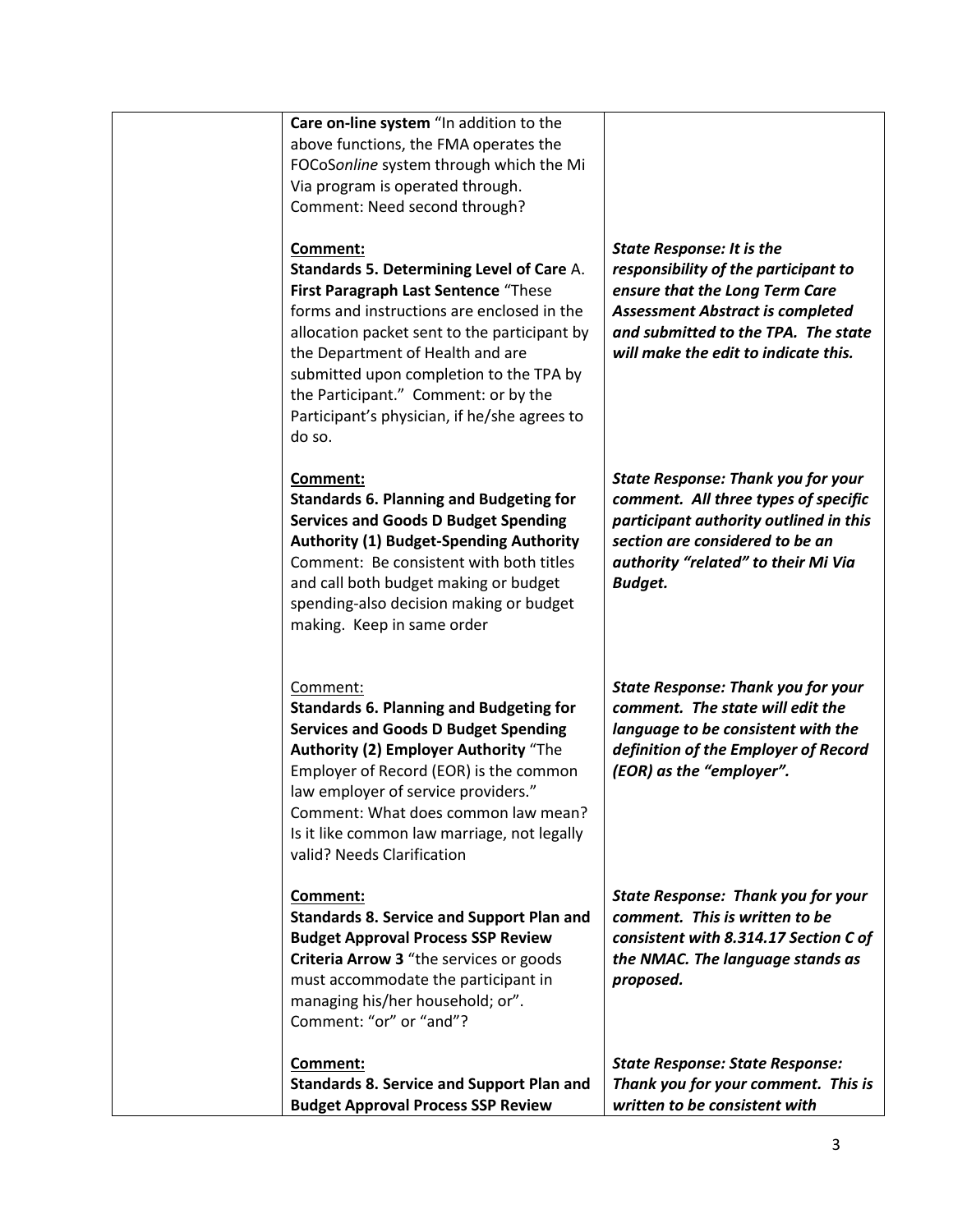| Criteria Arrow 4 "the services or goods<br>must facilitate activities of daily living; or<br>Comment: "or" or "and"?                                                                                                                                                                                                                                                                                                               | 8.314.17 Section C of the NMAC. The<br>language stands as proposed.                                                                   |
|------------------------------------------------------------------------------------------------------------------------------------------------------------------------------------------------------------------------------------------------------------------------------------------------------------------------------------------------------------------------------------------------------------------------------------|---------------------------------------------------------------------------------------------------------------------------------------|
| Comment:<br><b>Standards 8. Service and Support Plan and</b><br><b>Budget Approval Process C. Requests for</b><br>Additional Funding over the IBA 1. Chronic<br>physical condition second paragraph "The<br>participant must submit a written, dated,<br>and signed evaluation or letter from a<br>medical specialist either a medical doctor<br>(MD) Comment: add comma after<br>medical specialist                               | <b>State Response: Thank you for your</b><br>comment. The state will make the<br>edit.                                                |
| Comment:<br>Standards 10. Implementation of the<br>Service and Support Plan and Budget A.<br>Other Required documents 4 <sup>th</sup> paragraph<br>"Vendors who are providing goods only<br>(such as a large retailer) do not need to<br>provide such documentation, however, the<br>participant or vendor must submit the<br>Vendor Information Form to the FMA<br>before is issued" Comment: to the FMA<br>before they are what? | <b>State Response: Thank you for your</b><br>comment. The state will edit the<br>language to reflect "before payment<br>is issued".   |
| Comment:<br>Standards 10. Implementation of the<br>Service and Support Plan and Budget B.<br>Timesheets 1 <sup>st</sup> paragraph last sentence<br>"Timesheets may also be mailed, faxed or<br>delivered directly to the FMA" Comment:<br>"Instead of using FOCoSonline, timesheets<br>may also be mailed, faxed or delivered<br>directly to the FMA"                                                                              | <b>State Response: Thank you for your</b><br>comment. The comment has been<br>noted by the state. The language<br>stands as proposed. |
| Comment:<br>Standards 10. Implementation of the<br>Service and Support Plan and Budget B.<br>Vendor Invoice 1 <sup>st</sup> paragraph 8 <sup>th</sup> sentence<br>"Vendor Checks can be mailed directly to<br>the participant, authorized representative<br>or the EOR" Comment: Add period at the<br>end of the sentence.                                                                                                         | <b>State Response: Thank you for your</b><br>comment. The state will make the<br>edit.                                                |
|                                                                                                                                                                                                                                                                                                                                                                                                                                    |                                                                                                                                       |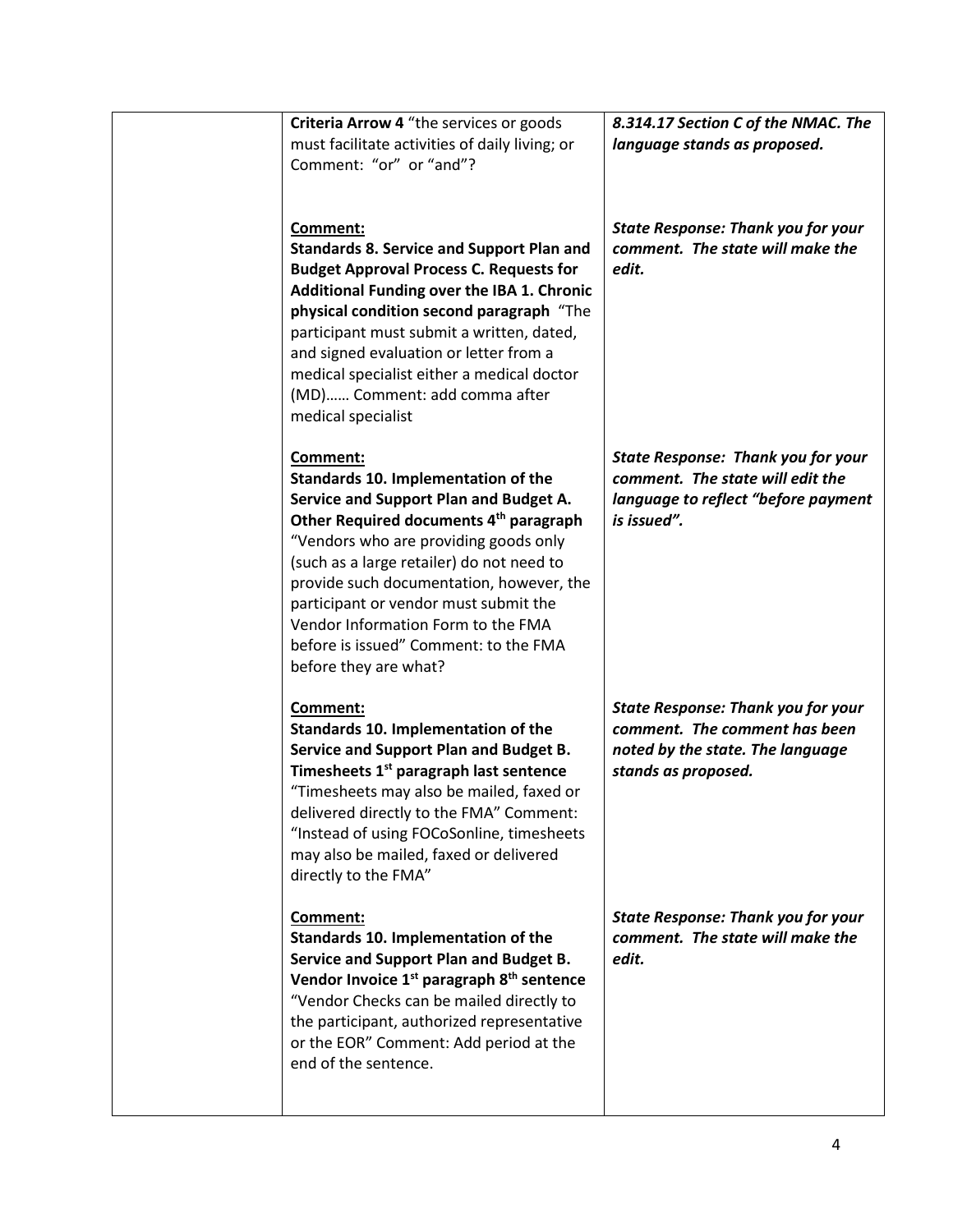| Comment:<br><b>Standards 13. Termination from the Mi Via</b><br>Program A. Voluntary Termination first<br>sentence "Current waiver participants are<br>given a choice of receiving services through<br>an existing waiver or Mi Via." Comment:<br>specify"an existing"                                                                                                                                                                                                                                                                                                                                                                                                                                            | <b>State Response: Thank you for your</b><br>comment. The comment has been<br>noted by the state. The language<br>stands as proposed.                                                                                                                                                                                                                       |
|-------------------------------------------------------------------------------------------------------------------------------------------------------------------------------------------------------------------------------------------------------------------------------------------------------------------------------------------------------------------------------------------------------------------------------------------------------------------------------------------------------------------------------------------------------------------------------------------------------------------------------------------------------------------------------------------------------------------|-------------------------------------------------------------------------------------------------------------------------------------------------------------------------------------------------------------------------------------------------------------------------------------------------------------------------------------------------------------|
| Comment:<br>Appendix A Qualifications that apply to all<br>Mi Via Individual Employees, Independent<br><b>Providers, Provider Agencies, and Vendors</b><br>I General qualifications for individual<br>employees and employees of vendors<br>(provider agencies) who are employed by<br>a Mi Via participant to provide direct<br>services (d) Individual Employees: pass a<br>nationwide caregiver criminal history<br>screening pursuant to NMSA 1978, Section<br>29-17-2 et seq. and 7.1.9 NMAC and an<br>abuse registry screen pursuant to NMSA<br>1978, Section 27-7a-1 et seq. and 8.11.6<br>NMAC prior to initial hire and every three<br>years after initial hire. Comment: Please<br>define NMSA and NMAC | <b>State Response: Thank you for your</b><br>comment. The state will make the<br>edit to define the acronyms                                                                                                                                                                                                                                                |
| Comment:<br><b>Appendix A: Ongoing Consultant Services</b><br>Il Scope of Services A. 6. "Reviews the Mi<br>Via Service Standards with the participant<br>and either provide a copy of the Standards<br>or assist the participant to access the Mi<br>Via Service Standards online." Comment:<br>"Review                                                                                                                                                                                                                                                                                                                                                                                                          | <b>State Response: Thank you for your</b><br>comment. The state will make the<br>edit.                                                                                                                                                                                                                                                                      |
| Comment:<br><b>Appendix A: Ongoing Consultant Services</b><br>Il Scope of Services A. 10 1st sentence<br>"Revisions, requests for additional funding<br>and justification for payment above the<br>range of rates should be completed and<br>submitted as needed, in a format as<br>prescribed by the state, which includes the<br>use of FOCoSonline. Comment:<br>"Revisions, requests for additional funding<br>and justification for payment above the<br>range of rates should be completed and                                                                                                                                                                                                               | <b>State Response: Thank you for your</b><br>comment. The state will make the<br>edit to indicate the consultant shall:<br>"Complete and submit revisions,<br>requests for additional funding and<br>justification for payment above the<br>range of rates as needed, in a format<br>as prescribed by the state, which<br>includes the use of FOCoSonline". |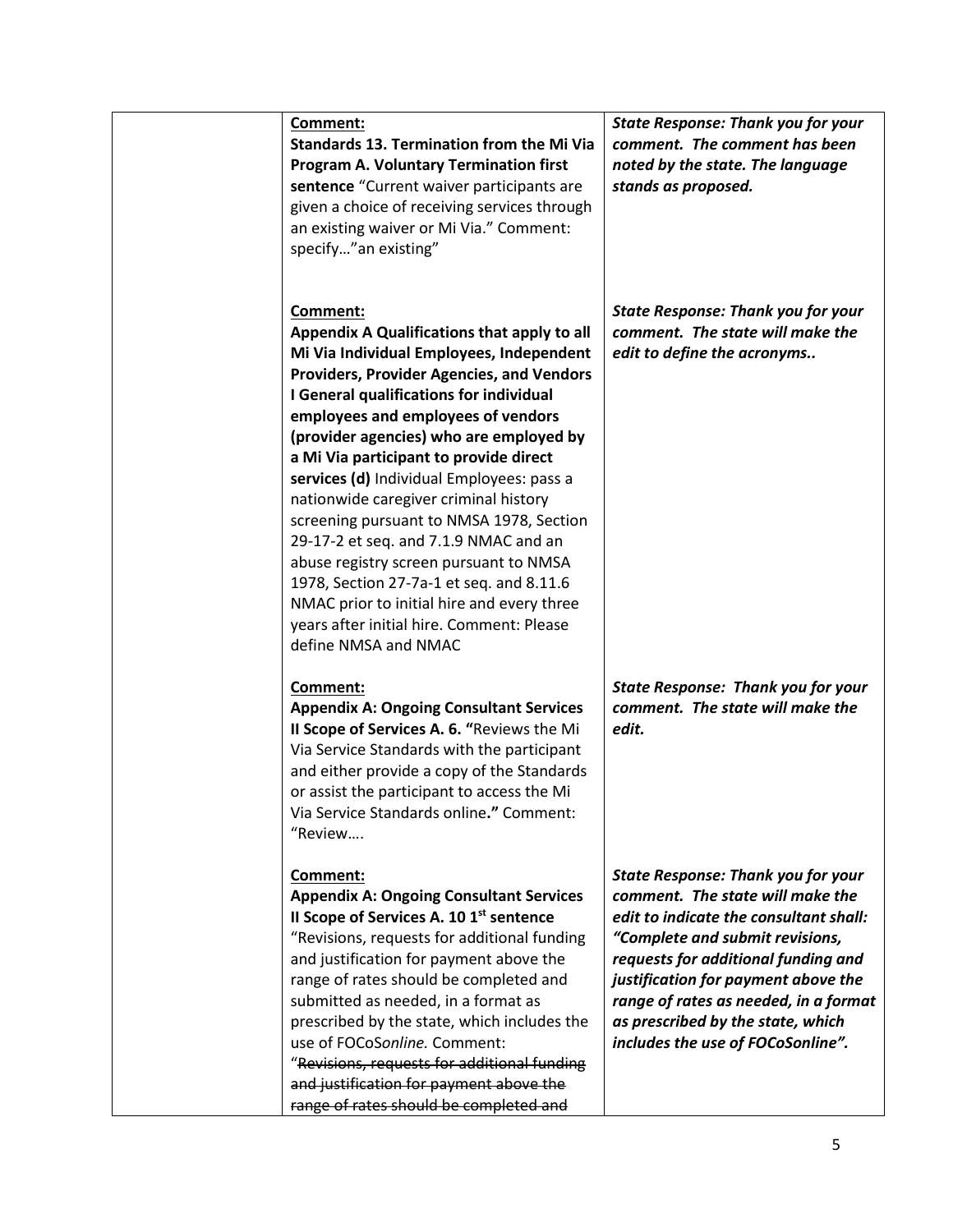| submitted Complete and submit revisions<br>as needed"                                                                                                                                                                                                                                                                                                                                                                        |                                                                                        |
|------------------------------------------------------------------------------------------------------------------------------------------------------------------------------------------------------------------------------------------------------------------------------------------------------------------------------------------------------------------------------------------------------------------------------|----------------------------------------------------------------------------------------|
| Comment:<br><b>Appendix A: Ongoing Consultant Services</b><br>Il Scope of Services A. 25 a. "Provide<br>education related to how to use the Mi Via<br>program and provide information on<br>program changes or updates as part of the<br>overall information sharing." Comment:<br>providing educationBe consistent on<br>each entry to be correct grammatically<br>after lead sentence of Support guide<br>services include | <b>State Response: Thank you for your</b><br>comment. The state will make the<br>edit. |
| Comment:<br><b>Appendix A: Ongoing Consultant Services</b><br><b>III Contact Requirements 3 "Review</b><br>whether service are meeting the<br>participant's needs" Comment: "services"                                                                                                                                                                                                                                       | <b>State Response: Thank you for your</b><br>comment. The state will make the<br>edit. |
| Comment:<br>Appendix A: Home Health Aide II Scope of<br>Services (a) "Provide personal hygiene<br>(e.g. sponge bathing, showering, shaving,<br>oral hygiene dressing) and associated<br>supports (e.g. linen change, laundry, bed<br>shampooing, cleaning); Comment: add<br>comma after oral hygiene                                                                                                                         | <b>State Response: Thank you for your</b><br>comment. The state will make the<br>edit. |
| Comment:<br><b>Appendix A: Homemaker/Direct Support I</b><br>Homemaker/Direct Support 1 <sup>st</sup> paragraph<br>2 <sup>nd</sup> sentence "Homemaker/Direct Support<br>services are provided in the participant's<br>ow private home and in the community,<br>depending on the participant's needs and<br>choice" Comment: "own"                                                                                           | <b>State Response: Thank you for your</b><br>comment. The state will make the<br>edit. |
| Comment:<br>Appendix A: Related Goods II Scope of<br>Service (b) "Explicitly address a clinical,<br>functional, medical or habilitative needs;<br>and" Comment: omit "a"                                                                                                                                                                                                                                                     | <b>State Response: Thank you for your</b><br>comment. The state will make the<br>edit. |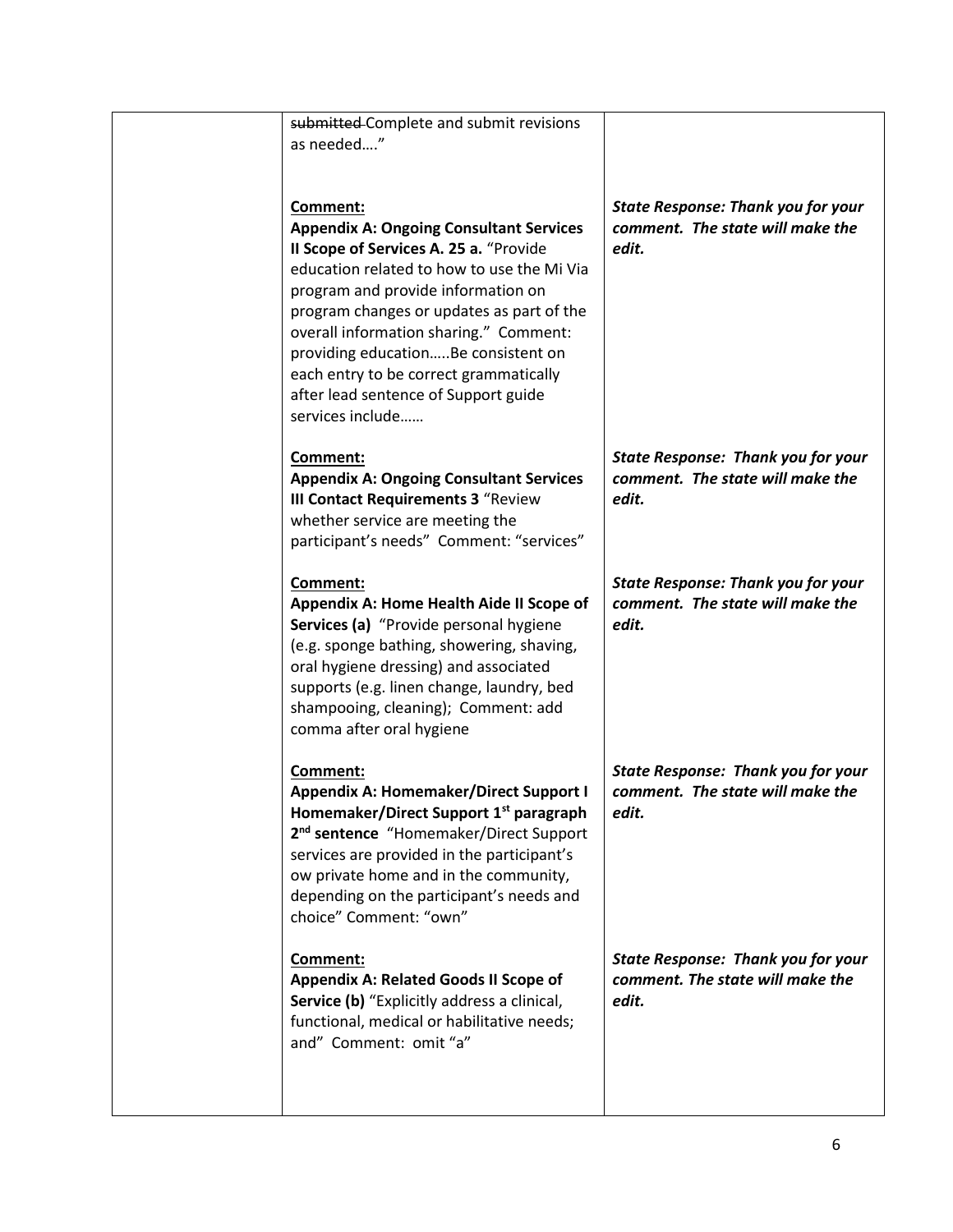|                     | Comment:                                        | <b>State Response: Thank you for your</b> |
|---------------------|-------------------------------------------------|-------------------------------------------|
|                     | <b>PHONE CALL:</b> Comment: Reporting for       | comment. The Mi Via Standards             |
|                     | Abuse, Neglect and/or exploitation should       | <b>Appendix A (Mi Via Service</b>         |
|                     | be included somewhere in the Standards.         | Descriptions) do indicate that            |
|                     |                                                 | Consultants, employees and                |
|                     |                                                 | employees of vendors must                 |
|                     |                                                 | complete training on critical             |
|                     |                                                 | incident, abuse, neglect and              |
|                     |                                                 | exploitation reporting. Reporting         |
|                     |                                                 | for abuse, neglect, and/or                |
|                     |                                                 | exploitation is mandated in 8.314.6       |
|                     |                                                 | NMAC.                                     |
| December 7, 2015    | Comment:                                        | <b>State Response: Thank you for your</b> |
| Submitted via Email | <b>Appendix A, Ongoing Consultant Services,</b> | comment. Independent Mi Via               |
|                     | VII Conflict of Interest, Section B Alianza     | Consultants are awarded a contract        |
|                     | Family Services strongly opposes the            | through the Department of Health to       |
|                     | proposed rule for the following reasons: !)     | provide services and a participant is     |
|                     | there is no conflict of interest between        | required to choose one of those           |
|                     | traditional direct support agencies and Mi      | contracted agencies. Mi Via               |
|                     | Via unless they also elect to provide Mi Via    | Consultant agencies do not provide        |
|                     | vendor services. Current standards already      | direct services through any other         |
|                     | address the clear conflict between vendors      | 1915 (c) Waiver Program in order to       |
|                     | and consultants; 2) the proposed rule           | avoid conflict of interest. This          |
|                     | exempts case management agencies since          | requirement is in accordance with         |
|                     | they do not provide "direct support             | the requirements of 42 CFR                |
|                     | services." By permitting case management        | 431.301(c) (1) (vi) and 42 CFR            |
|                     | agencies to also act as consultants, the rule   | 441.730 (b). The language stands as       |
|                     | ignores the potential for consumers to be       | proposed.                                 |
|                     | influenced into one waiver or another by        |                                           |
|                     | an interested party; (3) it arbitrarily         |                                           |
|                     | prevents qualified direct support agencies      |                                           |
|                     | from transferring their expertise to Mi Via     |                                           |
|                     | consultancy; 4) it restricts consumer           |                                           |
|                     | choice; 5) six consultant agencies are not      |                                           |
|                     | meeting the current statewide needs of Mi       |                                           |
|                     | Via participants. Suggestion: We request        |                                           |
|                     | this rule not be enacted. If the intent is to   |                                           |
|                     | strengthen conflict of interest between         |                                           |
|                     | vendors and consultants, then we                |                                           |
|                     | recommend extending the language on             |                                           |
|                     | affiliation from Section B to Section A.        |                                           |
|                     | If the intent is to separate consultant         |                                           |
|                     | services from the traditional DD waiver,        |                                           |
|                     | then the rule should apply to all DD            |                                           |
|                     | agencies including case management.             |                                           |
| December 7, 2015    | Comment:                                        | <b>State Response: Thank you for your</b> |
| Submitted via email | <b>Service Standards On-going Consultant</b>    | comment. Mi Via is a self-directed        |
|                     | Functions - there is no timeline for assisting  | waiver supporting each participant        |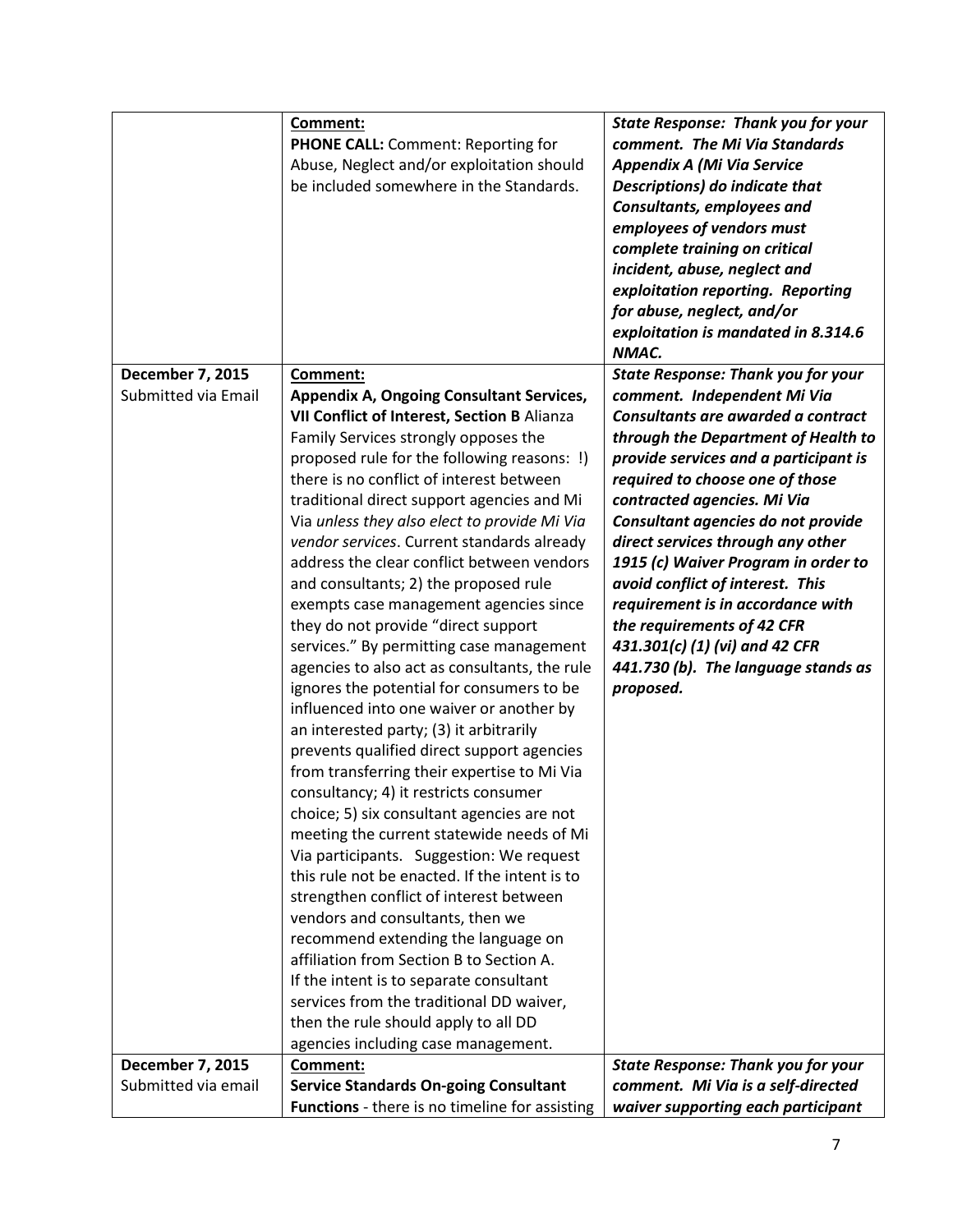| with "virtually every aspect of the Mi Via<br>program." It is not clear whether these<br>items should be completed according to a<br>timeline, and what the consultant<br>responsibility is vs. the participant.<br>Suggestion: Place a timeline for the<br>participant to complete this function on<br>their own.                                                                                                                                                                                                                                                                                                                                           | to gain familiarity with the Mi Via<br>program at their own pace and to<br>determine the level of support they<br>require from their Consultant in<br>order to be successful.                                                                                                                                                                                                                                                                                       |
|--------------------------------------------------------------------------------------------------------------------------------------------------------------------------------------------------------------------------------------------------------------------------------------------------------------------------------------------------------------------------------------------------------------------------------------------------------------------------------------------------------------------------------------------------------------------------------------------------------------------------------------------------------------|---------------------------------------------------------------------------------------------------------------------------------------------------------------------------------------------------------------------------------------------------------------------------------------------------------------------------------------------------------------------------------------------------------------------------------------------------------------------|
| Comment:<br><b>Service Standards On-going Consultant</b><br><b>Functions</b> Support Guide Functions - as of<br>now the Consultant is the Support Guide,<br>which means the consultant will have to<br>assist the participant with all the functions<br>required by the FMA and make sure the<br>participant effectively self-directs their<br>services. If the consultant is doing all the<br>FMA functions for the participant, isn't the<br>program losing self-direction? Again there<br>is no time line for assisting with this<br>function. According to the Service<br>Standards this could be a forever function<br>of the consultant/support guide. | <b>State Response: Thank you for your</b><br>comment. The comment has been<br>noted by the state. The language<br>stands as proposed.                                                                                                                                                                                                                                                                                                                               |
| Comment:<br><b>Service Standards Planning &amp; Budgeting</b><br>for services and goods the wording of<br>meaningful life in the community is<br>traditional DD Waiver language, and should<br>not be used with the Mi Via Self-Directed<br>Waiver. Suggestion: Leave out the<br>traditional DD Waiver language.                                                                                                                                                                                                                                                                                                                                             | <b>State Response: Thank you for your</b><br>comment. This is part of a<br>descriptive section that further<br>emphasizes person-centered<br>planning that revolves around the<br>participant and reflects his or her<br>chosen lifestyle, cultural, functional,<br>and social needs for successful<br>community living. The participant<br>defines those things that makes<br>their life meaningful, not a specific<br>waiver. The language stands as<br>proposed. |
| Comment:<br><b>Service Standards Continuation of Benefits</b><br>the notice will include information on the<br>right to continued benefits and on the<br>participant's responsibility for repayment if<br>the hearing decision is not in the<br>participant's favor. This suggests that what                                                                                                                                                                                                                                                                                                                                                                 | <b>State Response: Thank you for your</b><br>comment. This language aligns with<br>8.314.3.21 NMAC. Repayment is not<br>required if it is determined that the<br>denied services under appeal are<br>approved as a result of the fair<br>hearing. Continuation of benefits is                                                                                                                                                                                       |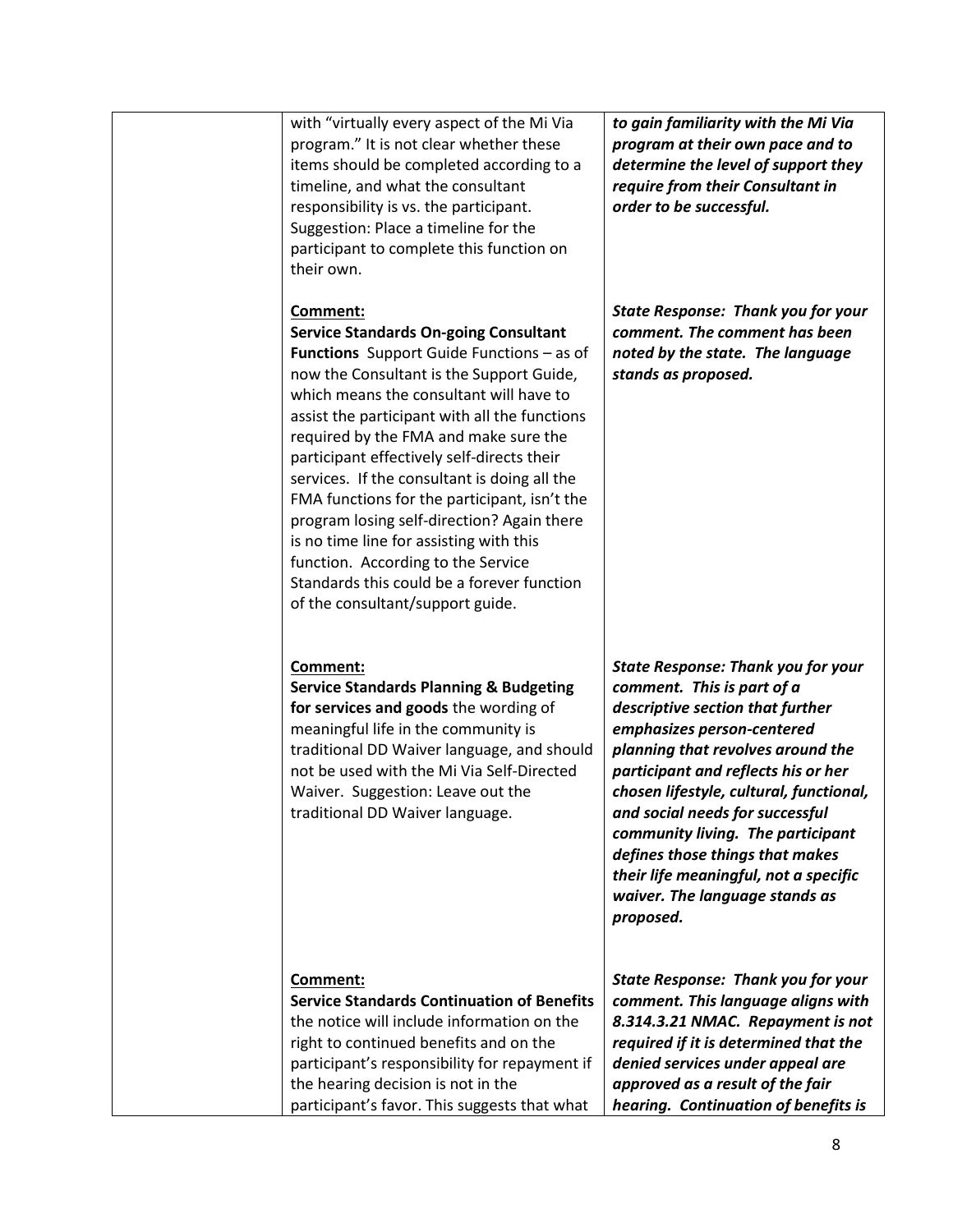|                         | the participant has requested did not have<br>information why they needed it. And it<br>does not give a clear indication on the<br>repayment. Do they have to come up with<br>a payment plan or do they just have to<br>acknowledge that they know about it?<br>Suggestion: Leave this part out.                      | at the participant's request. This<br>allows the participant the option to<br>request to continue receiving<br>services during the appeal process,<br>with the knowledge that if the<br>finding is not in the participant's<br>favor, repayment of services<br>received during the appeal period is<br>required. The language stand as<br>proposed.                                                                                                                                                                                      |
|-------------------------|-----------------------------------------------------------------------------------------------------------------------------------------------------------------------------------------------------------------------------------------------------------------------------------------------------------------------|------------------------------------------------------------------------------------------------------------------------------------------------------------------------------------------------------------------------------------------------------------------------------------------------------------------------------------------------------------------------------------------------------------------------------------------------------------------------------------------------------------------------------------------|
|                         | Comment:<br><b>Appendix B Details of Living Supports</b><br>there is no reference to goods as part of<br>living supports. Participants are not going<br>to associate living supports with goods<br>unless it is made more clear. Suggestion:<br>Include the word goods in the column<br>heading with living supports. | <b>State Response: Thank you for your</b><br>comment. Goods related to Living<br>Supports fall under the category of<br>Related Goods as per 8.314.6 NMAC<br>for which the SSP must comply.<br><b>Related Goods are to be captured</b><br>under Other Supports in the SSP.<br><b>Other Supports per the Mi Via</b><br>Standards are available to enhance<br>other services on the participant's<br>plan and are captured in this specific<br>section of the SSP regardless of the<br>service they are enhancing.                         |
|                         | Comment:<br><b>Appendix B Details of Community</b><br>Membership Supports : same as above -<br>there is no mention of goods. Suggestion:<br>Include the word goods in the column<br>heading with living supports.                                                                                                     | <b>State Response: Thank you for your</b><br>comment. Goods related to<br><b>Community Membership Supports</b><br>fall under the category of Related<br>Goods as per 8.314.6 NMAC for<br>which the SSP must comply.<br><b>Related Goods are to be captured</b><br>under Other Supports in the SSP.<br><b>Other Supports per the Mi Via</b><br>Standards are available to enhance<br>other services on the participant's<br>plan and are captured in this specific<br>section of the SSP regardless of the<br>service they are enhancing. |
| <b>December 9, 2015</b> | Comment:                                                                                                                                                                                                                                                                                                              | <b>State Response: Thank you for your</b>                                                                                                                                                                                                                                                                                                                                                                                                                                                                                                |
| Submitted via email.    | <b>Supported Employment Whole Section</b>                                                                                                                                                                                                                                                                             | comment. The Mi Via Standards                                                                                                                                                                                                                                                                                                                                                                                                                                                                                                            |
|                         | Concerned that individuals who currently                                                                                                                                                                                                                                                                              | outline those services that are                                                                                                                                                                                                                                                                                                                                                                                                                                                                                                          |
|                         | have jobs they like and that help them be                                                                                                                                                                                                                                                                             | covered by the Mi Via Waiver as                                                                                                                                                                                                                                                                                                                                                                                                                                                                                                          |
|                         | contributing member of their community                                                                                                                                                                                                                                                                                | approved by the Centers for                                                                                                                                                                                                                                                                                                                                                                                                                                                                                                              |
|                         | will be unemployed if they can no longer<br>utilize Mi Via funding to pay for services.                                                                                                                                                                                                                               | <b>Medicare and Medicaid (CMS)</b>                                                                                                                                                                                                                                                                                                                                                                                                                                                                                                       |
|                         |                                                                                                                                                                                                                                                                                                                       |                                                                                                                                                                                                                                                                                                                                                                                                                                                                                                                                          |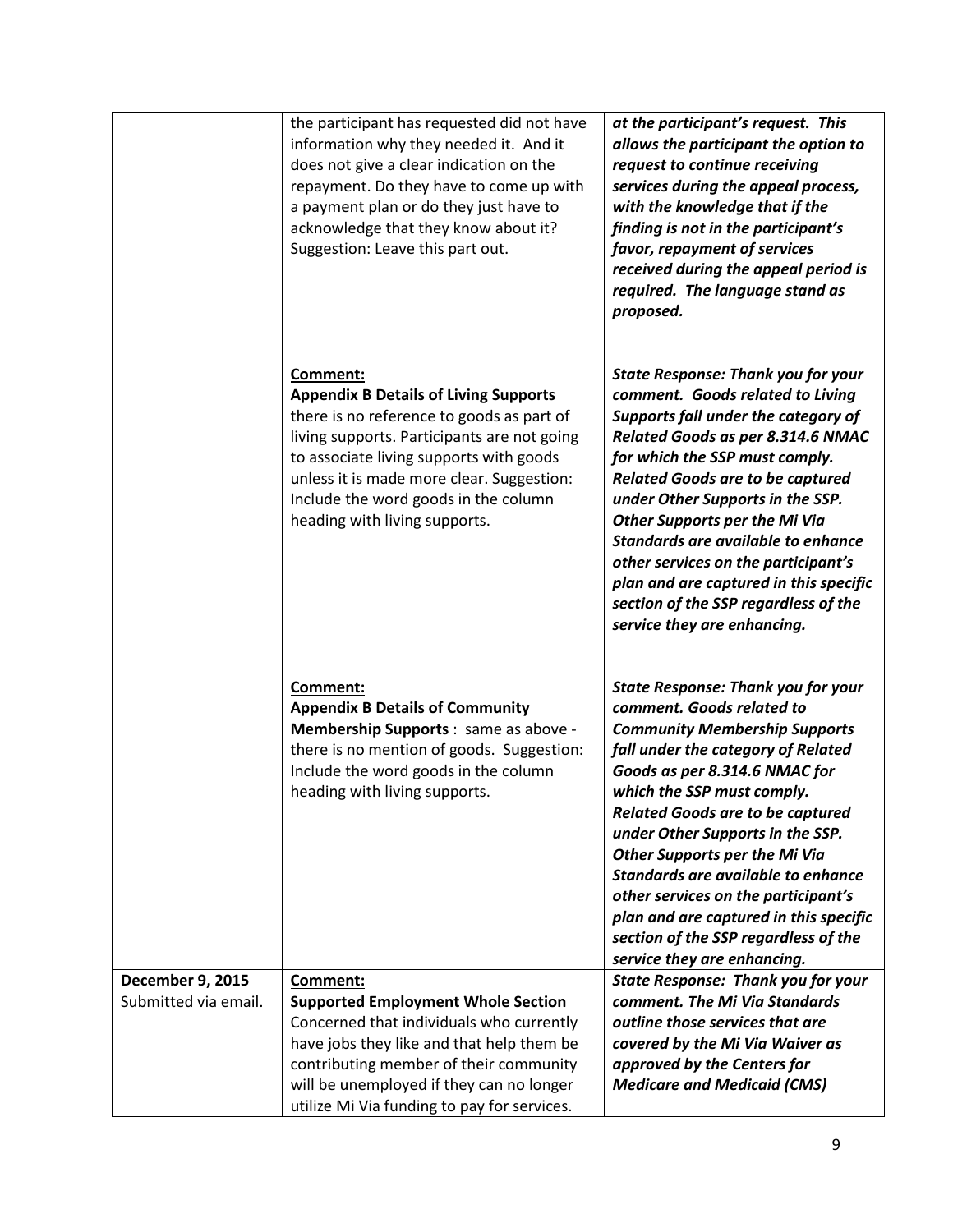|  | Suggestion: If this is a truly self-directed<br>waiver, then the individual should be abel<br>to choose where they want to work<br>without conditions                                                                                                                                                                                                                                                          | effective October 1, 2015 and<br>supported by 8.314.6 NMAC.                                                                                                                                                                                                                                                                                                      |
|--|----------------------------------------------------------------------------------------------------------------------------------------------------------------------------------------------------------------------------------------------------------------------------------------------------------------------------------------------------------------------------------------------------------------|------------------------------------------------------------------------------------------------------------------------------------------------------------------------------------------------------------------------------------------------------------------------------------------------------------------------------------------------------------------|
|  | Comment:<br>All Standards All Sections It appears these<br>standards are written with a more technical<br>tone than the previous standards.<br>Suggestion: With this being a self-directed<br>waiver, some individuals who will be their<br>own EORs etc., may not understand the<br>way they are written and may not follow<br>them as they need to due to not<br>understanding them.                         | <b>State Response: Thank you for your</b><br>comment. As noted in this<br>document, there will be edits made<br>throughout the Standards as a result<br>of public comment.                                                                                                                                                                                       |
|  | Comment:<br><b>Customized Community Group Supports</b><br>This service is to be provided in an<br>integrated community-based setting.<br>Suggestion: Define integratedall of our<br>day programs are in the community and<br>they have disabled and non-disabled<br>people in these settings, but where can we<br>find a non-disabled participant to go to day<br>program and have fun with the<br>associates? | <b>State Response: Thank you for your</b><br>comment. On January 16, 2014 the<br><b>Centers for Medicare and Medicaid</b><br><b>Services (CMS) published a Final Rule</b><br>which addresses and makes changes<br>to the 1915(c) Home and<br><b>Community-Based Services (HCBS)</b><br><b>Waiver Program and includes</b><br>information addressing integration. |
|  | Comment:<br>Throughout the documents it talks about<br>complying with Waiver Regulations:<br>however, there are Mi Via Regulations.<br>Why would compliance not fall under the<br>Mi Via Regulations?                                                                                                                                                                                                          | <b>State Response: Thank you for your</b><br>comment. The "Waiver<br>Regulations" reference 8.314.6<br><b>NMAC Mi Via Home and Community</b><br><b>Based Services Waiver.</b>                                                                                                                                                                                    |
|  | Comment:<br>Are there General Qualifications for<br>vendors (Individual Provider) as there are<br>for vendors (Provider Agencies)? A number<br>of the requirements for us could be<br>challenging for the Individual Provider to<br>follow (II.).                                                                                                                                                              | <b>State Response: Thank you for your</b><br>comment. Appendix A of the Mi Via<br>Service Standards contain a section<br>called "Qualifications that apply to<br>all Mi Via Individual Employees,<br><b>Independent Providers, Provider</b><br><b>Agencies and Vendors."</b>                                                                                     |
|  | Comment:<br>Mi Via Service Standards-Planning and<br><b>Budget for Services and Goods Section D</b><br><b>Participants' Budget-Related Authority</b><br>Section 3 Under the Participant's Budget-                                                                                                                                                                                                              | <b>State Response: Thank you for your</b><br>comment. Please refer to the Mi Via<br><b>Standards 10. Implementation of the</b><br><b>Service and Support Plan and Budget</b><br><b>B. Vendor Invoices and Timely Filing</b>                                                                                                                                      |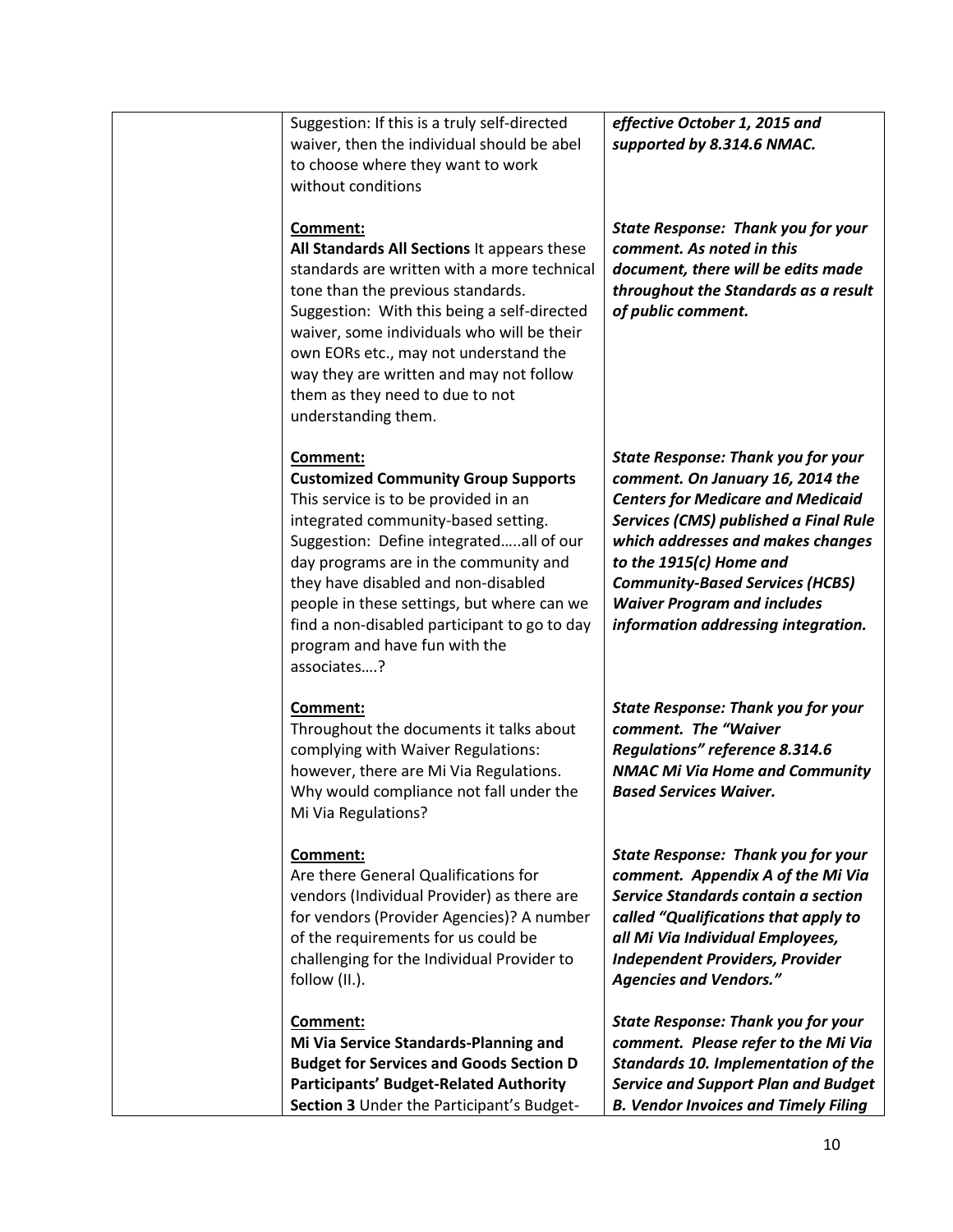| Related Authority is a sub section called<br>Decision-Making Authority with bullet<br>points underneath-Failure to submit<br>timesheets with required timeframes could<br>results in employees not being paid.<br>Suggestion: What are those timeframes? It<br>states nothing about requirements to pay a<br>vendor? Or a vendor recourse when they<br>are not getting paid.                                                                                          | Requirements. This section outlines<br>timeframes for vendor invoices and<br>payment.                                                                                                                                                                                                                                                  |
|-----------------------------------------------------------------------------------------------------------------------------------------------------------------------------------------------------------------------------------------------------------------------------------------------------------------------------------------------------------------------------------------------------------------------------------------------------------------------|----------------------------------------------------------------------------------------------------------------------------------------------------------------------------------------------------------------------------------------------------------------------------------------------------------------------------------------|
| <b>Comment:</b><br>VII Conflict of interest needs to be followed                                                                                                                                                                                                                                                                                                                                                                                                      | <b>State Response: Thank you for your</b><br>comment. The comment has been<br>noted by the state.                                                                                                                                                                                                                                      |
| Comment:<br><b>Community Direct Support 31 h. Last line</b><br>of sentence is completely discriminatory<br>towards and individual's peer group. "The<br>individual will be supported to create such<br>connections individually, not as a part of a<br>group of people with disabilities" This cuts<br>out all day hab environments. Suggestion:<br>Remove the entire last sentence in section<br>(h.)                                                                | <b>State Response: Thank you for your</b><br>comment. Mi Via Customized<br><b>Community Group Supports address</b><br>congregate environments with peer<br>groups.                                                                                                                                                                     |
| <b>Comment:</b><br><b>CCGS d.</b> Adhere to training requirements.<br>Suggestion: What does this mean and what<br>does it encompass specific to Mi Via funded<br>individuals?                                                                                                                                                                                                                                                                                         | <b>State Response: Thank you for your</b><br>comment. Vendors are required to<br>adhere to training requirements<br>they establish and maintain that<br>will support the services they are<br>providing through Mi Via. Vendors<br>are also required to complete<br>participant specific training as<br>determined by the participant. |
| Comment:<br><b>CCGS e.</b> Develop and adhere to records<br>management policy and maintain individual<br>records for each participant. The Agency<br>will maintain a confidential case file for<br>each individual. That includes but is not<br>limited to documentation of activities,<br>progress and scope of work outlined in the<br>Service Support Plan. Suggestion: Is there<br>a State of NM File Matrix for Mi Via<br>Participants? This would help create a | <b>State Response: Thank you for your</b><br>comment. There is not a file matrix<br>for Mi Via services. Vendors are<br>responsible for managing their<br>documentation as required for<br><b>Medicaid providers and to obtain</b><br>information as outlined in the<br>Vendor Agreement.                                              |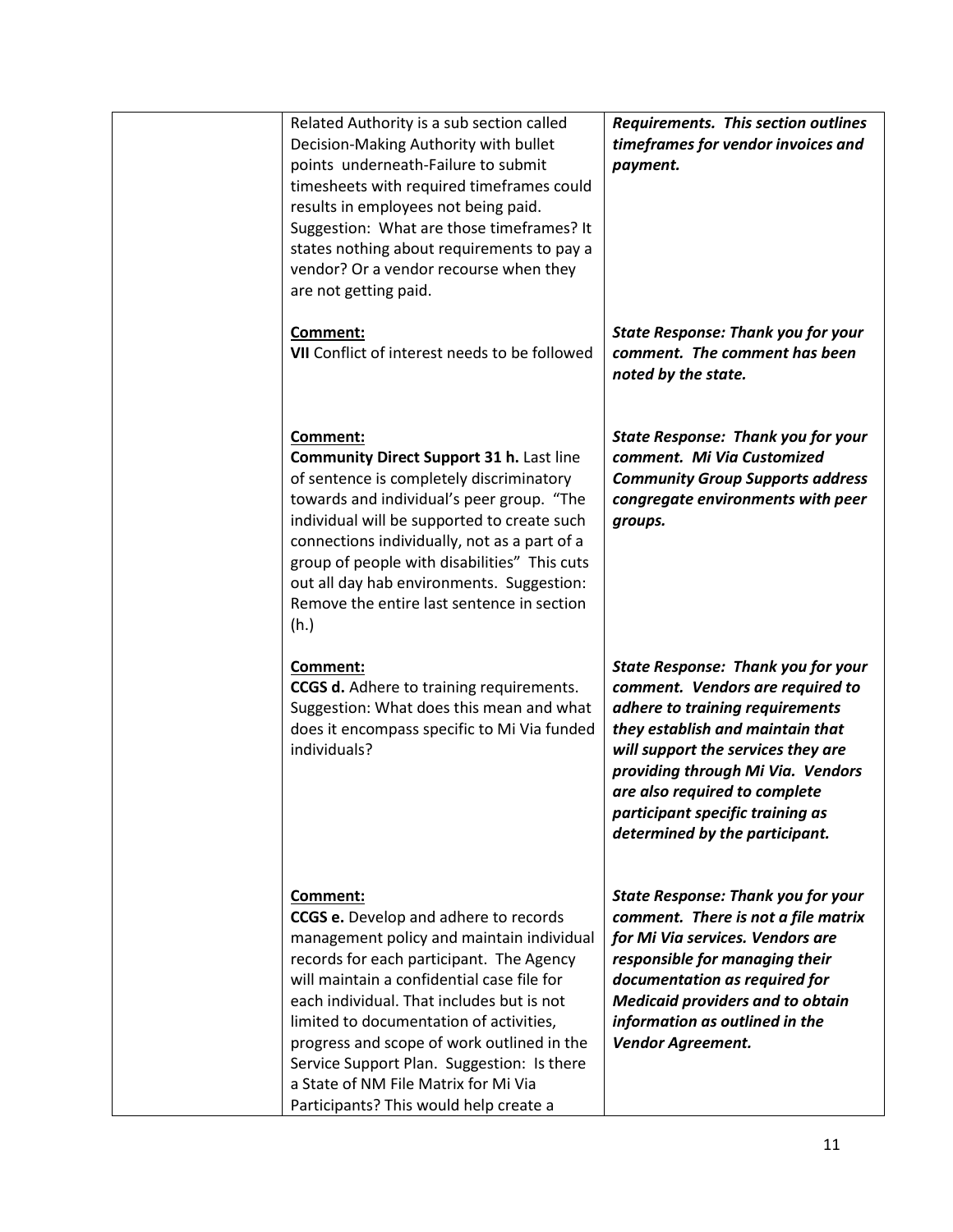|  | uniformity with record and not leave it up<br>to the provider to guess what is needed.<br>Vendors are not provided or do not get a<br>copy of the SSP from the Consultant. The<br>Consultant and participant need to be<br>required to give copy of the SSP and budget<br>applicable to the vendor's service to the<br>vendor.                                                                                                                                                                                                                                                                                                                                                 |                                                                                                                                                                                                                                                                                                                                        |
|--|--------------------------------------------------------------------------------------------------------------------------------------------------------------------------------------------------------------------------------------------------------------------------------------------------------------------------------------------------------------------------------------------------------------------------------------------------------------------------------------------------------------------------------------------------------------------------------------------------------------------------------------------------------------------------------|----------------------------------------------------------------------------------------------------------------------------------------------------------------------------------------------------------------------------------------------------------------------------------------------------------------------------------------|
|  | Comment:<br><b>CCGS g.</b> Ensure all assigned staff meet the<br>following qualifications; ii Have at least one<br>(1) year of experience working with people<br>with disabilities Suggestion: It is up to the<br>agency to determine employment criteria<br>for its staff. Some of the best staff come to<br>an agency without prior experience and do<br>well working with individuals with DD.                                                                                                                                                                                                                                                                              | <b>State Response: Thank you for your</b><br>comment. This requirement aligns<br>with approved CMS Waiver<br>NM.0448 appendix C. A public<br>hearing was held for CMS Waiver<br>NM.0448 appendix C on July 14, 2-<br>14.                                                                                                               |
|  | Comment:<br><b>CCGS vii.</b> Complete participant specific<br>training; the evaluation of training needs is<br>determined by the participant or his/her<br>legal representative; participant is also<br>responsible for providing and arranging for<br>provider training and supervising provider<br>performance. Suggestion: What does this<br>mean? In order to be in compliance, there<br>needs to be specific training requirements<br>reviewed by the participant or legal rep<br>with the vendor (provider). In order<br>schedule training of services, the vendor<br>and participant must coordinate scheduling<br>of required training (whatever that may<br>include). | <b>State Response: Thank you for your</b><br>comment. Vendors are required to<br>adhere to training requirements<br>they establish and maintain that will<br>support the services they are<br>providing through Mi Via. Vendors<br>are also required to complete<br>participant specific training as<br>determined by the participant. |
|  | Comment:<br><b>CCGS</b> Meet any other service qualifications<br>as specified in the Mi Via Regulations.<br>Suggestion: This opened ended statement<br>is not in keeping with the specific<br>agreement that the vendor (provider)<br>enters into with the participant. The<br>agreement/contract is what drives the<br>services that the vendor has responsibility<br>to provide to the participant.                                                                                                                                                                                                                                                                          | <b>State Response: Thank you for your</b><br>comment. Please review the<br>"Mutual responsibilities" of the<br>Vendor Agreement.                                                                                                                                                                                                       |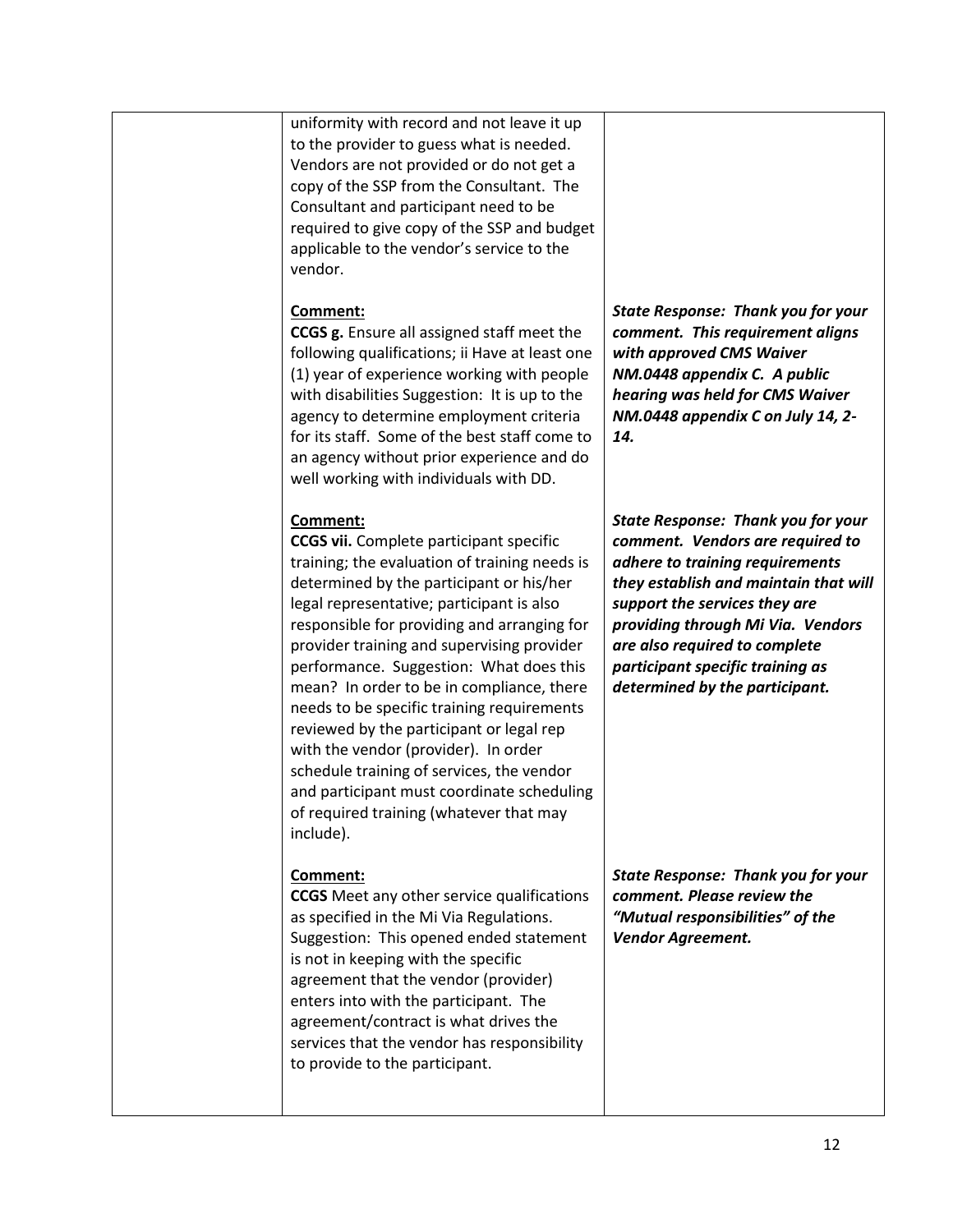**Customized Community Supports Group** Iistates staff need to have at least one year of experience working with individuals with disabilities to work with someone on Mi Via. Suggestion: Finding a direct care staff with one year experience is not always feasible. As long as staff goes through training with the agency it should not matter if they have experience. Pg 34, g, ii. Due to the high level of turnover in the field overall, it is impossible for all direct service staff to have one year of experience working with people with disabilities.

## **Comment: Employment Supports**

Clearly states job of their choice in first sentence. . Yet second paragraph states individuals can not be in settings where they are supervised in producing goods or performing services under contract to third parties????? Suggetsion: XXX fits all of these requirements. Increase economic independence, self-reliance" social connections and the ability to grow within a career. Where is any of our individuals going to find a job where they are not supervised to produce a product or fulfill a contract to a third party. This section eliminates, XXX, XXX and any other type of work that we provide full time job coaching for. Behavioral issues are unpredictable for many of our Associates and this language will cause many of our lower functioning associate to fail in many other job settings. How do they expect someone like XXX XXXX to function without full time supports in a job.

## **Comment:**

**Employment Supports b.** Job coaching services are available all the time. Job coaches will adhere to the specific supports and expectations negotiated with the participant and employer prior to service

*State Response: Thank you for your comment. This requirement aligns with approved CMS Waiver NM.0448 appendix C. A public hearing was held for CMS Waiver NM.0448 appendix C on July 14, 2- 14.*

*State Response: Thank you for your comment. The Mi Via Standards outline those services that are covered by the Mi Via Waiver as approved by the Centers for Medicare and Medicaid (CMS) effective October 1, 2015. The Standards are written to be in alignment with the CMS Technical Guideline as cited in the Standard and supported by 8.314.6 NMAC.* 

*State Response. Thank you for your comment. The comment has been noted by the state.*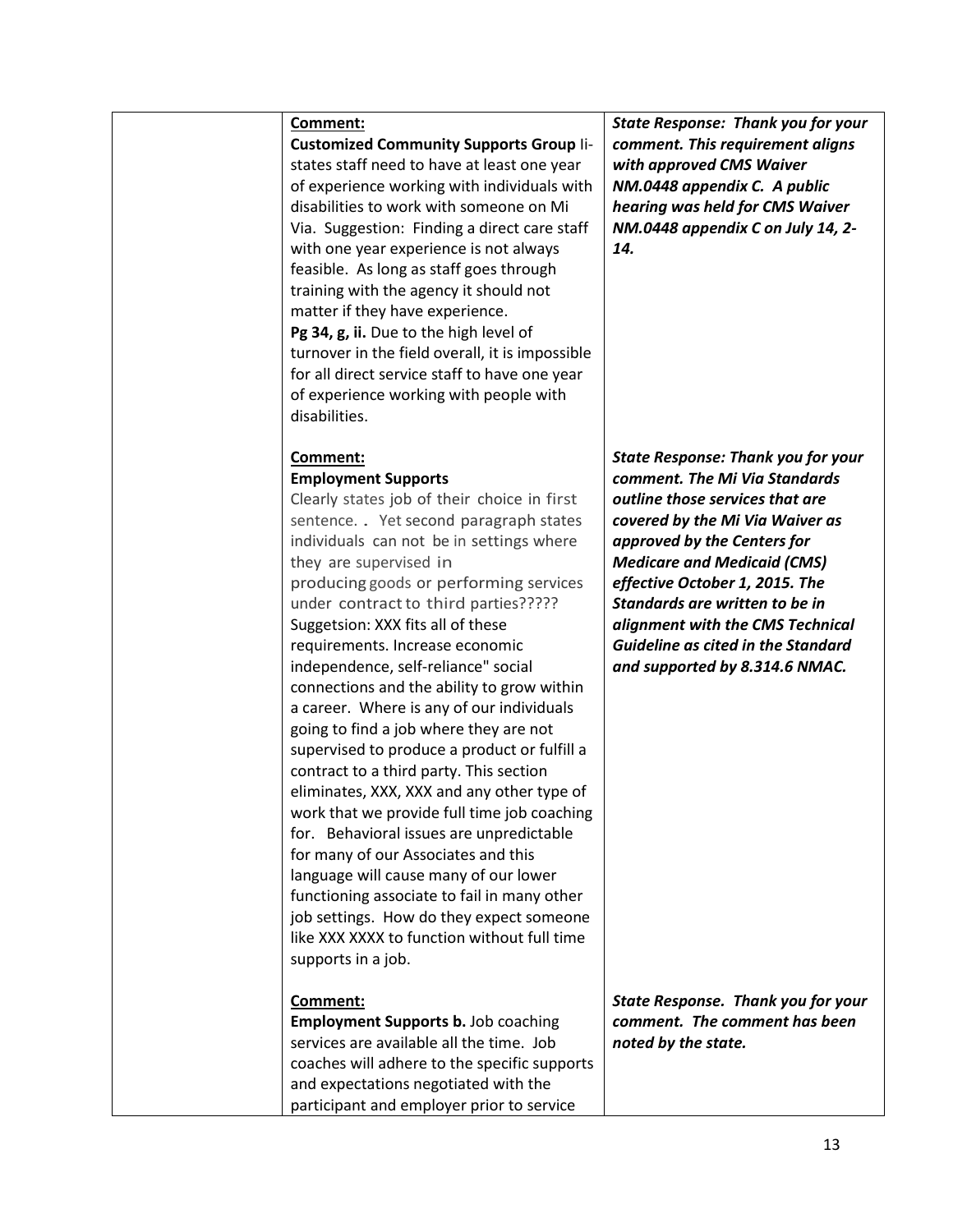| Comment:<br>ES I If the service is Self-Directed why are<br>the Standards written as such that they tell<br>the individual what they can/cannot do and                                                                                                                                                                                                                                                                                                                                                                                                                                                               | <b>State Response: Thank you for your</b><br>comment. Group Employment is not<br>a service approved by the Centers for<br><b>Medicare and Medicaid (CMS).</b>                                                                                                                                                                                                                |
|----------------------------------------------------------------------------------------------------------------------------------------------------------------------------------------------------------------------------------------------------------------------------------------------------------------------------------------------------------------------------------------------------------------------------------------------------------------------------------------------------------------------------------------------------------------------------------------------------------------------|------------------------------------------------------------------------------------------------------------------------------------------------------------------------------------------------------------------------------------------------------------------------------------------------------------------------------------------------------------------------------|
| 1- it states this service is self-directed and<br>individuals can choose where they want to<br>work, but individuals are told what they<br>can and cannot chose. Suggestion: What is<br>considered or does it mean by "supervisory<br>activities rendered as normal part of the<br>business setting?" There are many jobs in<br>the community that produce products and<br>fulfill contracts for third parties. How are<br>those places different than what we do at<br>our work sites? Individuals who work in<br>our XXX and XXX sites increase economic<br>independence, self-reliance and social<br>connections. |                                                                                                                                                                                                                                                                                                                                                                              |
| Comment:<br><b>Employment Supports (ES)</b><br>When employment services are provided at<br>a work site where persons w/o disabilities<br>are employed, payment is made only for<br>the adaptations; supervision and training<br>required by participants receiving waiver<br>services as a result of their disabilities but<br>does not include payment for the<br>supervisory activities rendered as a normal<br>part of the business setting.                                                                                                                                                                      | <b>State Response: Thank you for your</b><br>comment. Employment Services are<br>to be provided as approved in the Mi<br>Via Waiver approved by CMS as<br>effective October 1, 2015.<br>Supervisory activities rendered as a<br>normal part of the business setting<br>would include those activities<br>provided to any employee working<br>in that employment environment. |
| Comment:<br><b>Employment Supports h. Conduct market</b><br>analysis and establish the infrastructure<br>to support a business? Suggestion: What<br>does this mean?                                                                                                                                                                                                                                                                                                                                                                                                                                                  | <b>State Response: Thank you for your</b><br>comment. This is an activity that<br>would be done to support a<br>participant in starting their own<br>business.                                                                                                                                                                                                               |
| delivery Suggestion: Participants/EOR's<br>Guardians and Consultants are often not<br>giving the employer the opportunity to<br>negotiate anything. Negotiations are<br>stressed though out this draft, yet Mi Via<br>forces employers to use the boiler plate<br>Xerox contract that does not allow for any<br>other form of service changes or individual<br>specific needs to be added.                                                                                                                                                                                                                           |                                                                                                                                                                                                                                                                                                                                                                              |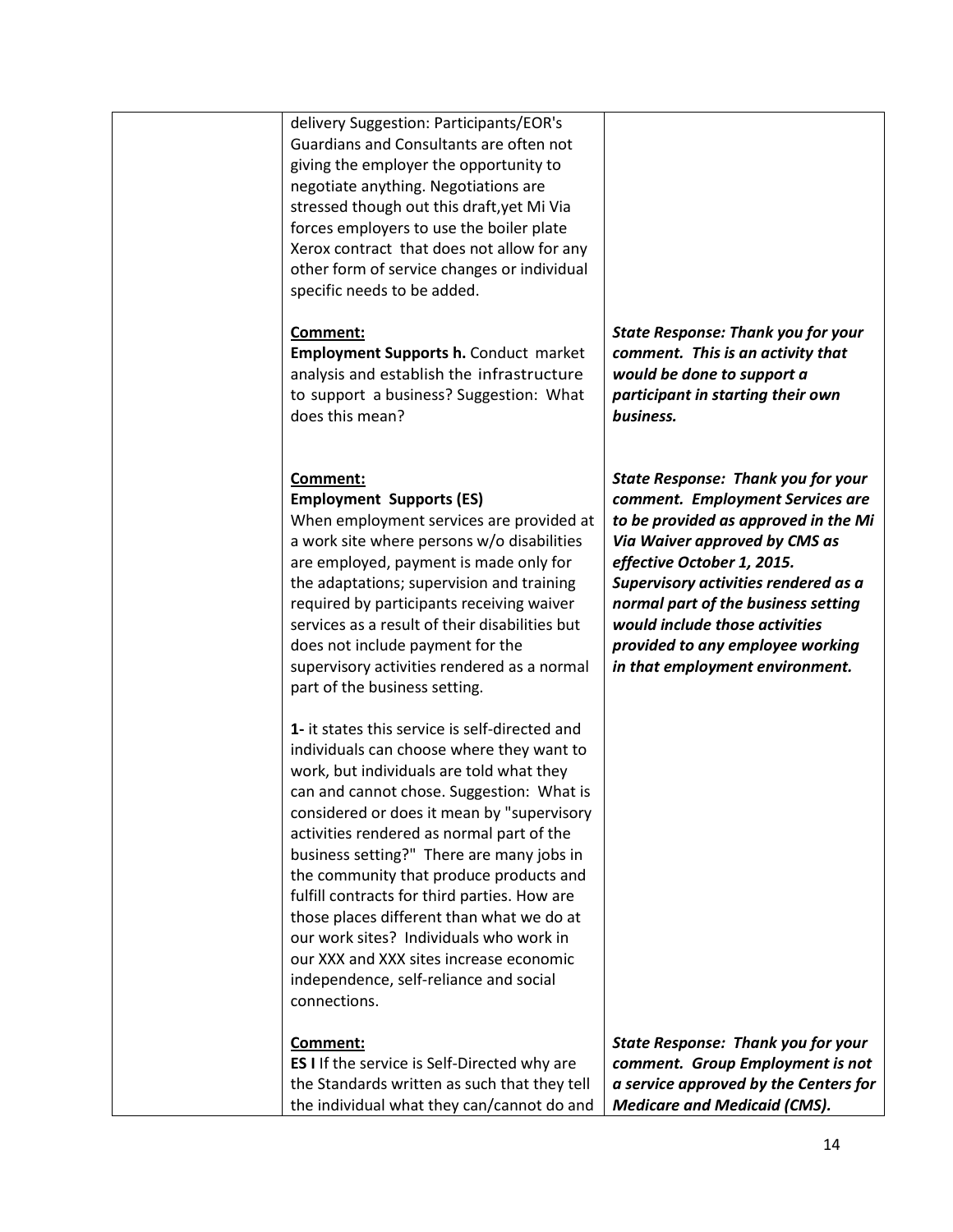| group employment is not an option for<br>them to choose.                                                                                                                                                                                                                                                                                                                                                                                                                                                                                                                                                                                                                                                                                                                                                           |                                                                                                                                                                                                                                                                |
|--------------------------------------------------------------------------------------------------------------------------------------------------------------------------------------------------------------------------------------------------------------------------------------------------------------------------------------------------------------------------------------------------------------------------------------------------------------------------------------------------------------------------------------------------------------------------------------------------------------------------------------------------------------------------------------------------------------------------------------------------------------------------------------------------------------------|----------------------------------------------------------------------------------------------------------------------------------------------------------------------------------------------------------------------------------------------------------------|
| Comment:<br>ES I.2 Is this statement referring to paying<br>an individual's wages?                                                                                                                                                                                                                                                                                                                                                                                                                                                                                                                                                                                                                                                                                                                                 | <b>State Response: Thank you for your</b><br>comment. The Mi Via Waiver does<br>not pay for wages earned by<br>participants utilizing Mi Via<br><b>Employment Supports.</b>                                                                                    |
| Comment:<br>ES a. Job Development: Job Dev services<br>are provided to individuals when services<br>are not otherwise available for the<br>individuals under a program funded under<br>the Rehab Act of<br>1973, DVR or through the NM<br>Dept of Education. Suggestion: This should<br>be a responsibility of the individuals and<br>their legal rep to provide proof of seeking<br>DVR or other funding for job development<br>before seeking Employment Services from a<br>vendor/provider.                                                                                                                                                                                                                                                                                                                     | <b>State Response: Thank you for your</b><br>comment. This statement does not<br>indicate it is the responsibility of the<br>provider.                                                                                                                         |
| Comment:<br><b>ES III. Scope of Job Development Services:</b><br>a Conducts Situational and Vocational<br>Assessment.<br>III.a We pay an individual for their<br>assessment and funds can come<br>through General Operation \$; however,<br>if serving a person through Mi Via we<br>would want to review this to determine if<br>wages can/should be paid. Suggestion:<br>Once a vendor completes the assessment,<br>who reviews and decides to move forward<br>or not with employment services<br>depending on outcome of assessment?<br>Also, there should be an option for the<br>vendor/provider to indicate that they<br>would conduct the assessment only and<br>have a separate meeting to review whether<br>they would enter into further job<br>developments services & complete an<br>agreement for it. | <b>State Response: Thank you for your</b><br>comment. Approved Employment<br>Services are to be provided as<br>outlined in the Mi Via Standards and<br><b>Regulations. This type of discussion</b><br>would be held between the vendor<br>and the participant. |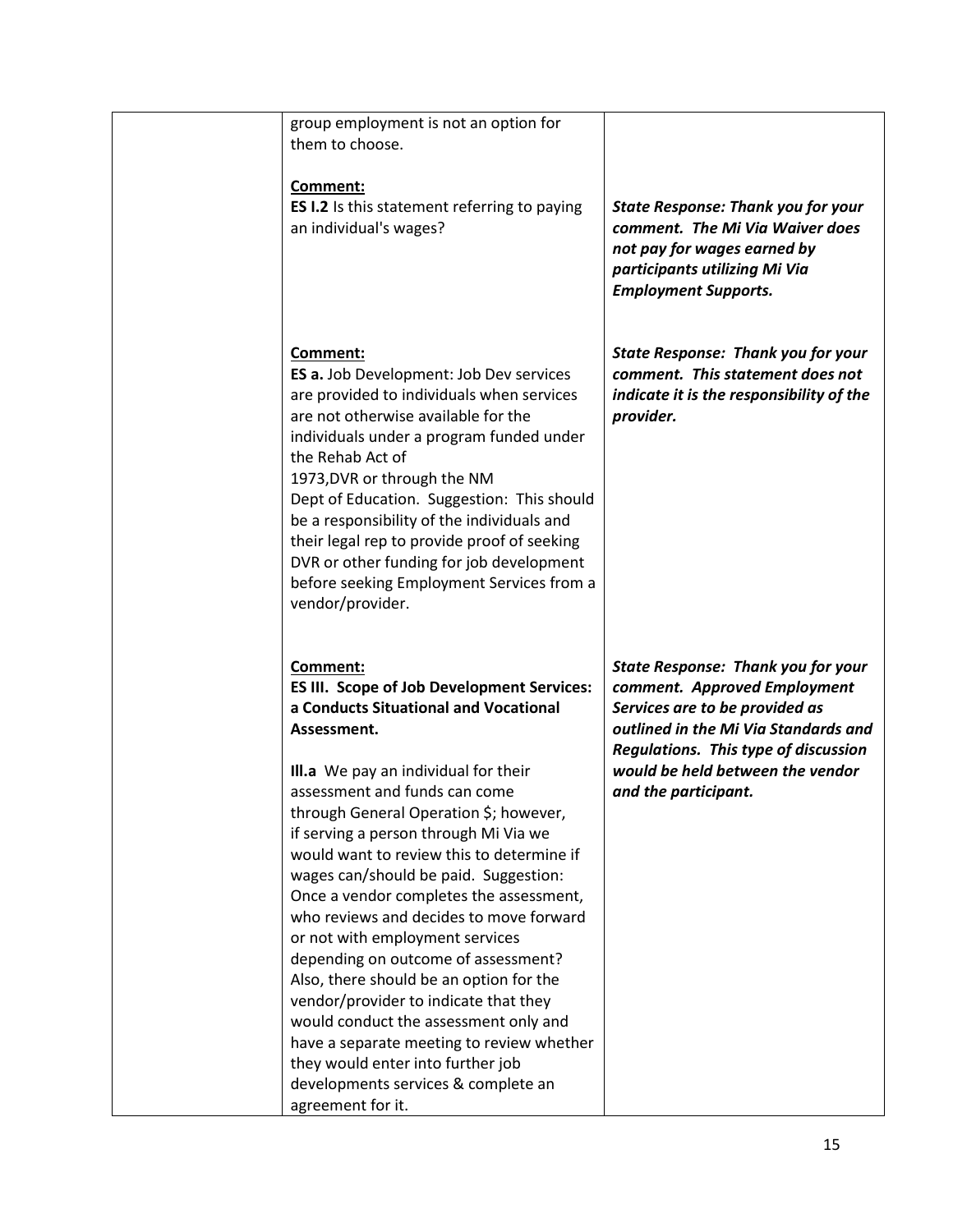| Comment:<br><b>ES III. Scope of Job Development Services:</b><br>e. Arranging for or providing benefits<br>counseling                                                                                                                                                                                                                                                                                                                      | <b>State Response: Thank you for your</b><br>comment. Job Developers should<br>know the benefits associated with<br>potential jobs.                                                |
|--------------------------------------------------------------------------------------------------------------------------------------------------------------------------------------------------------------------------------------------------------------------------------------------------------------------------------------------------------------------------------------------------------------------------------------------|------------------------------------------------------------------------------------------------------------------------------------------------------------------------------------|
| We can receive payment for Benefits<br>Counseling and should build this into the<br>budget when figuring it. Suggestion: The<br>individual has yet to get a job and is in job<br>development via a Job Developer, so why is<br>the job developer required to provide<br>benefits counseling prior to obtaining a<br>job? This should not be a responsibility of<br>the job developer.                                                      |                                                                                                                                                                                    |
| Comment:<br>ES II.b Job Coaching; Services are driven by<br>the participant's service and support plan<br>and job. Suggestion: Through our<br>experience as a vendor/provider, the SSP is<br>not provided along with the approved<br>budget. It should be a requirement of the<br>Consultant and Participant or Legal Rep to<br>provide a copy of both documents to the<br>vendor (section that is applicable to the<br>service rendered). | <b>State Response: Thank you for your</b><br>comment. Please see the Vendor<br><b>Agreement which indicates the</b><br>participant/EOR/Vendor<br>responsibilities.                 |
| Comment:<br>IV. Scope of Job Coach Services:<br>d. co-worker training Suggestion: Job<br>Coach should not be required to train staff<br>at a business. It would be up to the<br>Employer to determine if he/she wants<br>their staff trained on the participant.                                                                                                                                                                           | <b>State Response: Thank you for your</b><br>comment. If the employer<br>determined this would be<br>appropriate, the job coach can<br>provide this under the Scope of<br>Service. |
| Comment:<br>ES IV. Scope of Job Coach Services: h.<br>Conduct market analysis and establish the<br>infrastructure to support a business.                                                                                                                                                                                                                                                                                                   | <b>State Response: Thank you for your</b><br>comment. The comment has been<br>noted by the state. The language<br>stands as proposed.                                              |
| What rights and responsibilities are we to<br>educate the participant on? Suggestion:<br>This should not be a job coach<br>responsibility.                                                                                                                                                                                                                                                                                                 |                                                                                                                                                                                    |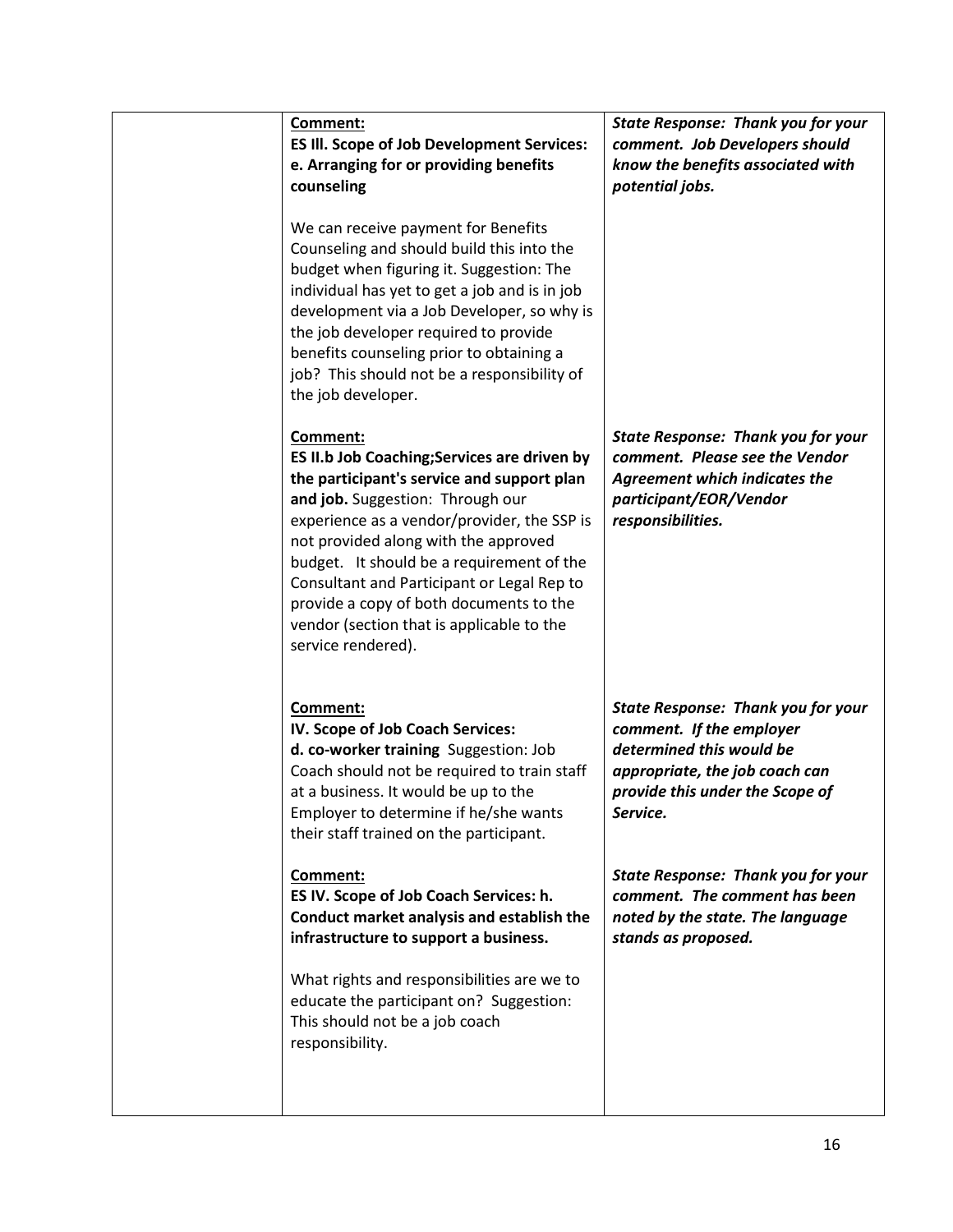| Comment:<br><b>ES V.e</b> This may cause issues for the client<br>hiring an Individual Provider but is good<br>because it protects them from just paying<br>anyone for this service.                                                                                                                                                                                                                                                                                                                                                                                                                                                                                                                                                                                                                                                                                                                                                                                                          | <b>State Response: Thank you for your</b><br>comment. The comment has been<br>noted by the state.                                                                                                                                                                                                |
|-----------------------------------------------------------------------------------------------------------------------------------------------------------------------------------------------------------------------------------------------------------------------------------------------------------------------------------------------------------------------------------------------------------------------------------------------------------------------------------------------------------------------------------------------------------------------------------------------------------------------------------------------------------------------------------------------------------------------------------------------------------------------------------------------------------------------------------------------------------------------------------------------------------------------------------------------------------------------------------------------|--------------------------------------------------------------------------------------------------------------------------------------------------------------------------------------------------------------------------------------------------------------------------------------------------|
| Comment:<br>V.e This statement is throughout, who pays<br>for this for Individual Providers.                                                                                                                                                                                                                                                                                                                                                                                                                                                                                                                                                                                                                                                                                                                                                                                                                                                                                                  | <b>State Response: Thank you for your</b><br>comment. Individual providers are<br>responsible for expenses related to<br>fingerprinting and Vendors are<br>responsible for expenses related to<br>the fingerprinting of their<br>employees.                                                      |
| V.h Again, who pays for the training<br>expenses for an Individual Provider?                                                                                                                                                                                                                                                                                                                                                                                                                                                                                                                                                                                                                                                                                                                                                                                                                                                                                                                  | The participant is responsible for<br>providing and arranging for<br>employee training and/or working<br>with their vendor to assure vendor<br>employees are trained.                                                                                                                            |
| Comment:<br>ES VII. Job Coach and/or Job Developer<br><b>Qualifications- Provider Agency</b><br>d. Adhere to training requirements; VII.<br>Job Coach and/or Job Developer<br>Qualifications- e. Provider Agency Develop<br>and adhere to records management policy<br>and maintain individual records for each<br>participant. The Agency will maintain a<br>confidential case file for each individual.<br>That includes but is not limited to<br>documentation of activities, progress &<br>scope of work out lined in the Service<br>Support Plan. Suggestion: Is there a State<br>of NM File Matrix for Mi Via participants?<br>This would help create uniformity with<br>records and not leave it up to the provider<br>to decide what is needed.<br>Vendors are not provided or do not get a<br>copy of the SSP from<br>the Consultant. The Consultant &<br>participant need to be required to give<br>copy of the SSP and budget applicable to<br>the vendor's service to the vendor. | <b>State Response: Thank you for your</b><br>comment. There is not a file matrix<br>for Mi Via services. Vendors are<br>responsible for managing their<br>documentation as required for<br><b>Medicaid providers and to obtain</b><br>information as outlined in the<br><b>Vendor Agreement.</b> |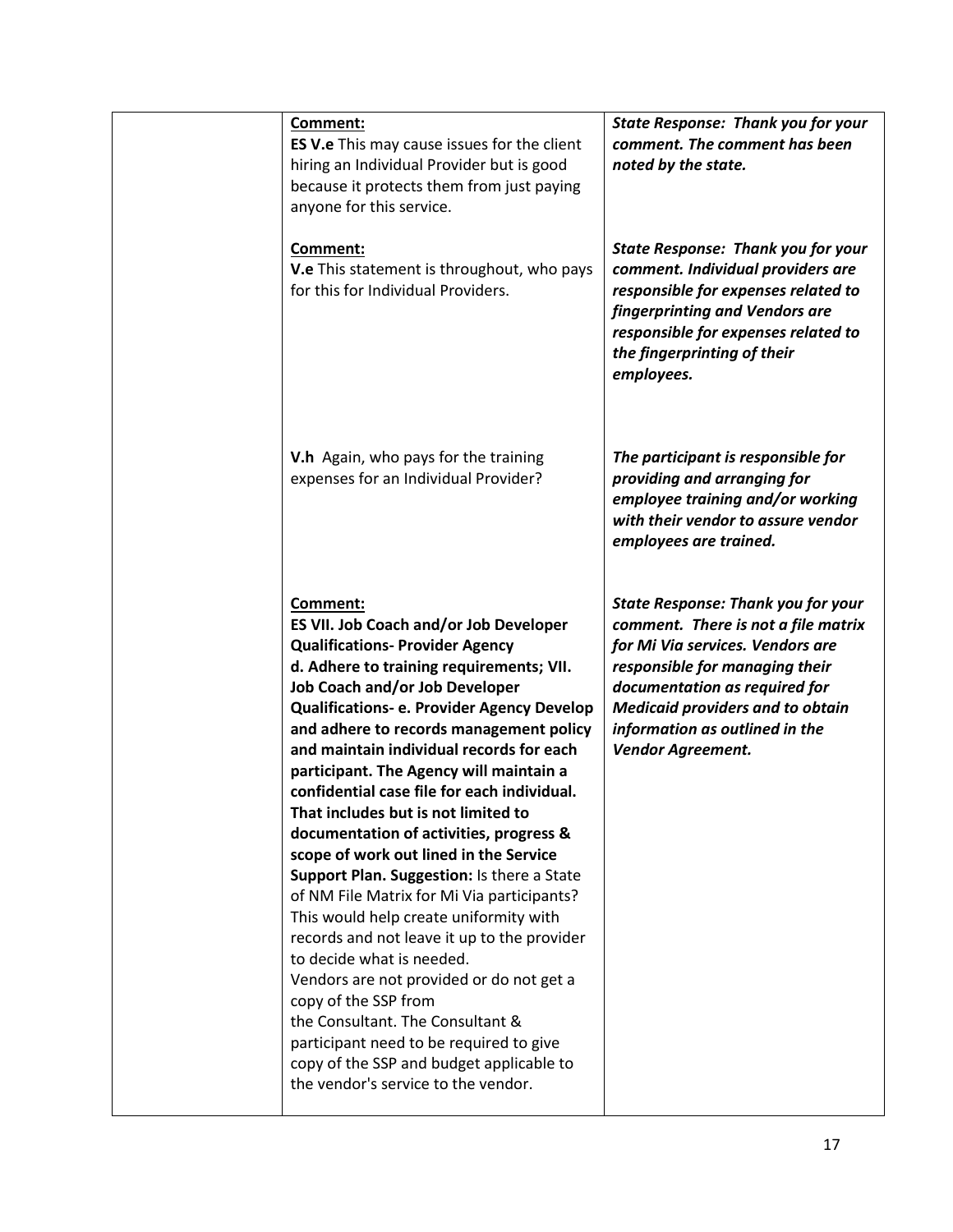**ES h. Ensure job coaches have the following qualifications: ii. experience with providing employment supports and training methods"** Suggestion:It is up to the agency to determine employment criteria for its staff. Some of the best staff come to an agency without prior experience and do well working with individuals with DD

## **Comment:**

**ES h. Ensure job coaches have the following qualifications;viii. Complete participant specific training; the evaluation of training needs is determined by the participant or his/her legal representative; participant is also responsible for providing and arranging for provider training and supervising provider performance;"** Suggestion: What does this mean? In order to be in compliance, there needs to be specific training requirements reviewed by the participant or legal rep with the vendor (provider). In order to schedule training of services, the vendor and participant must coordinate scheduling of required training (whatever that may include).

## **Comment:**

**ES ix. Meet any other service qualifications, as specified in the Mi Via Regulations. i. Meet any other service qualifications, as specified in the Mi Via Regulations** Suggestion: This opened ended statement is not in keeping with the specific agreement that the vendor (provider) enters into with the participant. The agreement/contract is what drives the services that the vendor has responsibility to provide to the participant

**Comment: Mi Via Service Standards- Wavier Change** States nothing about being held up because participant hasn't gone through DVR

*State Response: Thank you for your comment. This requirement aligns with approved CMS Waiver NM.0448 appendix C. A public hearing was held for CMS Waiver NM.0448 appendix C on July 14, 2- 14.*

*State Response: Thank you for your comment. Vendors are required to adhere to training requirements they establish and maintain that will support the services they are providing through Mi Via. Vendors are also required to complete participant specific training as determined by the participant.* 

*State Response: Thank you for your comment. Please review the "Mutual Responsibilities" of the Vendor Agreement..* 

*State Response: Thank you for your comment. Individuals do not have to go through DVR to begin or complete a waiver transfer.*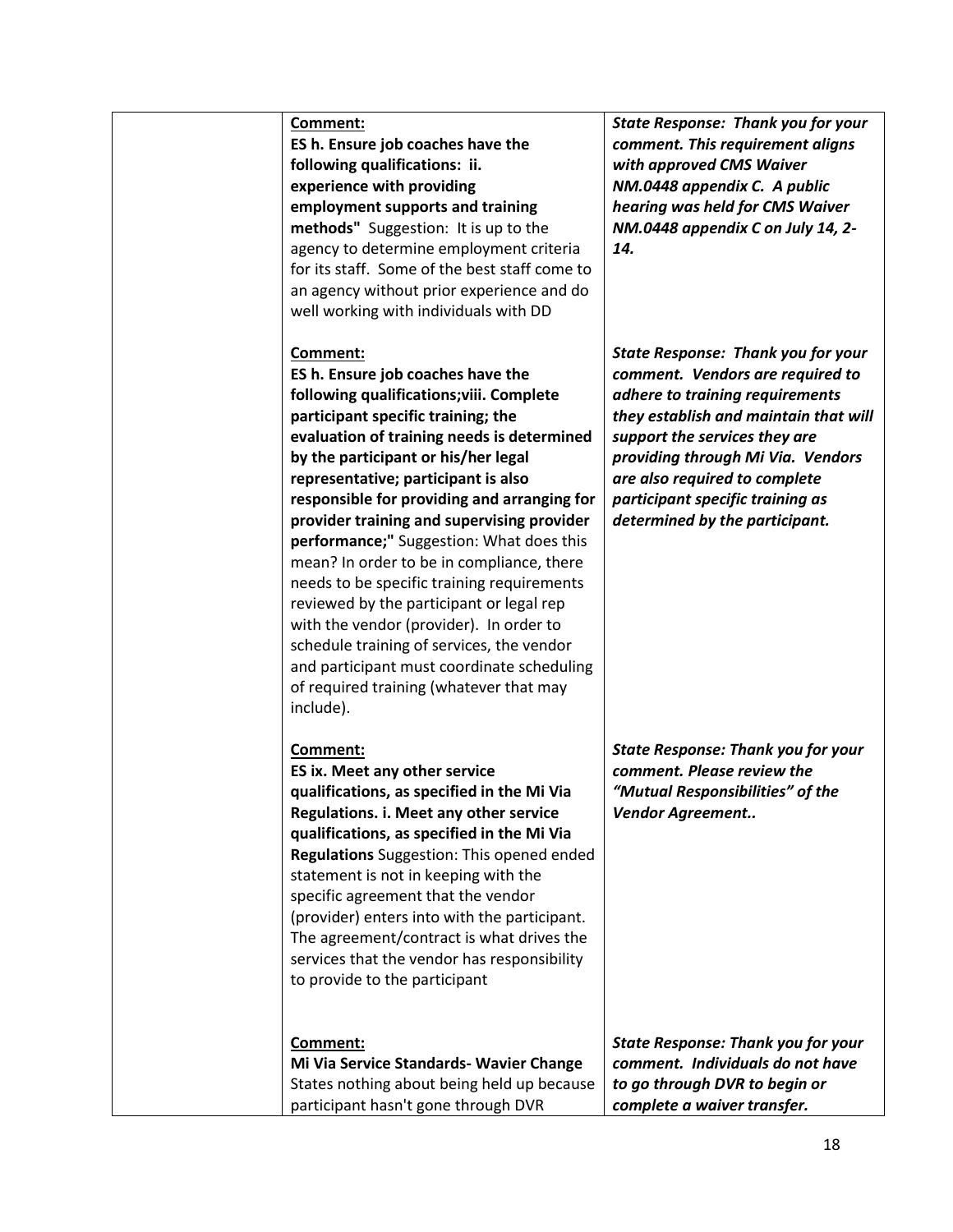| process which contradicts being able to<br>move between the DO Waiver and Mi Via<br>Waiver                                                                                                                                                                                                                                                                                                                                                                                                    |                                                                                                                                                                                                                                                 |
|-----------------------------------------------------------------------------------------------------------------------------------------------------------------------------------------------------------------------------------------------------------------------------------------------------------------------------------------------------------------------------------------------------------------------------------------------------------------------------------------------|-------------------------------------------------------------------------------------------------------------------------------------------------------------------------------------------------------------------------------------------------|
| Comment:<br>Page 48 II.a Need definition or examples                                                                                                                                                                                                                                                                                                                                                                                                                                          | <b>State Response: Thank you for your</b><br>comment. The comment has been<br>noted by the state. The language<br>stands as proposed.                                                                                                           |
| Comment:<br>Page 49 IV.a XXX is not a Home Health<br>Agency and licensed for this.                                                                                                                                                                                                                                                                                                                                                                                                            | <b>State Response: Thank you for your</b><br>comment. Agencies who are<br>providing this service are required to<br>meet the Qualifications as outlined<br>in the Mi Via Regulations and<br>Standards.                                          |
| Comment:<br>Page 51 I - If In Home Living Supports is a<br>Daily Service then why is there a discussion<br>about minimum hourly needs (4 per day at<br>least one time per week) in this area? Also,<br>this service is not allowed to be provided by<br>an<br>hourly employeebig issue.                                                                                                                                                                                                       | <b>State Response: Thank you for your</b><br>comment. The service is a daily rate<br>with a minimum set of hours<br>required.                                                                                                                   |
| Comment:<br>If an individual is their own guardian, they<br>need to be able to read & understand these<br>standards. They are not written very<br>clearly.                                                                                                                                                                                                                                                                                                                                    | <b>State Response: Thank you for your</b><br>comment. The comment has been<br>noted by the state. Edits will be<br>made by the state as outlined<br>throughout this document.                                                                   |
| Comment:<br>Transition meeting are not occurring prior<br>to the switch. This is difficult as agencies at<br>times have already billed DOW for services<br>and then we find out that the person has<br>switched to Mi Via and you have to back<br>and pay the<br>DOW funds back. This is time consuming<br>and expensive for a finance department to<br>do when in realitythe agency should have<br>been included in the process. This can also<br>delay services for the participant because | <b>State Response: Thank you for your</b><br>comment. There is a transition<br>process required to include the<br>participant, consultant and case<br>manager. The participant can invite<br>other parties to these meetings if<br>they choose. |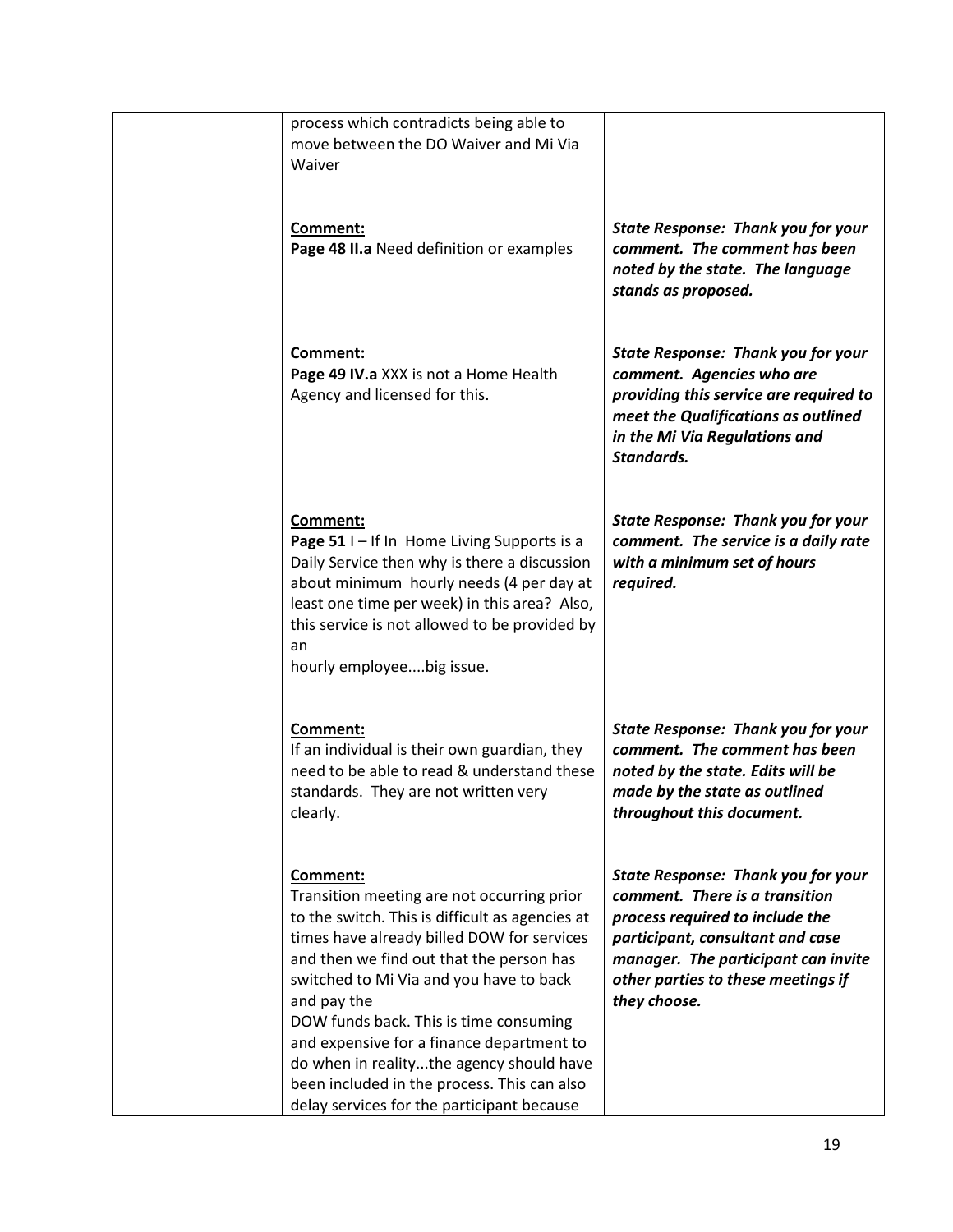|                     | there is no agreement in place between the  |                                                                          |
|---------------------|---------------------------------------------|--------------------------------------------------------------------------|
|                     | agency and participant.                     |                                                                          |
|                     |                                             |                                                                          |
|                     |                                             |                                                                          |
|                     | Comment:                                    | <b>State Response: Thank you for your</b>                                |
|                     | Mi Via needs to have                        | comment. The comment has been                                            |
|                     |                                             |                                                                          |
|                     | training. Currently we are getting          | noted by the state.                                                      |
|                     | bombarded by providers and therapists       |                                                                          |
|                     | needing something. They are calling us as a |                                                                          |
|                     | resource when is should be Mi Via.          |                                                                          |
|                     |                                             |                                                                          |
|                     | Comment:                                    | <b>State Response: Thank you for your</b>                                |
|                     | Getting paid in a timely manner is a        | comment. The comment has been                                            |
|                     | challenge. Many times we have one person    | noted by the state.                                                      |
|                     | dedicating a minimum of 4 hours per week    |                                                                          |
|                     | following up and making sure we get paid.   |                                                                          |
|                     | Agencies provide the service to             |                                                                          |
|                     | participants; it should not be such a hard  |                                                                          |
|                     | ship to be paid for the service we have     |                                                                          |
|                     |                                             |                                                                          |
|                     | provided.                                   |                                                                          |
| December 10, 2015   | <b>Comment:</b>                             | <b>State Response: Thank you for your</b>                                |
| Submitted via Email | MI VIA WAIVER SERVICE STANDARDS;            | comment. The state will edit this                                        |
|                     | 1. INTRODUCTION TO MI VIA ;                 | section.                                                                 |
|                     | H. Coordination with MCO Services: Quote    |                                                                          |
|                     | Standard: "Both a Comprehensive Needs       |                                                                          |
|                     | Assessment (CNA) and a Comprehensive        |                                                                          |
|                     | Care Plan are required to be completed      |                                                                          |
|                     | by the MCO for all members" My              |                                                                          |
|                     | understanding is that members only get a    |                                                                          |
|                     |                                             |                                                                          |
|                     | CNA if it is indicated by the Health Risk   |                                                                          |
|                     | Assessment. If so, this statement would     |                                                                          |
|                     | be incorrect. My understanding is that all  |                                                                          |
|                     | members with a developmental disability     |                                                                          |
|                     | will be assigned a care coordinator and     |                                                                          |
|                     | have a CNA and a care plan. Suggestion:     |                                                                          |
|                     | Both a Comprehensive Needs Assessment       |                                                                          |
|                     | and a Comprehensive Care Plan are           |                                                                          |
|                     | required to be completed by the MCO for     |                                                                          |
|                     |                                             |                                                                          |
|                     | all members who have a developmental        |                                                                          |
|                     | disability.                                 |                                                                          |
|                     |                                             |                                                                          |
|                     |                                             | <b>State Response: Thank you for your</b>                                |
|                     | Comment:                                    | comment. Authorized                                                      |
|                     |                                             |                                                                          |
|                     | MI VIA WAIVER SERVICE STANDARDS;            |                                                                          |
|                     | 1. INTRODUCTION TO MI VIA;                  | <b>Representative includes those</b>                                     |
|                     | <b>E. Participant Responsibilities</b>      | authorized by a court or the                                             |
|                     | And 3. DEFINITIONS AND ACRONYMS;            | participant to make decisions on<br>their behalf. If the participant has |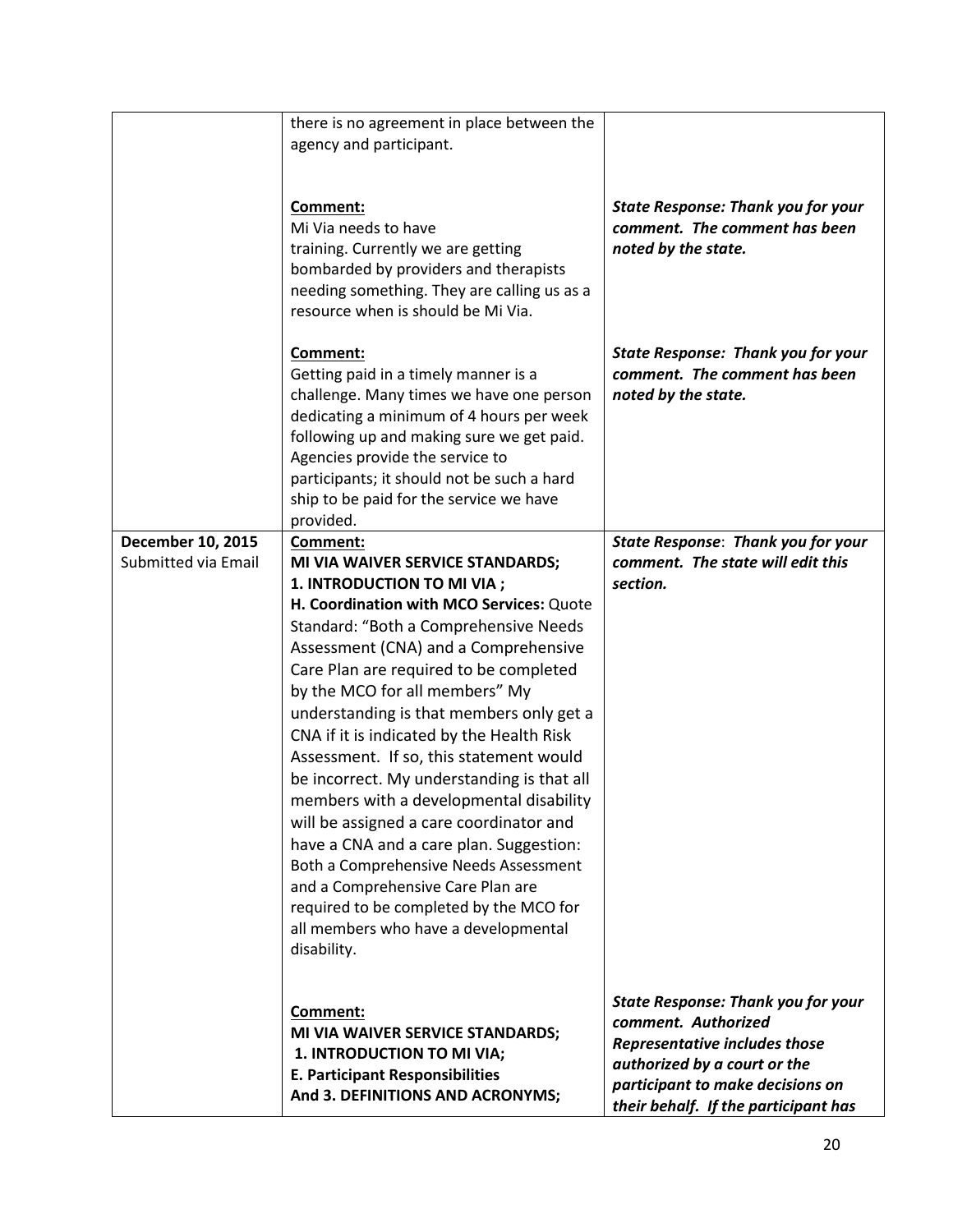| <b>Employer of Record (EOR)</b>                                         | an individual designated over             |
|-------------------------------------------------------------------------|-------------------------------------------|
| Quote Standard pg 5: "An eligible"                                      | financial matters in place this could     |
| recipient may be his or her own EOR                                     | affect their ability to serve as the      |
|                                                                         |                                           |
| unless the eligible recipient is a minor, or                            | <b>EOR.</b> Representative payees are     |
| has a plenary or limited guardianship or                                | designated to support participants        |
| conservatorship over financial matters in                               | with personal finances separate           |
| place." Seems to conflict with:                                         | from the Mi Via Waiver program.           |
| Quote pg 11: "A participant may be his or                               |                                           |
| her own EOR unless the participant is a                                 |                                           |
| minor or has an authorized representative                               |                                           |
| over financial matters in place."                                       |                                           |
| An "authorized representative" wouldn't                                 |                                           |
| necessarily be a plenary or limited                                     |                                           |
| guardian or conservator. For example, a                                 |                                           |
| rep payee could be considered an                                        |                                           |
| "authorized representative over financial                               |                                           |
|                                                                         |                                           |
| matters" and yet would not disallow the                                 |                                           |
| participant from being the EOR.                                         |                                           |
| Suggestion: Change the definition of EOR                                |                                           |
| to match the language in the participant                                |                                           |
| responsibilities so the definition on page 11                           |                                           |
| would read:                                                             |                                           |
| "A participant may be his or her own EOR                                |                                           |
| unless the participant is a minor, or has a                             |                                           |
| plenary or limited guardianship or                                      |                                           |
| conservatorship over financial matters in                               |                                           |
| place."                                                                 |                                           |
|                                                                         |                                           |
| Comment:                                                                | <b>State Response: Thank you for your</b> |
| MI VIA WAIVER SERVICE STANDARDS;                                        | comment. The comment has been             |
| 3. DEFINITIONS AND ACRONYMS;                                            | noted by the state. The language          |
| <b>Financial Management Agency (FMA)</b>                                | stands as proposed.                       |
|                                                                         |                                           |
| This definition of the FMA is too narrow.                               |                                           |
| The FMA is part of the system of support                                |                                           |
| for self-direction. The FMA, for example,                               |                                           |
| has responsibility to assist                                            |                                           |
| participants/EORs to understand their                                   |                                           |
| responsibilities and to manage the FMA                                  |                                           |
| processes. The FMA provides                                             |                                           |
| participants/EORs with forms and                                        |                                           |
| instructions for authorizing payment.                                   |                                           |
| Suggestion: State Contractor that helps                                 |                                           |
| implement the approved budget by                                        |                                           |
| paying the participant's employees and                                  |                                           |
| vendors and tracking expenditures. The                                  |                                           |
|                                                                         |                                           |
|                                                                         |                                           |
| FMA helps participants/EORs to<br>understand their responsibilities and |                                           |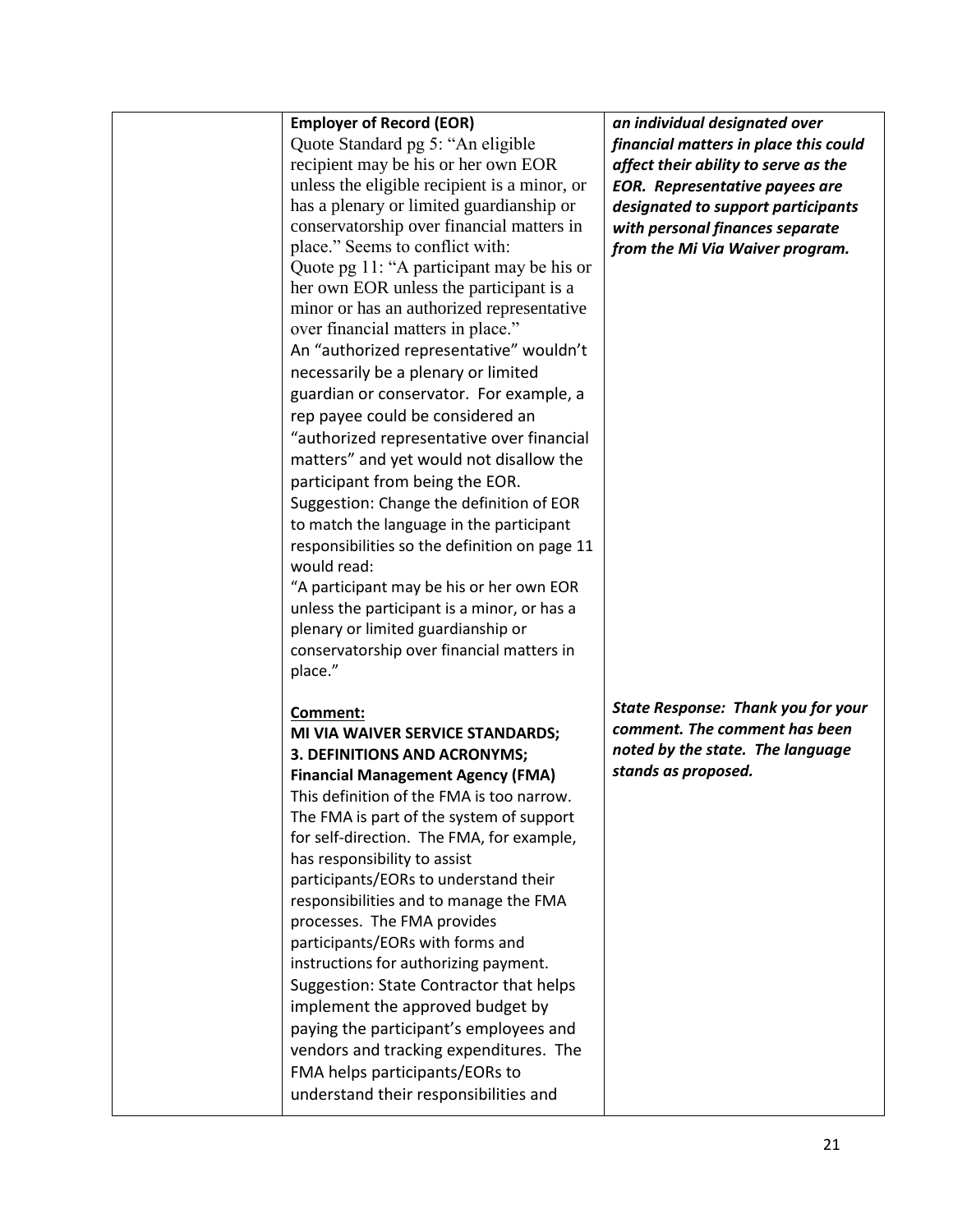| learn how to complete and process FMA          |                                           |
|------------------------------------------------|-------------------------------------------|
| forms and tools. The FMA provides the          |                                           |
| forms and tools to manage the FMA              |                                           |
| processes for authorizing payment.             |                                           |
|                                                |                                           |
| Comment:                                       | <b>State Response: Thank you for your</b> |
| MI VIA WAIVER SERVICE STANDARDS;               | comment. The state will make the          |
|                                                | edit.                                     |
| 3. DEFINITIONS AND ACRONYMS;                   |                                           |
| <b>Legally Responsible Individual (LRI)</b>    |                                           |
| Quote Standard: "Payment may not be            |                                           |
| made to a legally responsible individual for   |                                           |
| the provision of personal care or similar      |                                           |
| services that the legally responsible          |                                           |
| individual would ordinarily perform or be      |                                           |
| responsible to perform on behalf of a          |                                           |
| waiver participant."                           |                                           |
| Question: what are LRIs legally responsible    |                                           |
| for? Do their legal responsibilities include   |                                           |
| exceptional care related to the disability of  |                                           |
|                                                |                                           |
| a child or spouse? Such care cannot be         |                                           |
| assumed to be ordinarily performed. The        |                                           |
| payment of LRI should not be limited to        |                                           |
| personal care or similar services, but to any  |                                           |
| of the Mi Via services. There is no            |                                           |
| "personal care" service in Mi Via and it is    |                                           |
| unclear what "similar services" are.           |                                           |
| Suggestion:  Payment may not be made to        |                                           |
| a legally responsible individual for the       |                                           |
| provision of Mi Via services except under      |                                           |
| extraordinary circumstances approved by        |                                           |
|                                                |                                           |
| the State, utilizing documentation             |                                           |
| specified by the State and only after          |                                           |
| approval by the appropriate operating          |                                           |
| agency.                                        |                                           |
|                                                |                                           |
|                                                |                                           |
| Comment:                                       | State response: Thank you for your        |
| MI VIA WAIVER SERVICE STANDARDS;               | comment. The state will make the          |
| 3. DEFINITIONS AND ACRONYMS;                   | edit.                                     |
| Mi Via This definition leaves out the notion   |                                           |
| of self-directing. As written, it also imposes |                                           |
| constraints on self-direction. The idea of     |                                           |
|                                                |                                           |
| "participant protections" is contrary to the   |                                           |
| authority of self-direction. Suggestion:       |                                           |
| through which eligible participants have       |                                           |
| the option to access Medicaid funds, using     |                                           |
| the essential elements of person-centered      |                                           |
|                                                |                                           |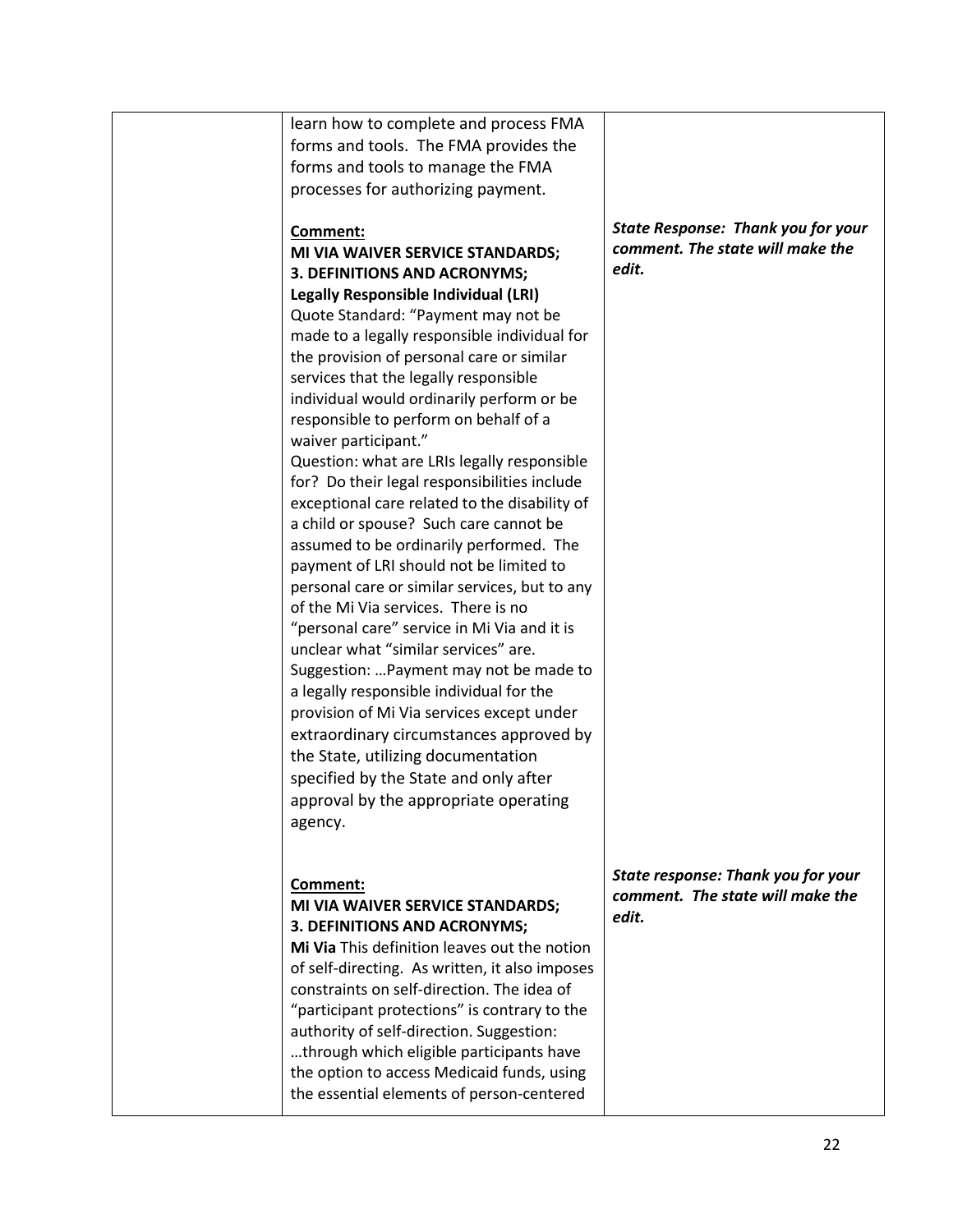| planning, individualized budgeting,<br>accessing approved<br>services/supports/goods, managing<br>personal risk, and self-directing quality<br>assurance and improvement which allows<br>him or her to remain in his or her<br>community.<br>Comment:<br>MI VIA WAIVER SERVICE STANDARDS;<br>3. DEFINITIONS AND ACRONYMS;<br>Support Guide Support Guides should be<br>able to be contractors. Suggestion: An<br>employee or independent contractor of<br>the consultant provider that directly<br>assists the participant in implementing<br>the SSP/budget | <b>State Response: Thank you for your</b><br>comment. The state will edit<br>consistent with language used in the<br>Mi Via Waiver as approved by CMS<br>effective October 1, 2015 and the MI<br><b>Via Regulations.</b>                                                                                                                                                                                                                                                             |
|--------------------------------------------------------------------------------------------------------------------------------------------------------------------------------------------------------------------------------------------------------------------------------------------------------------------------------------------------------------------------------------------------------------------------------------------------------------------------------------------------------------------------------------------------------------|--------------------------------------------------------------------------------------------------------------------------------------------------------------------------------------------------------------------------------------------------------------------------------------------------------------------------------------------------------------------------------------------------------------------------------------------------------------------------------------|
| Comment:<br><b>Appendix B:</b><br>Service and Support Plan (SSP)<br>The Chart is to detail the Living Supports,<br>which are these:<br>Homemaker/Direct Support Services<br>Home Health Aide<br>In-Home Living Supports<br>Where are related goods and services to<br>be entered? The Living Supports Section<br>doesn't seem to allow for related goods<br>and services. Suggestion: Title the chart:<br>Related Goods, including Fees &<br>Members for Living Support                                                                                      | <b>State Response: Thank you for your</b><br>comment. Related Goods are to be<br>captured under Other Supports in<br>the SSP. Other Supports per the Mi<br>Via Standards are available to<br>enhance other services on the<br>participant's plan and are captured<br>in this specific section of the SSP<br>regardless of the service they are<br>enhancing.                                                                                                                         |
| Comment:<br><b>Appendix B:</b><br>2. Community Membership Supports;<br><b>Community Membership Supports</b><br>Definition. Need to make clear that<br>community support is for inclusion and for<br>individualized pursuit of interests. Would<br>also like to address the recreation issue<br>here by making it clear that community<br>support is to address medical, functional<br>and habilitation and is not recreation or<br>division. Suggestion: Community<br>Membership Supports Definition: These                                                  | State Response: Thank you for your<br>comment. The short definition<br>provided is considered sufficient to<br>describe the purpose of these<br>supports. The participant is not<br>prohibited from engaging in<br>recreational and diversional<br>activities and can use these supports<br>to do so. 8.314.6 NMAC and the<br><b>Service Standards provide the</b><br>definition and greater detail of the<br>purpose of these supports. All<br>related goods are to be entered into |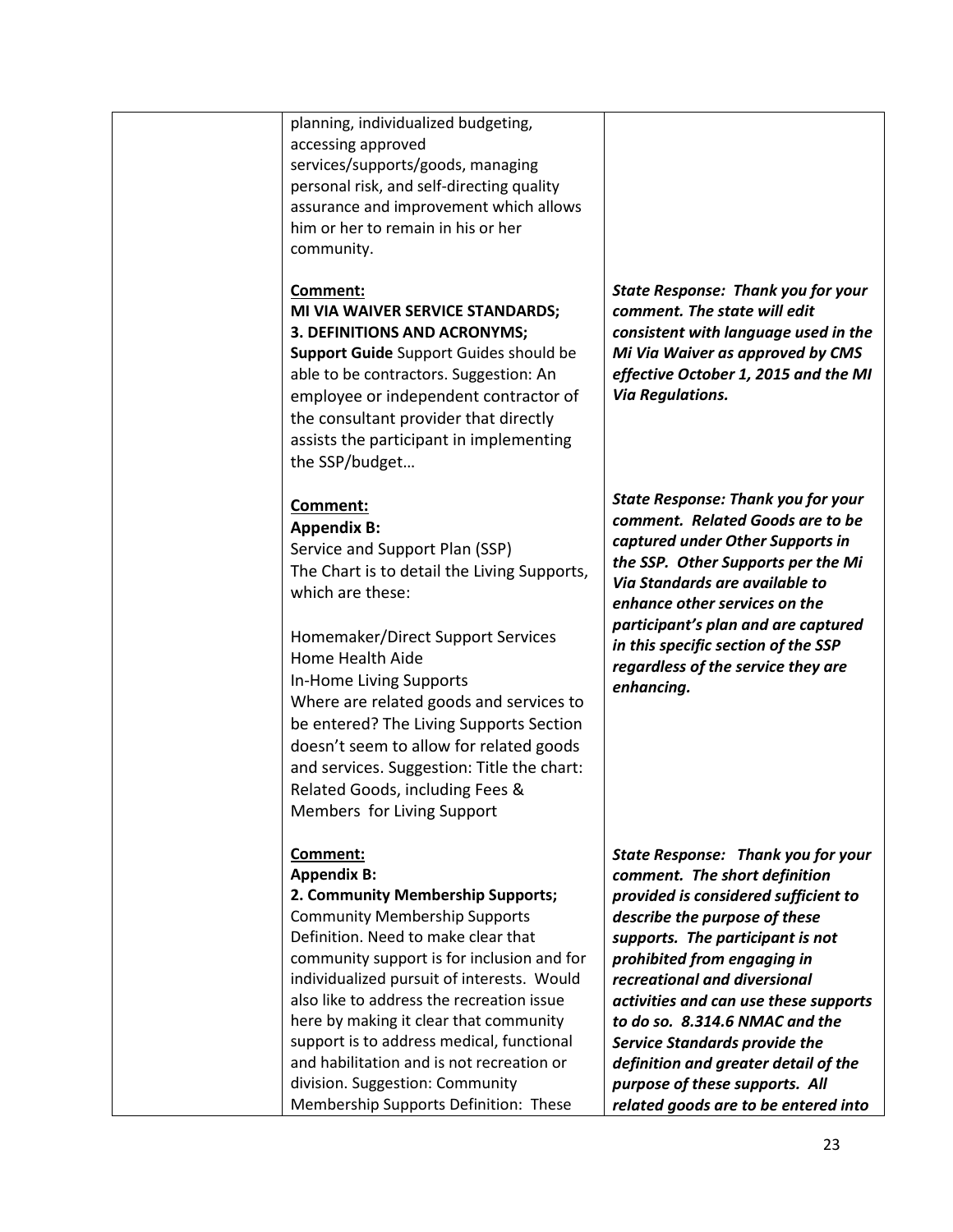| supports help you participate in community<br>life in order to enhance relationships with<br>others, work or participate in activities that<br>are meaningful to you. The intention of the<br>Mi Via program is to find individualized<br>ways for participants to be included in<br>community life. Community Membership<br>Supports are designed to meet the clinical,<br>medical, functional and/or habilitation<br>needs of participants and are not<br>recreation or diversion. Community                                                                                     | the Other Supports section of the<br>SSP.                                                                                                                                                                                                                                                                                                                                                     |
|------------------------------------------------------------------------------------------------------------------------------------------------------------------------------------------------------------------------------------------------------------------------------------------------------------------------------------------------------------------------------------------------------------------------------------------------------------------------------------------------------------------------------------------------------------------------------------|-----------------------------------------------------------------------------------------------------------------------------------------------------------------------------------------------------------------------------------------------------------------------------------------------------------------------------------------------------------------------------------------------|
| Membership Supports included related<br>goods and fees and memberships that help<br>participants gain access to community<br>resources that relate to their individualized<br>community membership goals.                                                                                                                                                                                                                                                                                                                                                                          |                                                                                                                                                                                                                                                                                                                                                                                               |
| Comment:<br><b>Appendix B:</b><br>2. Community Membership Supports;<br>Q12. Are you currently employed? If you<br>are currently employed, please answer the<br>following questions The questions about<br>current employment do not encourage<br>critical thinking about inclusion in the<br>workplace or ideas about improving<br>employment outcomes. Suggestion: Add<br>the following questions:<br>Does your work environment help you be<br>included in your community?<br>What would make your job better?<br>Do you have other jobs or careers you<br>would like to pursue? | <b>State Response: Thank you for your</b><br>comment. The state will make edits<br>to this section to determine if the<br>participant feels included in their<br>work environment, what is needed<br>to make their job better and if there<br>are other jobs/careers they would<br>like to pursue.                                                                                            |
| Comment:<br><b>Appendix B:</b><br>2. Community Membership Supports;<br>Leisure/Recreational *Does not include<br>Related Goods. What support does this<br>activity/service include? If not related<br>goods, that leaves Community Navigator<br>and job supports. Isn't a community<br>navigator who is supporting a participant to<br>engage in recreation providing recreation?<br>Isn't recreation a non-covered service? I<br>suggest not using "Leisure/Recreation" at<br>all. It has always been a bad fit.                                                                  | <b>State Response: Thank you for your</b><br>comment. The participant is not<br>prohibited from engaging in<br>recreational and diversional<br>activities. Community Membership<br>Supports can be used to assist the<br>participant in engaging in these and<br>other activities of his/her choice. All<br>related goods are to be entered into<br>the Other Supports section of the<br>SSP. |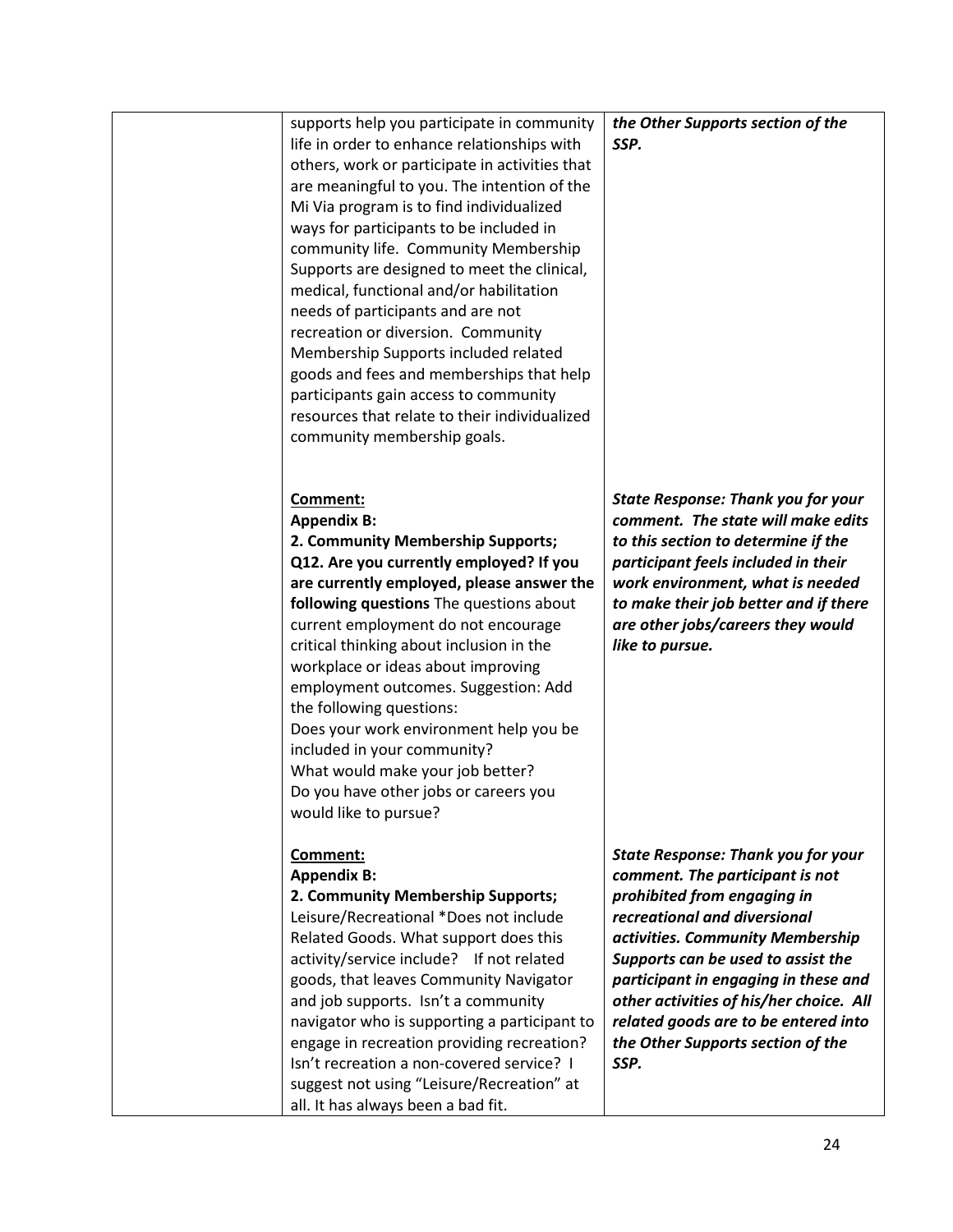This seems to be denying any use of related goods, including fees and memberships. This seems to reflect the recent TPA decisions that tickets in particular are all recreation. Participants can clearly establish when related goods, fees & membership relate to their habilitation and functional needs, and are not for recreation or diversion. This is a red flag. Suggestion: Replace this with: Habilitation/Functional

## **Comment:**

## **Appendix B:**

#### **2. Community Membership Supports; Details of Community Membership**

**Supports:** Again, as with Living Supports, related goods has been dropped. There is nothing in this section that speaks in any way to related goods, including fees & Membership. Changes to: Related Goods, including Fees & Memberships for Community Membership Support.

## **Comment:**

**Appendix B:** In the living support, community membership support and health & wellness support, the charts that were used for Related Goods has now become a chart for detailing all the services/supports identified in each of these sections. It isn't clear if this chart now should reflect related goods at all. This becomes a duplicative of the Plan where the budget goals define the service, how it meets qualifying condition and medical, functional and habilitation needs, cost, frequency and duration. All of the services and supports, other than the related goods, are already detailed in other parts of each of these SSP sections. The SSP is to figure out what services, supports, goods the participant wants included in their budget. It is not the budget. Suggestion: Detail the living supports/services, community membership supports/services and health & wellness supports/services in the Plan, not the SSP. Use the charts in these sections for

**State Response: Thank you for your comment. Related Goods are to be captured under Other Supports in the SSP. Other Supports per the Mi Via Standards are available to enhance other services on the participant's plan and are captured in this specific section of the SSP regardless of the service they are enhancing.**

*State Response: Thank you for your comment. All related goods are to be entered into the Other Supports section of the SSP. Please refer to 8.314.6.17 A. (3) SSP Components.*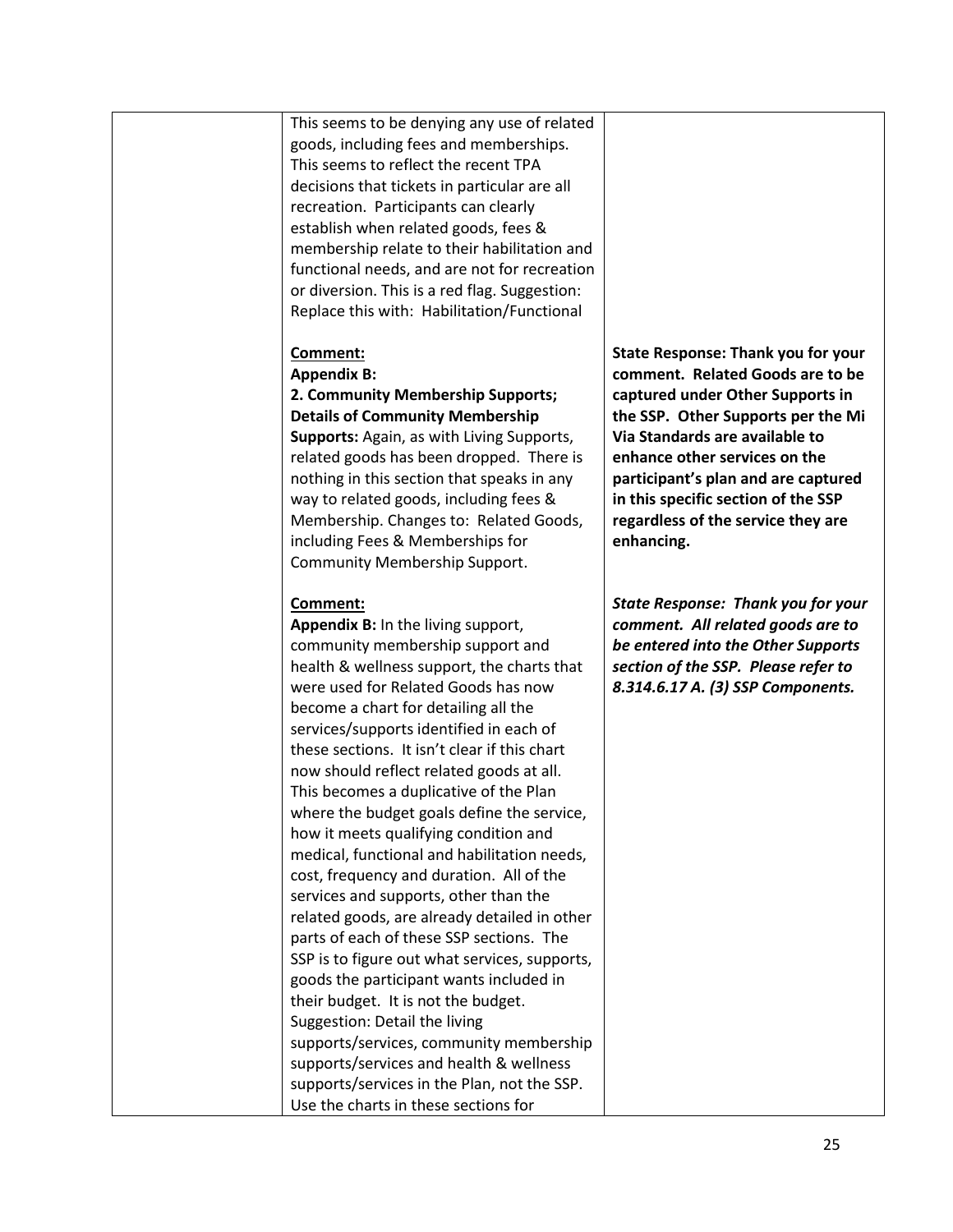|  | identifying the related goods, including fees<br>and memberships that the participant is<br>planning to purchase. Eliminate the<br>"Projected Amount."<br>Comment:<br>Appendix B:, continued During the<br>development of the SSP, the focus is on<br>what the participant wants in their life and<br>what kind of support/services and goods<br>could work for them. This is the person-<br>centered planning part. The conversation is<br>about the participant's life and what would<br>make it possible for them to live in their<br>home and be included in community.<br>Participant is learning about the different<br>options available through Mi Via. They<br>discuss creative ideas for how to be<br>supported in different aspects of their lives.                                                            | <b>State Response: Thank you for your</b><br>comment. Along with person-<br>centered planning, SSP/Budget<br>development should also empower<br>the participant to exercise their right<br>to Budget Authority during all<br>phases of planning. |
|--|---------------------------------------------------------------------------------------------------------------------------------------------------------------------------------------------------------------------------------------------------------------------------------------------------------------------------------------------------------------------------------------------------------------------------------------------------------------------------------------------------------------------------------------------------------------------------------------------------------------------------------------------------------------------------------------------------------------------------------------------------------------------------------------------------------------------------|--------------------------------------------------------------------------------------------------------------------------------------------------------------------------------------------------------------------------------------------------|
|  | It is not about budgeting. After the SSP<br>choices have been made, the work shifts to<br>what things cost, how much to pay, which<br>models, and how often to plan for services.<br>The new chart detailing all of these budget<br>issues in the SSP will detract from the<br>discussion of choices, options and<br>creativity. Suggestion: Detail the living<br>supports/services, community membership<br>supports/services and health & wellness<br>supports/services in the Plan, not the SSP.<br>Use the charts in the SSP sections for<br>identifying the related goods, including fees<br>and memberships that the participant is<br>planning to purchase. Eliminate the<br>"Projected Amount." Leave figuring out<br>how much the related goods, fees and<br>memberships will cost for the budgeting<br>process. |                                                                                                                                                                                                                                                  |
|  | Comment:<br>MI VIA WAIVER SERVICE STANDARDS;<br><b>Pre-Eligibility and Enrollment Services</b><br>Quote Standard: "Verify that the county ISD<br>office of the HSD has completed a<br>determination that the individual meets<br>financial and medical eligibility to<br>participate in the Mi Via Waiver program;"                                                                                                                                                                                                                                                                                                                                                                                                                                                                                                       | <b>State Response: The IC Unit is an</b><br>extension of the local ISD offices<br>where recipients submit all<br>paperwork. Thank you for your<br>comment. The language stands as<br>proposed.                                                   |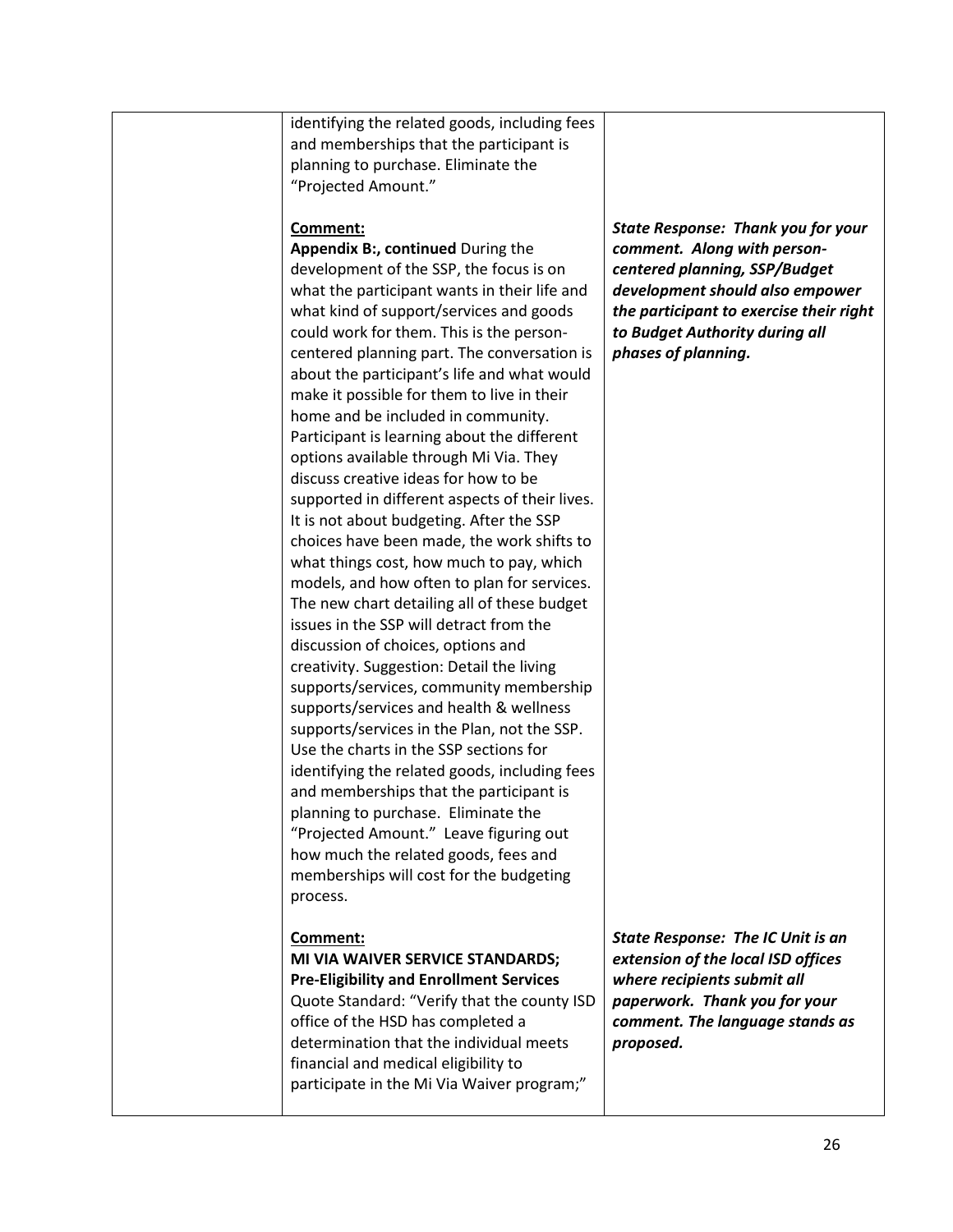|  | Isn't the ISD IC/Waiver Office where the<br>participants apply and submit paperwork,<br>not the local ISD Office? Suggestion: Verify<br>that it is the local ISD office or the IC/<br>W office.                                                                                                                                                                                                                                                                                                                                                                                                                                                                                                                                                                                                                                                                                                         |                                                                                                                                                                                                                                                                                           |
|--|---------------------------------------------------------------------------------------------------------------------------------------------------------------------------------------------------------------------------------------------------------------------------------------------------------------------------------------------------------------------------------------------------------------------------------------------------------------------------------------------------------------------------------------------------------------------------------------------------------------------------------------------------------------------------------------------------------------------------------------------------------------------------------------------------------------------------------------------------------------------------------------------------------|-------------------------------------------------------------------------------------------------------------------------------------------------------------------------------------------------------------------------------------------------------------------------------------------|
|  | Comment:<br>MI VIA WAIVER SERVICE STANDARDS;<br><b>On-going Consultant Functions</b><br>Quote Standard: "Assist the participant<br>with quality assurance activities to ensure<br>implementation and monitoring of the<br>participant's SSP/budget, and utilization of<br>the authorized budget"<br>These are system required quality<br>assurance and monitoring activities.<br>Participants need to self-direct quality<br>processes to assure they are achieving the<br>outcomes they want. Suggestion: Change<br>to: "Assist the participant with required<br>quality assurance activities to ensure<br>implementation and monitoring of the<br>participant's SSP/budget, and utilization of<br>the authorized budget"<br>Add: "Assist participants to identify<br>measures to help them assess the quality of<br>their services/supports/goods and self-<br>direct a quality improvement process." | <b>State Response: Thank you for your</b><br>comment. The state will make the<br>edit.                                                                                                                                                                                                    |
|  | Comment:<br>MI VIA WAIVER SERVICE STANDARDS;<br><b>6. PLANNING AND BUDGETING FOR</b><br><b>SERVICES AND GOODS;</b><br><b>B. Service and Support Plan (SSP)</b><br><b>Components Living Supports In the</b><br>description of the Living Support Section of<br>the SSP, it says: "Supports can be provided<br>using three (3) different<br>models: Homemaker/Direct Support<br>Services; Home Health Aide; and In-Home<br>Living Supports."<br>Related Goods are also part of living<br>supports. Suggestion: Add:  In addition to<br>these living support models, related goods<br>or fees & memberships can be purchased<br>as living supports                                                                                                                                                                                                                                                         | <b>State Response: Thank you for your</b><br>comment. As mentioned, there are<br>three (3) models of living supports<br>provided through Mi Via. Related<br>Goods are considered to be "Other<br>Supports" as they are available to<br>enhance other services in a<br>participant's plan. |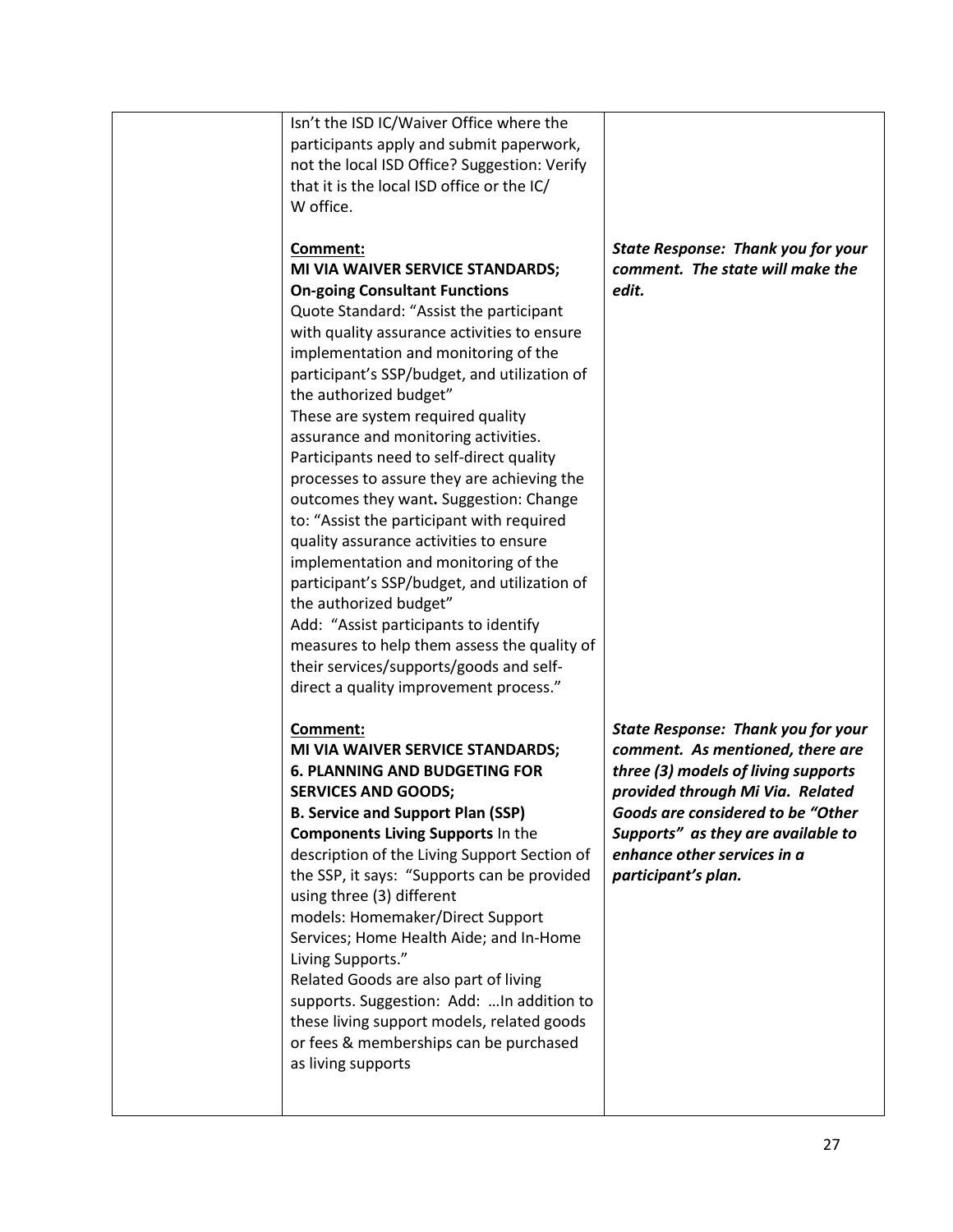| Comment:<br>MI VIA WAIVER SERVICE STANDARDS;<br><b>6. PLANNING AND BUDGETING FOR</b><br><b>SERVICES AND GOODS;</b><br><b>B. Service and Support Plan (SSP)</b><br>Components;<br>Community Membership Supports In the<br>description of the Community Membership<br>Support Section of the SSP, it says: "These<br>supports include: Community Direct<br>Support, Employment Supports and<br><b>Customized Community Group Supports."</b><br>Related Goods are also part of living<br>supports. Suggestion: Add:  In addition to<br>these community membership support<br>services, related goods or fees &<br>memberships can be purchased as<br>community membership supports                                                                                                                                                                                                                   | <b>State Response: Thank you for your</b><br>comment. As mentioned, there are<br>three (3) models of community<br>membership supports provided<br>through Mi Via. Related Goods are<br>considered "Other Supports" as they<br>are available to enhance other<br>services in a participant's plan.                               |
|---------------------------------------------------------------------------------------------------------------------------------------------------------------------------------------------------------------------------------------------------------------------------------------------------------------------------------------------------------------------------------------------------------------------------------------------------------------------------------------------------------------------------------------------------------------------------------------------------------------------------------------------------------------------------------------------------------------------------------------------------------------------------------------------------------------------------------------------------------------------------------------------------|---------------------------------------------------------------------------------------------------------------------------------------------------------------------------------------------------------------------------------------------------------------------------------------------------------------------------------|
| Comment:<br>MI VIA WAIVER SERVICE STANDARDS;<br><b>6. PLANNING AND BUDGETING FOR</b><br><b>SERVICES AND GOODS;</b><br><b>B. Service and Support Plan (SSP)</b><br><b>Components B. Service and Support Plan</b><br>(SSP) Components; Health and Wellness<br><b>Supports</b> In the description of the Health &<br>Wellness Support Section of the SSP, it<br>says: "These supports include Skilled<br>Therapy for Adults, Occupational,<br>Physical and Speech Therapy; Behavior<br><b>Support Consultation; Nutritional</b><br>Counseling; Private Duty Nursing for<br>Adults; and the specific list of Specialized<br>Therapies that are covered by Mi Via."<br>Related Goods are also part of living<br>supports. Suggestion: Add:  In addition<br>to these health & wellness support<br>services, related goods or fees &<br>memberships can be purchased as health<br>and Wellness supports. | <b>State Response: Thank you for your</b><br>comment. As mentioned, there are<br>multiple health models related to<br><b>Health and Wellness Supports</b><br>provided through Mi Via. Related<br><b>Goods are considered "Other</b><br>Supports" as they are available to<br>enhance other services in a<br>participant's plan. |
| Comment:<br><b>MI VIA WAIVER SERVICE STANDARDS;</b><br><b>6. PLANNING AND BUDGETING FOR</b><br><b>SERVICES AND GOODS;</b>                                                                                                                                                                                                                                                                                                                                                                                                                                                                                                                                                                                                                                                                                                                                                                         | <b>State Response: Thank you for your</b><br>comment. Along with person-<br>centered planning, SSP/Budget<br>development should also empower<br>the participant to exercise their right                                                                                                                                         |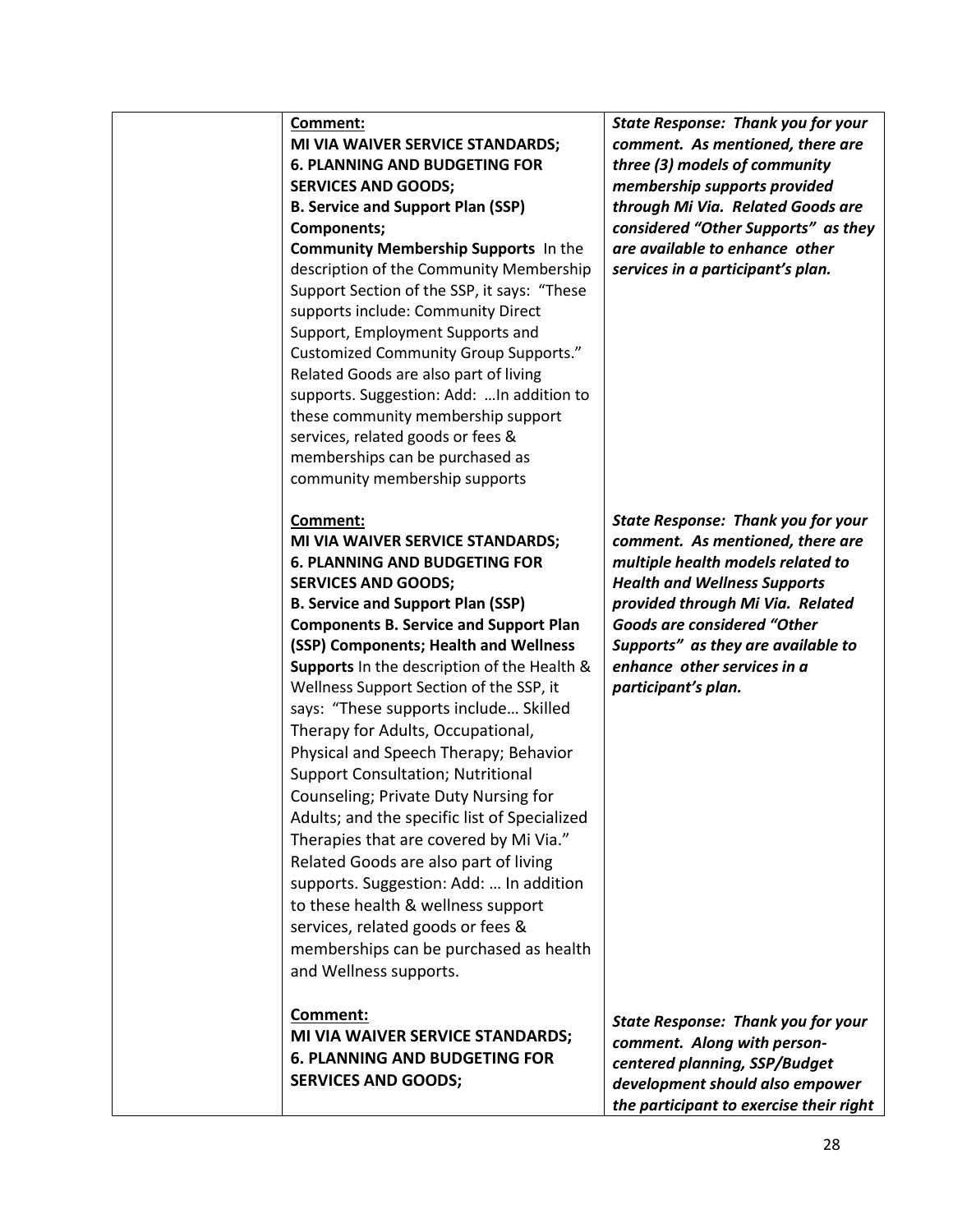| C. Budget Development Process Quote           | to Budget Authority during all            |
|-----------------------------------------------|-------------------------------------------|
| Standard: "Once the SSP has been              | phases of planning.                       |
| completed and the participant has             |                                           |
| identified the supports he/she would like to  |                                           |
| obtain through the Mi Via program, the        |                                           |
| consultant and participant work together to   |                                           |
| develop the SSP/budget request. The           |                                           |
| participant and consultant may need to        |                                           |
| research the estimated cost of services and   |                                           |
| goods,The budget is developed one (1)         |                                           |
| goal at a time. Each goal includes a clear    |                                           |
| and complete explanation of the requested     |                                           |
| service(s) or good(s), how they are related   |                                           |
| to the participant's condition and why they   |                                           |
| are appropriate for the participant."         |                                           |
| In addition, each goal includes full details  |                                           |
| about each of the requested service(s) or     |                                           |
|                                               |                                           |
| good(s), including: amount, frequency and     |                                           |
| duration, type of provider, cost or           |                                           |
| estimated cost, rate of pay, etc.             |                                           |
| Suggestion: This description of the process   |                                           |
| for developing the budget makes it clear      |                                           |
| that the work of figuring out what things     |                                           |
| will cost, how the service/support/good       |                                           |
| relates to disability, frequency and duration |                                           |
| comes <b>after</b> the SSP is completed. This |                                           |
| information is not detailed in the SSP. The   |                                           |
| Standards and the SSP should be changed       |                                           |
| as already suggested so they match.           |                                           |
|                                               |                                           |
| Comment:                                      | <b>State Response: Thank you for your</b> |
| MI VIA WAIVER SERVICE STANDARDS;              | comment. CMS disallows the use of         |
| 7. NON-COVERED SERVICES c. Quote              | waiver funds for services that are        |
| Standard: "c. Any goods or services that are  | diversional and recreational in           |
| considered primarily recreational or          | nature as these fall outside the          |
| diversional in nature (such as movies,        | scope of §1915 (c) of the Act. The        |
| theatrical productions, opera, sporting       | language in this section has been         |
| events)" Caught you. This list of examples    | revised to remove examples of             |
| is prejudicial to requests based on           | activities that are considered            |
| habilitation and functional needs that are    | recreational or diversional.              |
| not primarily recreation. This list of        |                                           |
| examples needs to be eliminated. We have      |                                           |
| to deal with this problem. Community          |                                           |
| Membership outcomes cannot be achieved        |                                           |
| without access to community resources,        |                                           |
| including movies, theatrical, productions,    |                                           |
| opera, sporting events. These are fees and    |                                           |
| it is the intention of Mi Via to support      |                                           |
|                                               |                                           |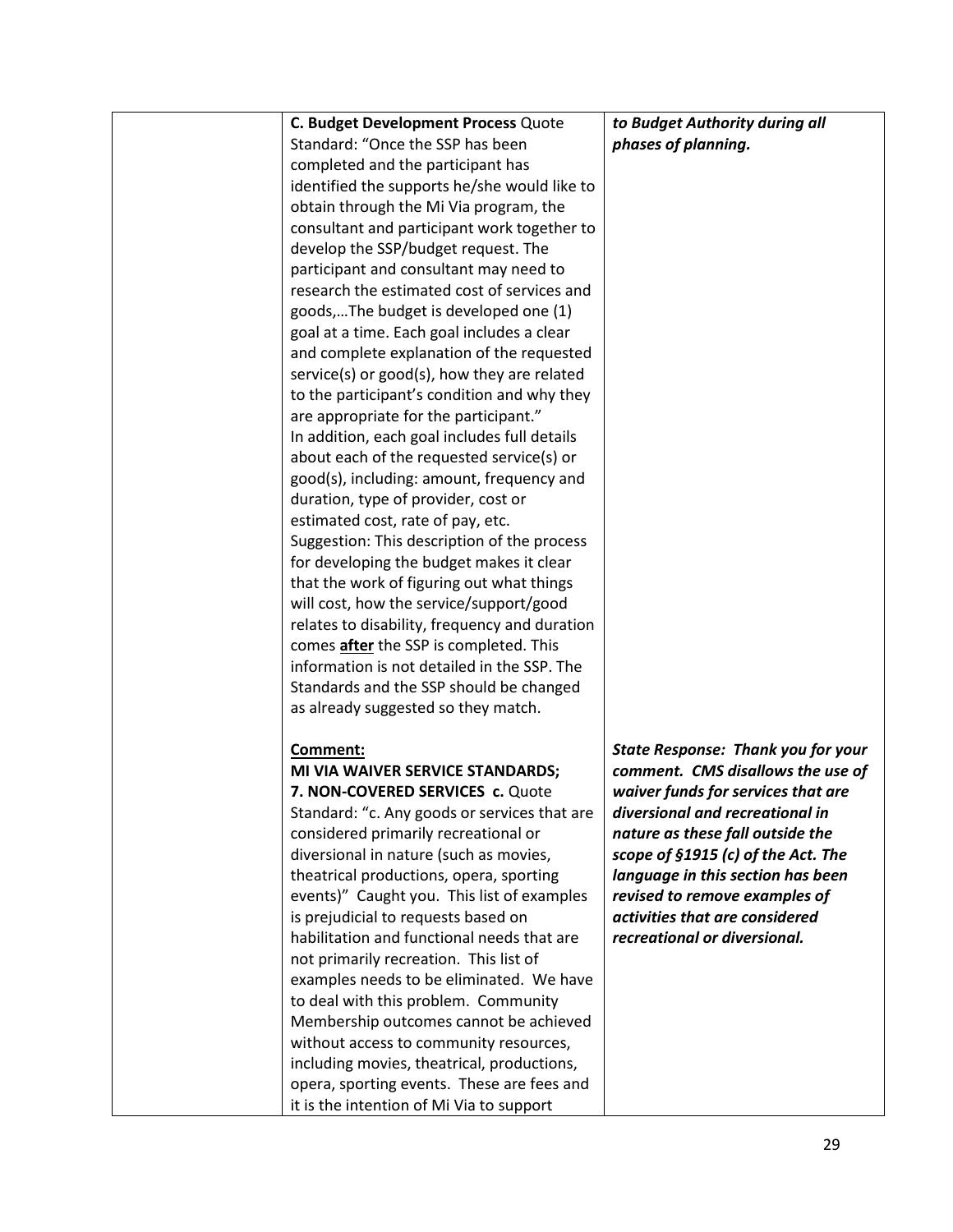| participants community membership<br>outcomes by paying for fees related to<br>habilitation and functional needs.<br>Suggestion: Change to: Any goods or<br>services that are solely recreational or<br>diversional in nature.                                                                                                                                                                                                                                                                                                                                                                                                                                   |                                                                                                                                                                                                                                          |
|------------------------------------------------------------------------------------------------------------------------------------------------------------------------------------------------------------------------------------------------------------------------------------------------------------------------------------------------------------------------------------------------------------------------------------------------------------------------------------------------------------------------------------------------------------------------------------------------------------------------------------------------------------------|------------------------------------------------------------------------------------------------------------------------------------------------------------------------------------------------------------------------------------------|
| By assuring that fees & memberships are<br>related to the habilitation and functional<br>needs that create challenges to<br>participants' inclusion in the community,<br>we have met the CMS prohibition of paying<br>for services that are solely recreational and<br>diversional in nature. I don't believe that<br>CMS meant to create barriers to the<br>support people need to achieve community<br>membership outcomes.                                                                                                                                                                                                                                    |                                                                                                                                                                                                                                          |
| This prejudicial "such as" list was added in<br>these standards and are not in the current<br>standards. Thus, the state is adding<br>restrictions in the Mi Via program. Please<br>provide to me in writing where the<br>approved waiver includes this list.                                                                                                                                                                                                                                                                                                                                                                                                    |                                                                                                                                                                                                                                          |
| The more we move away from the space<br>where participants can make the decisions<br>about what will best meet their needs, the<br>more we are moving away from self-<br>direction.                                                                                                                                                                                                                                                                                                                                                                                                                                                                              |                                                                                                                                                                                                                                          |
| Comment:<br>MI VIA WAIVER SERVICE STANDARDS;<br>7. NON-COVERED SERVICES c., continued<br>Mi Via is individualized and there cannot be<br>any across-the-board limitations or<br>requirements applied to all participants for<br>any service/support/good. What is<br>recreation cannot be based on subjective<br>value judgments on the part of the state.<br>Each participant's request for fees and<br>membership of ANY KIND must be<br>objectively reviewed in relationship to that<br>participant's needs. The state has not<br>defined recreation and diversion or<br>provided any criteria for an objective<br>assessment of recreation or diversion. Nor | <b>State Response: Thank you for your</b><br>comment. Mi Via services must<br>specifically address a therapeutic,<br>rehabilitative, habilitative, health or<br>safety need that results from the<br>participant's qualifying condition. |
| has the state defined habilitation or                                                                                                                                                                                                                                                                                                                                                                                                                                                                                                                                                                                                                            |                                                                                                                                                                                                                                          |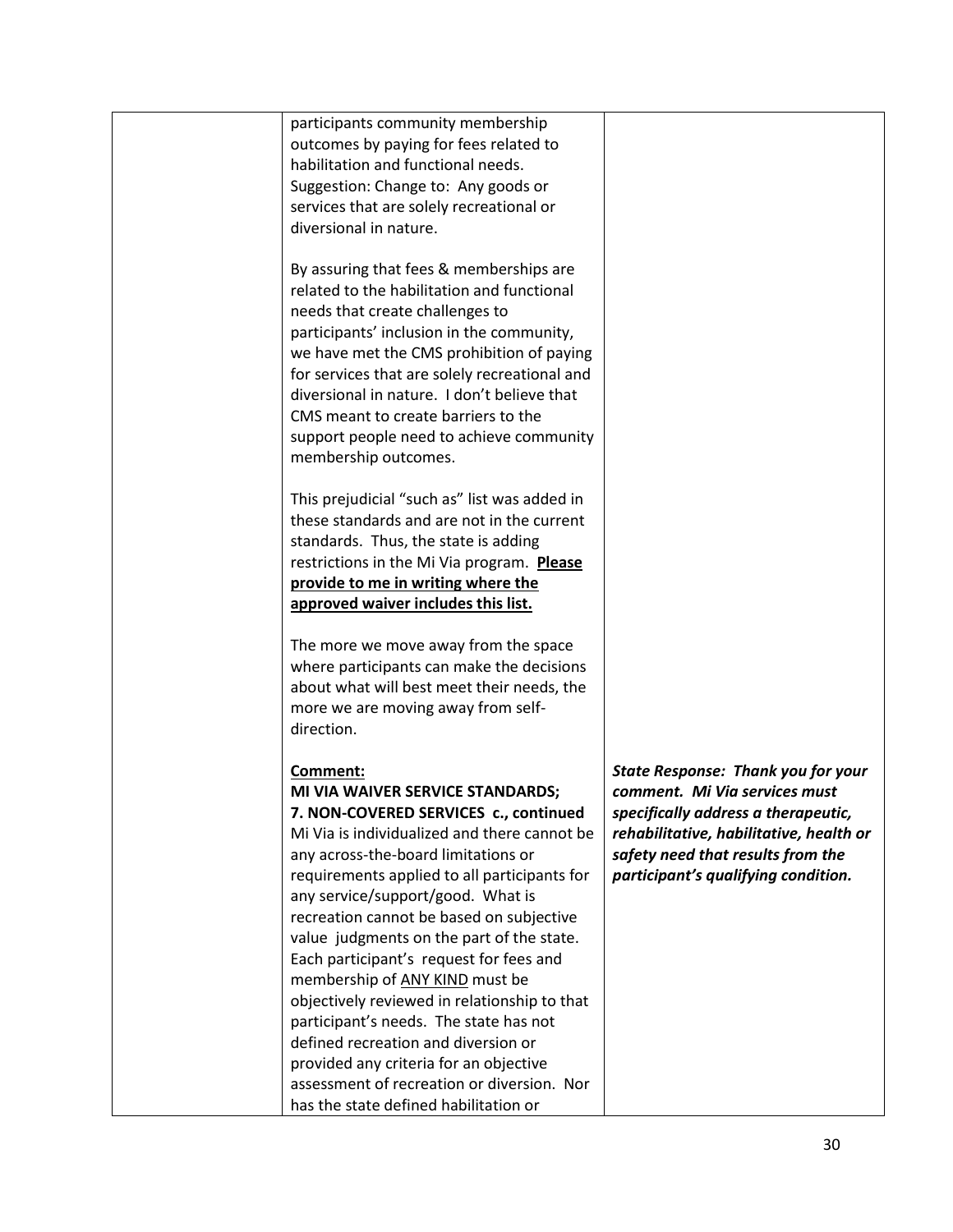functional. This means that every decision made by the TPA is based on that reviewers subjective values**.** Suggestion: And how do you determine "primarily"? Is there a formula, i.e. that request is 70% recreational in nature and 30% habilitation? And who is "considering" that something is "primarily" recreation? There is no consensus on this so the Mi Via program cannot identify things that "are considered primarily" recreation. "Solely" is much less subjective. It is or it isn't.

And do we have any data that would demonstrate the efficiency of using such fees for habilitation or functional needs? I don't think so which means the only bases for this restriction can only be the subjective judgment of state personnel.

Though I have been focusing on habilitation and functional needs, there are certainly many medical and clinical needs that can be helped through membership and fees for community membership outcomes

#### **Comment:**

**MI VIA WAIVER SERVICE STANDARDS; 7. NON-COVERED SERVICES z.** This is a new restriction on the cell phones for minors. Parents/guardians may purchase cell phones/services precisely because their son/daughter has a disability for safety and essential communication. If a child has a community navigator and will be out in the community and needs to learn the functional skills for using the phone, it is not something the parent is routinely buying. A child may be able to go independently in the community only by virtue of having and knowing how to use a cell phone. Otherwise, they may need someone to be with them. This just isn't a black and white situation. Suggestion: Eliminate Z: Instead, use the SSP criteria to decide if cell phone/service can be approved.

*State Response: Thank you for your comment. The proposed language has been struck that excluded cell phone services for minors. Data will be included under cell phone service with a limitation to the cost of one hundred dollars per month. The language on the limitation on the number of cell phone lines per eligible recipients shall remain as wavier services that are intended for only the eligible recipient.*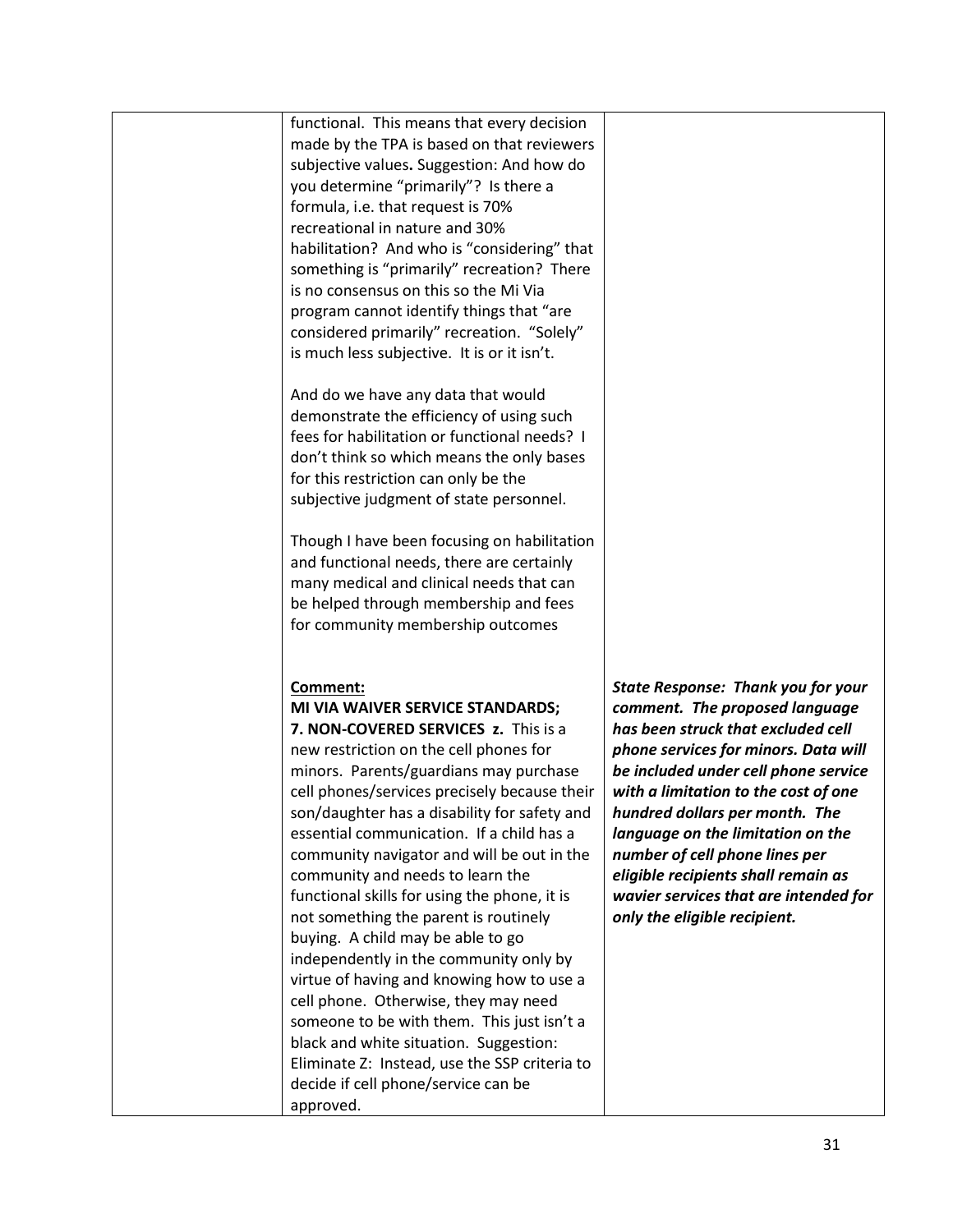| It may be a cost savings for a minor to use a<br>cell phone because they could be in the<br>community without having to have<br>someone be with them. The problem with<br>"ordinarily" is that some parents/guardians<br>may purchase cell phones for their children<br>and others may not, as a general rule of<br>thumb.                                                                                                                                                                                                                                                                                                                                                                                                                                                                                                                                                                                                                                                                                                                                                                                                                       |                                                                                                                                       |
|--------------------------------------------------------------------------------------------------------------------------------------------------------------------------------------------------------------------------------------------------------------------------------------------------------------------------------------------------------------------------------------------------------------------------------------------------------------------------------------------------------------------------------------------------------------------------------------------------------------------------------------------------------------------------------------------------------------------------------------------------------------------------------------------------------------------------------------------------------------------------------------------------------------------------------------------------------------------------------------------------------------------------------------------------------------------------------------------------------------------------------------------------|---------------------------------------------------------------------------------------------------------------------------------------|
| Comment:<br>MI VIA WAIVER SERVICE STANDARDS;<br>7. NON-COVERED SERVICES h. Quote<br>Standard:<br>"h. Any goods or services that a household<br>that does not include a person with a<br>disability would be expected to pay for as a<br>routine household or personal expense"<br>This has been and will continue to be<br>problematic. Participants use goods and<br>services for legitimate reasons based on<br>their disability. We need to look at the<br>reason/purpose that the participant is<br>using the good/service. For example, just<br>anyone may use noise blocking<br>headphones to listen privately to music or<br>to a TV program without bothering others.<br>A Mi Via participant may use the same<br>headphones as a behavior support<br>mechanism. Suggestion: Change to: Non-<br>specialized goods or services that a<br>household that does not include a person<br>with a disability would otherwise pay for as<br>a household or personal expense. The<br>best thing to do, really, would be to<br>eliminate this non-covered service and use<br>the SSP criteria to decide if the<br>good/service should be approved. | <b>State Response: Thank you for your</b><br>comment. The comment has been<br>noted by the state. The language<br>stands as proposed. |
| Comment:<br>MI VIA WAIVER SERVICE STANDARDS;<br>7. NON-COVERED SERVICES h., continued<br>At the heart of Mi Via and self-direction is<br>that participants can use non-specialized<br>goods/services for needs related to his/her<br>disability, thus increasing flexibility and                                                                                                                                                                                                                                                                                                                                                                                                                                                                                                                                                                                                                                                                                                                                                                                                                                                                 | <b>State Response: Thank you for your</b><br>insight and comment. The comment<br>has been noted by the state.                         |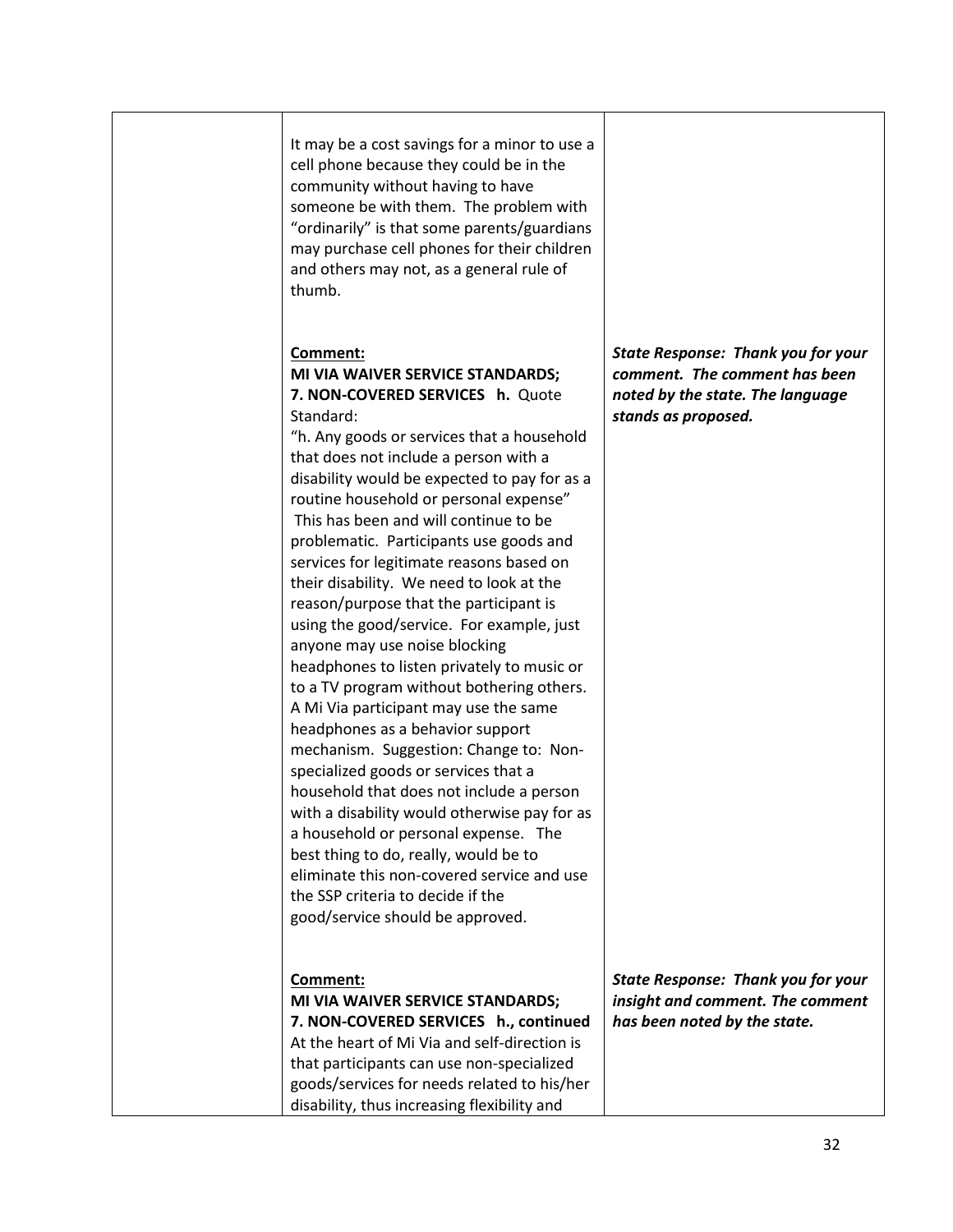choice. The question becomes, if participants can purchase non-specialized goods/services, do they achieve better outcomes? Is it cost-effective? Does it decrease or reduce what specialized services would cost? Unfortunately, the state has not done any evaluations of these questions. So, in my example, if a participant purchases noise blocking headphones as a behavioral support strategy and it works and the participant doesn't need to purchase BSC, wouldn't this be cheaper and more effective? If that is the case, why wouldn't we want to support this? That's the kind of thing we need to look to accomplish.

## **Comment:**

**MI VIA WAIVER SERVICE STANDARDS; 7. NON-COVERED SERVICES h., continued** There is no definition of routine. There is no way to know what is or isn't routine so it is left up to the value judgments of the TPA reviewer. Routine has a personal dimension as well. A participant/family may request a good/service that they would not otherwise use or purchase except to benefit their disabled family member. For them, the good or service would not be routine, while for another participant/family it may be something they would otherwise purchase routinely.

**Comment: MI VIA WAIVER SERVICE STANDARDS; 7. NON-COVERED SERVICES,** Quote Standard: "When a participant requests a service or good the consultant, the TPA and the State can work with the participant to find other (including less costly) alternatives." The issue here is how it is being implemented. When the TPA only says it costs too much or find a lower cost model, it isn't helpful. What needs to be assured is that the participant has identified a good that will meet their needs and that contains the specifications they need and is a good value. Suggestion:

*State Response: Thank you for your comment. Per the Mi Via Standards, requested services and goods are subject to review by the TPA and may be considered for approval if program requirements are met.* 

*State Response: Thank you for your comment. As the suggestion indicates the participant and consultant are to work with the TPA and State to find other (including less costly) alternatives. The consultant is to work with the participant initially to establish how services and supports meet the needs of the participant in accordance with program requirements.*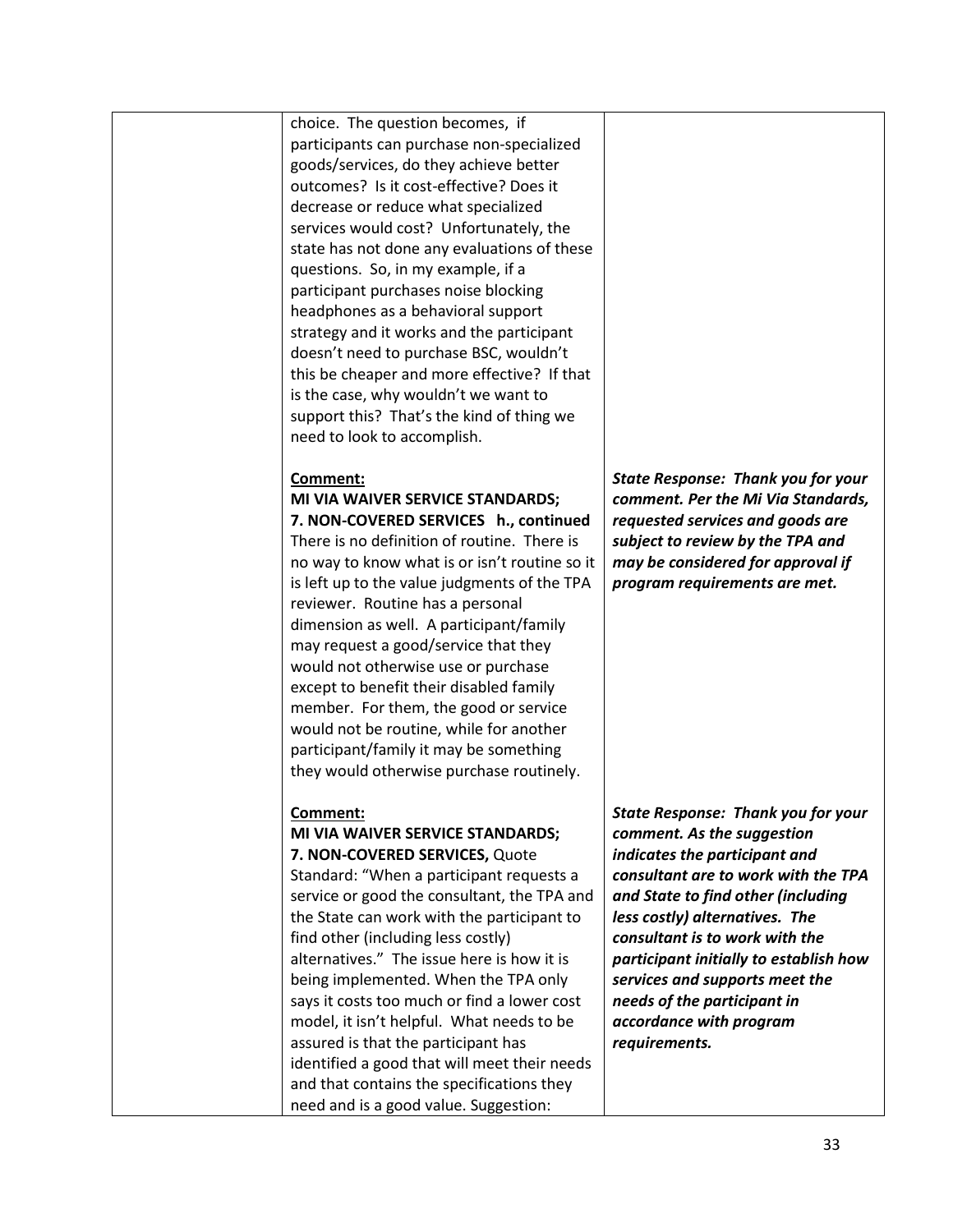| Change to: When a participant requests a<br>service or good, the consultant will help the<br>participant ensure that the requested good<br>o/r service is of good value. The TPA and<br>the state can further assist the participant<br>and consultant find other (including less<br>costly) alternatives, if necessary.                                                                                                                                                                                                                                                                                                                                                                                                                                                                                                                                                                                                                    |                                                                                                                                                                                                                                                                                                                                                                                                                                                                                                           |
|---------------------------------------------------------------------------------------------------------------------------------------------------------------------------------------------------------------------------------------------------------------------------------------------------------------------------------------------------------------------------------------------------------------------------------------------------------------------------------------------------------------------------------------------------------------------------------------------------------------------------------------------------------------------------------------------------------------------------------------------------------------------------------------------------------------------------------------------------------------------------------------------------------------------------------------------|-----------------------------------------------------------------------------------------------------------------------------------------------------------------------------------------------------------------------------------------------------------------------------------------------------------------------------------------------------------------------------------------------------------------------------------------------------------------------------------------------------------|
| Comment:<br>MI VIA WAIVER SERVICE STANDARDS;<br>8. SERVICE AND SUPPORT PLAN AND<br><b>BUDGET APPROVAL PROCESSES</b><br>SSP Review Criteria The SSP criteria are<br>generally clearly stated. They are an<br>understandable way to measure the SSP<br>and Plan; by the participant & consultant<br>when putting it together and by the TPA<br>when reviewing the SSP/Plan. The SSP<br>criteria are not based on anyone's personal<br>value's judgment. I would like to see the<br>SSP criteria be the sole determinate of<br>approval or denial and eliminate the<br>problematic non-covered services criteria<br>that is oppositional to the SSP criteria,<br>specifically items b., c., h., i., r., s., and z.<br>Items b. and i. are a negative iteration of<br>the SSP criteria and aren't necessary. The<br>remaining items are clearly intended to add<br>restrictions on the SSP criteria and are not<br>non-covered services per se. | <b>State Response: Thank you for your</b><br>comment. The Mi Via Standards<br>outline those services that are<br>covered by the Mi Via Waiver as<br>approved by CMS effective October<br>1, 2015. Non-covered services<br>include those services that are not<br>outlined as covered in the approved<br>waiver. Mi Via Waiver services must<br>specifically address a therapeutic,<br>rehabilitative, habilitative, health or<br>safety need that results from the<br>participant's qualifying condition. |
| Comment:<br>MI VIA WAIVER SERVICE STANDARDS;<br>8. SERVICE AND SUPPORT PLAN AND<br><b>BUDGET APPROVAL PROCESSES</b><br><b>Budget Review Criteria</b> Quote Standard:<br>"the proposed cost for each good is<br>reasonable, appropriate and reflects the<br>lowest available cost for that chosen good;"<br>The lowest available cost does not equate<br>to the best value. Suggestion: Change to:<br>and reflects good value for the cost for<br>that chosen good"                                                                                                                                                                                                                                                                                                                                                                                                                                                                          | <b>State Response: Thank you for your</b><br>comment. The comment has been<br>noted by the state. The language<br>stands as proposed.                                                                                                                                                                                                                                                                                                                                                                     |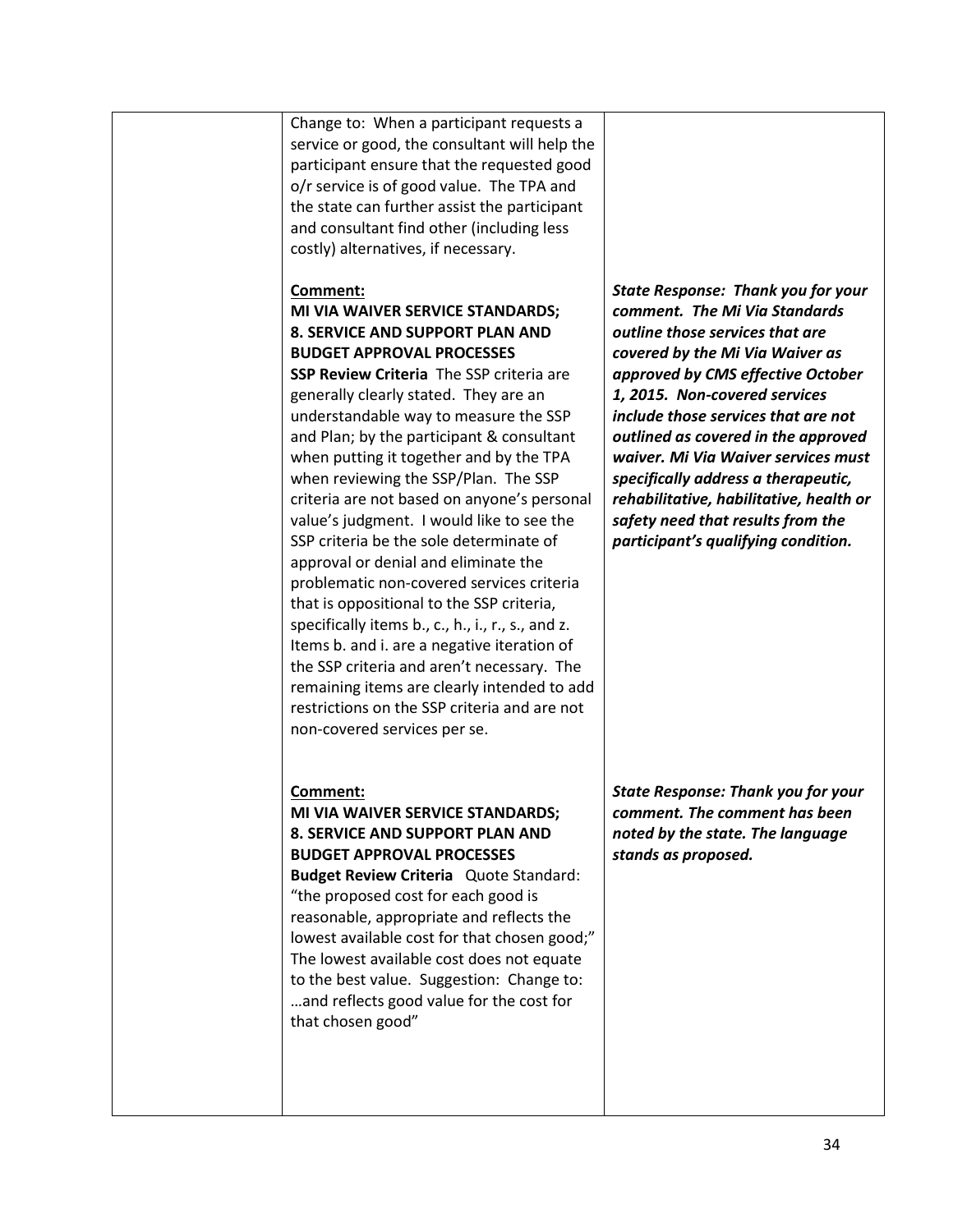| <u>Comment:</u><br>Plan/budget. | MI VIA WAIVER SERVICE STANDARDS;<br>8. SERVICE AND SUPPORT PLAN AND<br><b>BUDGET APPROVAL PROCESSES</b><br>Budget Review Criteria Quote Standard:<br>"the estimated cost of the service or good<br>is specifically documented in the<br>participant's SSP/budget;"<br>The SSP documents the types of supports,<br>services and goods the participant wants to<br>purchase to meet their needs. The Plan<br>builds a budget on the things in the SSP.<br>Suggestion: Change to: The estimated<br>costs of the services or goods identified in<br>the SSP are specifically documented in the                                                                                                                                                                                                                                                                                                                                                                                                                                                                                                                                                                                                   | <b>State Response:</b><br>comments. With<br>changes in the SS<br>address the sugge                                                                                                                                                                                                                                                                          |
|---------------------------------|----------------------------------------------------------------------------------------------------------------------------------------------------------------------------------------------------------------------------------------------------------------------------------------------------------------------------------------------------------------------------------------------------------------------------------------------------------------------------------------------------------------------------------------------------------------------------------------------------------------------------------------------------------------------------------------------------------------------------------------------------------------------------------------------------------------------------------------------------------------------------------------------------------------------------------------------------------------------------------------------------------------------------------------------------------------------------------------------------------------------------------------------------------------------------------------------|-------------------------------------------------------------------------------------------------------------------------------------------------------------------------------------------------------------------------------------------------------------------------------------------------------------------------------------------------------------|
| Comment:<br>В.                  | MI VIA WAIVER SERVICE STANDARDS;<br>A. Amending the SSP/Budget;<br><b>Modification of the SSP Quote</b><br>standard: "The SSP may be<br>modified based upon a change in<br>the participant's needs or<br>circumstances, such as a change in<br>the participant's health status or<br>condition or a change in the<br>participant's support system, such<br>as the death or disabling condition<br>of a family member or other<br>individual who was providing<br>services."<br>This standard does not reflect actual<br>practice. Participants have been able to<br>request revisions to their SSP/Plan based<br>on many reasons, i.e., no longer wanting a<br>particular service; wanting more of a<br>service; deciding later to purchase<br>something; replacing one service with a<br>different service. This practice supports<br>the important opportunity for participants<br>to have flexibility. Suggestion: Add:<br>Revisions to the SSP/Plan can be<br>submitted whenever the participant wants<br>to change, replace or add a support, service<br>or good that is within their IBA without<br>documenting a change in condition or in<br>the participant's support system. These | <b>State Response:</b><br>comment. This se<br><b>SSP/Budget as we</b><br>be modified for a<br>which includes ch<br>participant needs<br>provision of new<br>services or change<br>could include the<br><b>The Standards ind</b><br>of the suggestion<br>responsibility of t<br>notify the consult<br>SSP/Budget revisi<br>language in this s<br>SSP/budget. |

**Thank you for your** the proposed *changes in the SSP this would address the suggestion.* 

*State Response: Thank you for your comment. This section indicates the SSP/Budget as well as the AAB can be modified for a variety reasons which includes changes in participant needs, conditions, provision of new or additional es to the AAB which*  $examples$  *cited. The Standards include the elements*  and it is the *responsibility of the participant to notify the consultant of the need for SSP/Budget revisions. Standards language in this section refers to*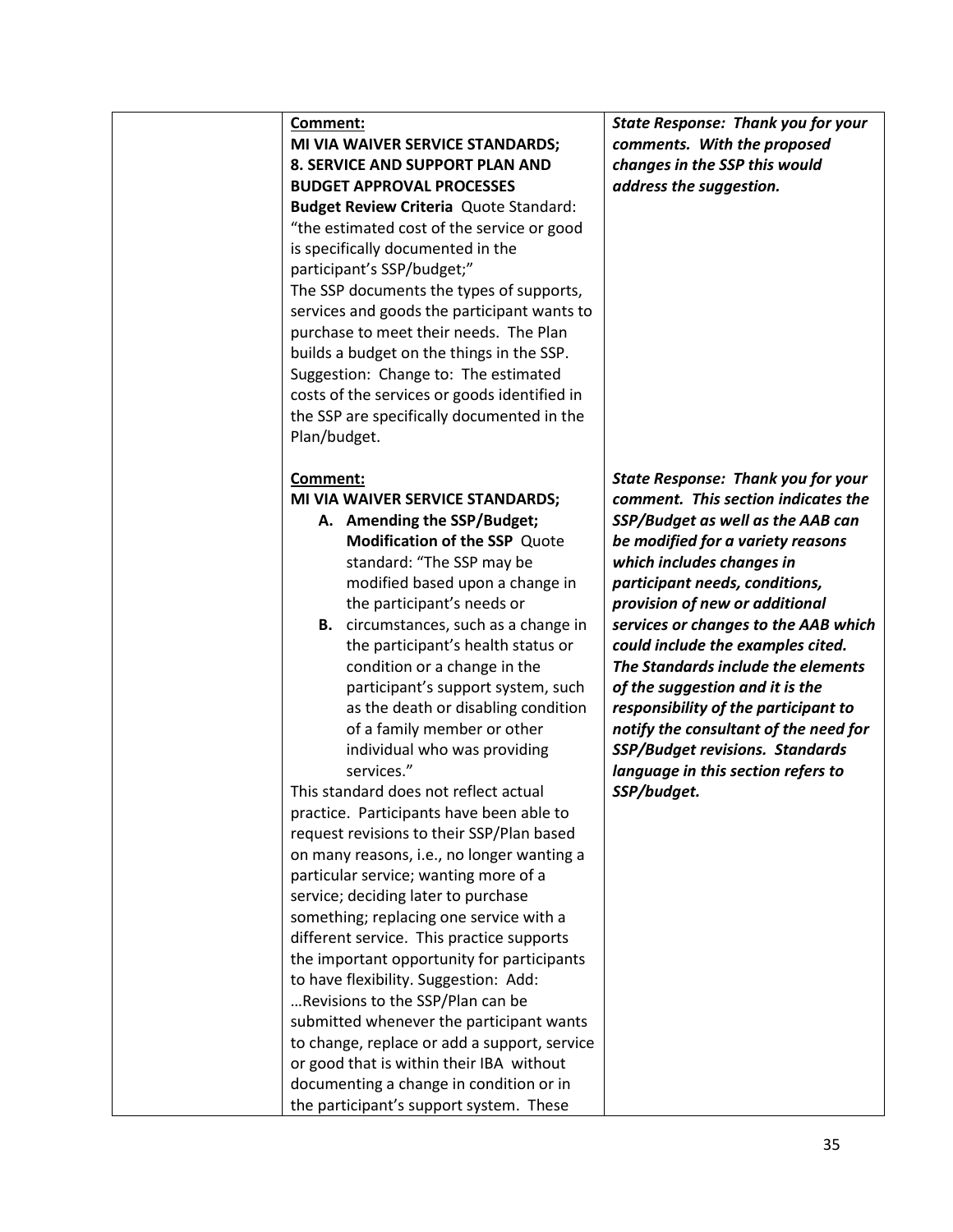revisions will be reviewed based on the SSP and Budget criteria like a new service, support or good. Generally, this section, and the next, **Modifications to the Authorized Annual Budget,** are confusing and conflicting. Is it SSP/budget or is it SSP/Plan or is it SSP and Plan/Budget? Do you mean to have one set of standards for modification of the SSP/budget and a different set of standards for revisions to the AAB? Are revisions to the AAB the same as revisions to the SSP/budget and if so, how is this different from modifications to the SSP/Plan? The bottom line should be that participants can make revisions within their IBA during the budget year. Only additional funding should require a change in condition or circumstances. Please clarify this.

## **Comment:**

## **MI VIA WAIVER SERVICE STANDARDS; 10. IMPLEMENTATION OF THE SERVICE AND SUPPORT PLAN AND BUDGET;**

**Vendor Invoices** Quote Standard: "The Form must be signed by the participant (unless there is an authorized representative over financial matters), their authorized representative or an EOR." Just need clarification: if the participant is not the EOR, can he/she sign the PRF? What is an authorized representative over financial matters?

#### **Comment:**

## **Service Descriptions and Provider Qualifications;**

**III. General qualifications for Legally Responsible Individuals (LRIs) who provide services:** As regards the exclusion of transportation for a minor under the LRI descriptions: There are legitimate exceptions to the idea that parents generally are required to transport their children. Minors with challenging behavior in transportation situations may need a person who can manage their behavior

*State Response: Thank you for your comment. If the participant is not the EOR and they have designated an EOR, the EOR should sign the PRF. The Mi Via Standards provide a definition of those who are considered Authorized Representative and have authorized representation over financial matters.* 

*State Response: Thank you for your comment. This is a support that a legally responsible individual (parent, guardian) would ordinarily provide for household members of the same age who do not have a chronic disability or chronic illness.*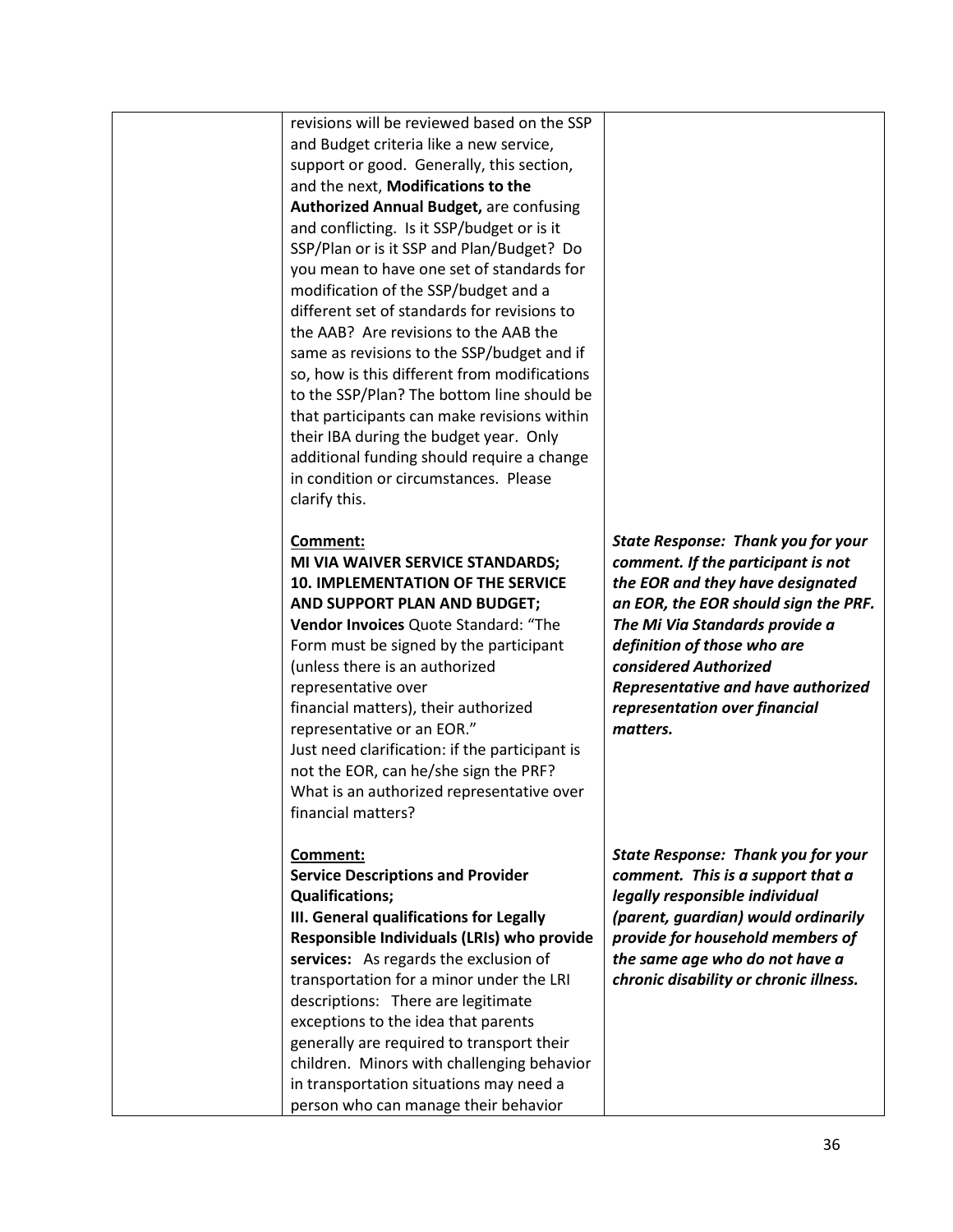| safely and it is oftentimes the parent. It<br>would be unsafe to hire a person without<br>the skill to provide transportation in these<br>situations.                                                                                                                                                                                                                                                                                                                                                                                                                                                                                                                                                                                                                                                                                                                                                                                                                                                                                                                                                                                                                                                                                                                                         |                                                                                                                                                                                                                                                                                                                                                                                    |
|-----------------------------------------------------------------------------------------------------------------------------------------------------------------------------------------------------------------------------------------------------------------------------------------------------------------------------------------------------------------------------------------------------------------------------------------------------------------------------------------------------------------------------------------------------------------------------------------------------------------------------------------------------------------------------------------------------------------------------------------------------------------------------------------------------------------------------------------------------------------------------------------------------------------------------------------------------------------------------------------------------------------------------------------------------------------------------------------------------------------------------------------------------------------------------------------------------------------------------------------------------------------------------------------------|------------------------------------------------------------------------------------------------------------------------------------------------------------------------------------------------------------------------------------------------------------------------------------------------------------------------------------------------------------------------------------|
| Comment:<br><b>Service Descriptions and Provider</b><br><b>Qualifications;</b><br>III. General qualifications for Legally<br>Responsible Individuals (LRIs) who provide<br>services: Quote Standard: "Services<br>provided by LRIs must<br>ii. be provided by a parent, guardian or<br>spouse who meets the provider<br>qualifications and training standards<br>specified in the Mi Via regulations and<br>these service descriptions and<br>qualifications for that service"<br>This could be problematic when it comes to<br>nursing rules. LRIs can and do learn to do<br>nursing procedures to care for their<br>child/spouse and as a family member are<br>not prohibited to do so. When it is<br>requested that the LRI be hired to perform<br>these nursing functions that they are<br>trained and able to do, they may not meet<br>the "provider qualifications & training<br>standards.,," Suggestion: Change to:<br>"Services provided by LRIs, except Home<br>Health Aide and Private Duty Nursing<br>Services, must: ii. Be provided<br>Services that would otherwise be provided<br>by a certified nurse or nurses aid can be<br>provided by a parent, guardian or spouse<br>who can demonstrate they are trained to<br>perform nursing services for their child or<br>spouse." | <b>State Response: Thank you for your</b><br>comment. Home Health Aide<br>services can only be provided<br>through a licensed/certified vendor.<br>The qualifications for those<br>rendering Private Duty Nursing for<br>Adults are aligned with approved<br>CMS Waiver NM.0448 appendix C. A<br>public hearing was held for CMS<br>Waiver NM.0448 appendix C on July<br>14, 2014. |
| <b>Comment:</b><br><b>CONSULTANT/SUPPORT GUIDE</b><br>PRE-ELIGIBILITY/ENROLLMENT SERVICES<br>II. Scope of Service Learning everything<br>needed to successfully participate in Mi Via<br>should allow for training/enrollment when<br>the information is needed and not just all<br>at once. Instead of an "enrollment<br>meeting", change to an "enrollment<br>process." The first year of Mi Via involves                                                                                                                                                                                                                                                                                                                                                                                                                                                                                                                                                                                                                                                                                                                                                                                                                                                                                   | <b>State Response: Thank you for your</b><br>comment. The state will make minor<br>edits for further clarification.                                                                                                                                                                                                                                                                |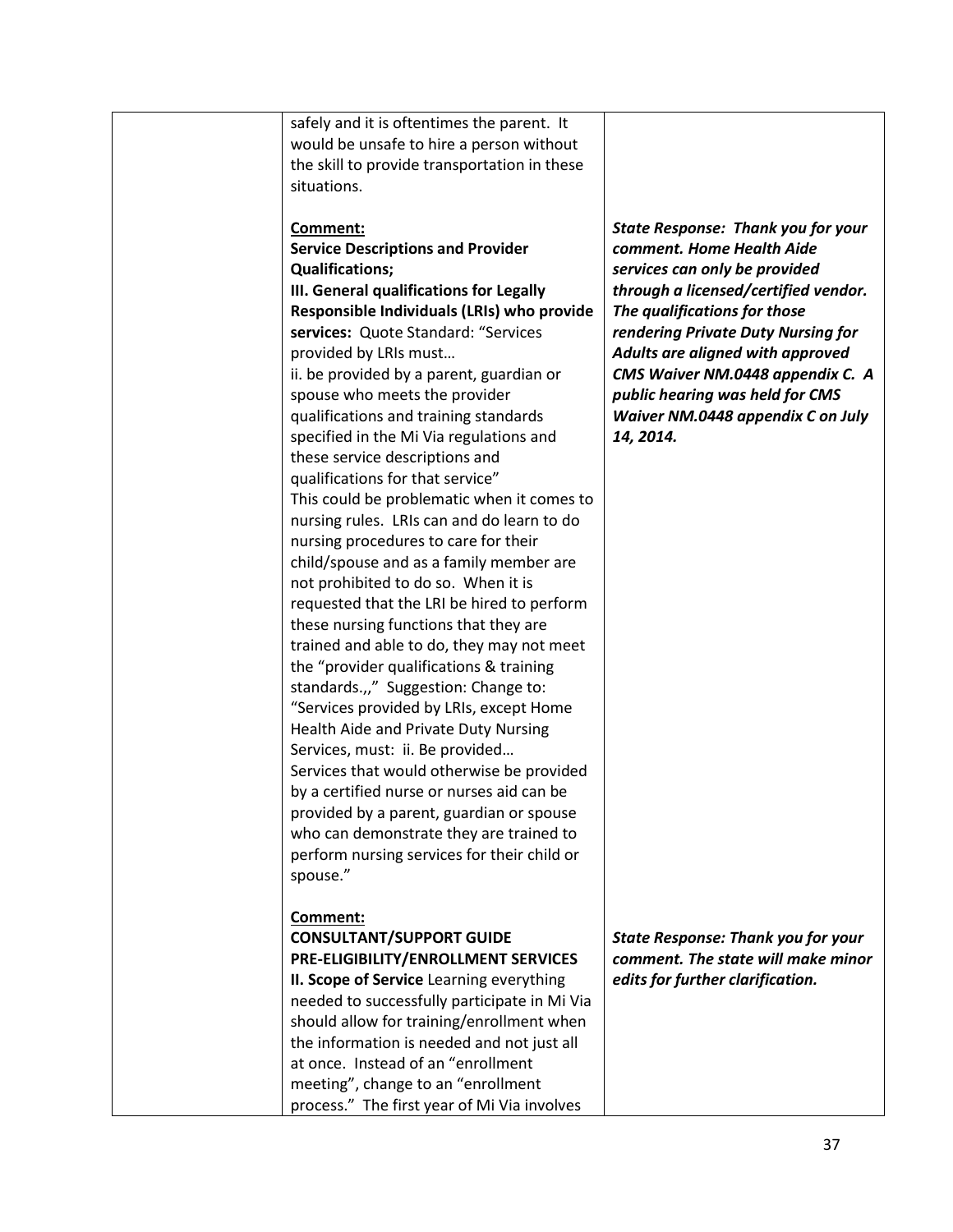| enrolling in different parts of the process as<br>they unfold. Make "Pre-Eligibility" one<br>section. Add a second section for<br>"Enrollment Process". Suggestion: The<br>enrollment process begins with the initial<br>enrollment meeting that must occur within<br>30 days. At this meeting, the following is<br>reviewed: |  |
|-------------------------------------------------------------------------------------------------------------------------------------------------------------------------------------------------------------------------------------------------------------------------------------------------------------------------------|--|
| General Overview: Components of and<br>roles in Mi Via                                                                                                                                                                                                                                                                        |  |
| <b>Specific Topics:</b><br>Eligibility processes<br>EOR<br>Participant responsibilities<br><b>SSP</b><br>Etc.                                                                                                                                                                                                                 |  |
| The second stage of enrollment occurs<br>when the participant is developing their<br>SSP and will involve one or more SSP<br>development meetings and other<br>communication with their consultant. The<br>following training is provided at this stage:                                                                      |  |
| General Overview: SSP process and<br>timelines                                                                                                                                                                                                                                                                                |  |
| <b>Specific Topics:</b><br>Service descriptions<br>Non-covered services, etc.                                                                                                                                                                                                                                                 |  |
| The third stage of enrollment occurs when<br>the budget is being finalized and entered<br>into FOCOSonline. The consultant and<br>participant may have meet to work on this<br>or communicate via phone or email. The<br>following information is provided at this<br>stage:                                                  |  |
| General Overview: Building the budget &<br>justification                                                                                                                                                                                                                                                                      |  |
| <b>Specific Topics:</b><br>Range of rates                                                                                                                                                                                                                                                                                     |  |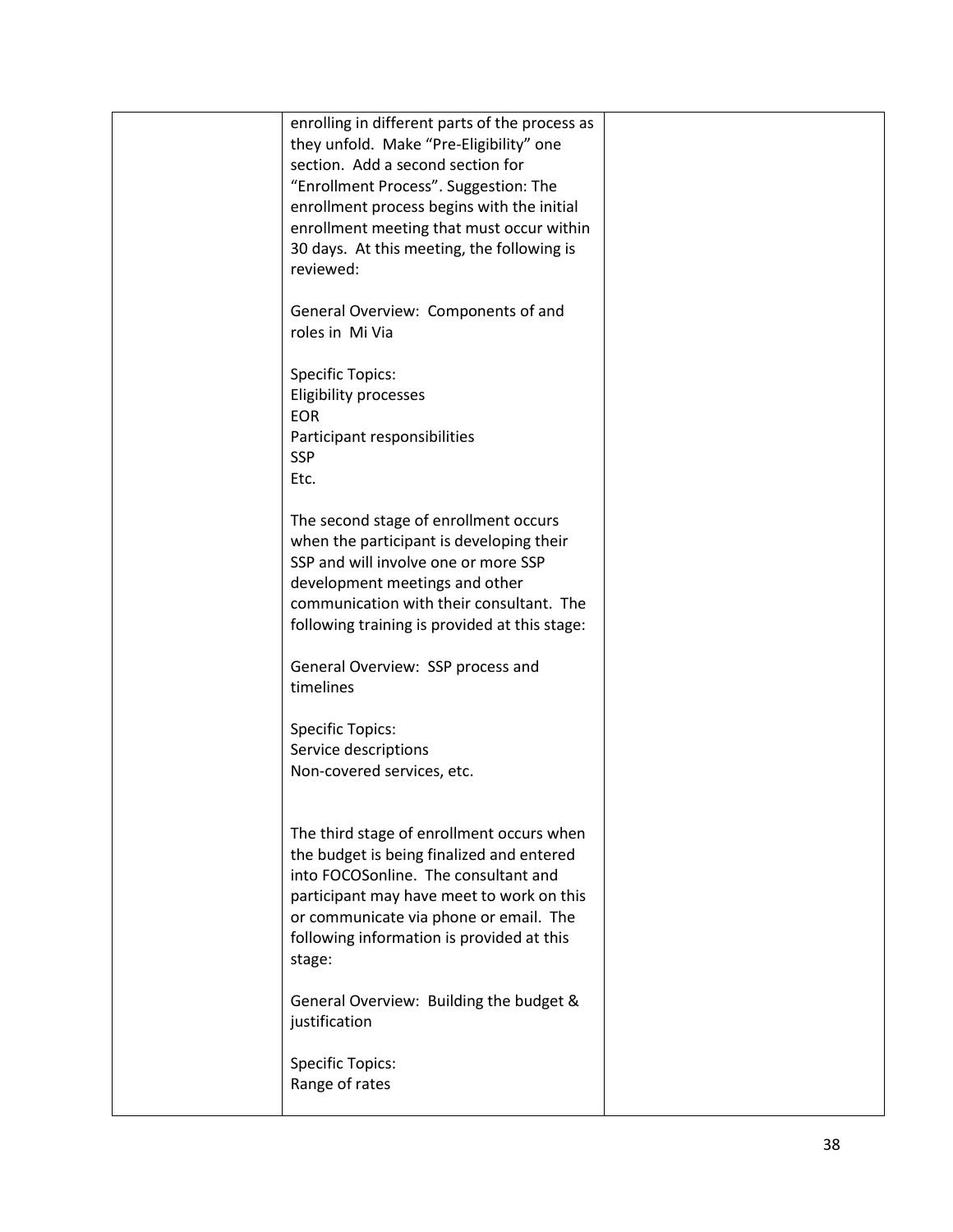| Staying within budget or additional         |                                           |
|---------------------------------------------|-------------------------------------------|
| funding, etc.                               |                                           |
|                                             |                                           |
| The fourth stage of enrollment occurs       |                                           |
| when the participant is arranging for       |                                           |
| services, supports and goods and will       |                                           |
|                                             |                                           |
| involve meeting with their consultant and   |                                           |
| other communication via phone or email.     |                                           |
| The following training is provided at this  |                                           |
| time:                                       |                                           |
|                                             |                                           |
| General Overview: FMA functions & roles     |                                           |
| <b>Specific Topics:</b>                     |                                           |
| <b>Enrollment packets</b>                   |                                           |
| Pre-Hire, etc.                              |                                           |
|                                             |                                           |
| The fifth stage of enrollment occurs when   |                                           |
| the participant begins implementing their   |                                           |
| SSP/Plan and will involve meetings with     |                                           |
| their consultant and other communication    |                                           |
|                                             |                                           |
| via phone or email. The following training  |                                           |
| is provided at this time:                   |                                           |
| <b>General Overview:</b>                    |                                           |
| <b>Specific Topics</b>                      |                                           |
| The fifth stage of enrollment occurs when   |                                           |
|                                             |                                           |
| the participant begins implementing their   |                                           |
| SSP/budget and will involve meeting with    |                                           |
| their consultant and other communication    |                                           |
| via phone or email. The following training  |                                           |
| is provided at this time:                   |                                           |
| General Overview: EOR responsibilities      |                                           |
|                                             |                                           |
| <b>Specific Topics:</b>                     |                                           |
| <b>Timesheets</b>                           |                                           |
| Payment request forms, etc.                 |                                           |
|                                             |                                           |
| Comment:                                    | <b>State Response: Thank you for your</b> |
| <b>COMMUNITY DIRECT SUPPORT</b>             | comment. Community Direct                 |
| <b>I. Community Direct Support Services</b> | Support personnel can assist a            |
| Recreation is a non-covered service so it   | participant to engage in community        |
| should be removed from CDS description.     | activities that are recreational. This    |
| CDS is a valuable way for participant's to  | definition supports the scope of          |
| meet habilitation and functional goals.     | work as it is to be performed by          |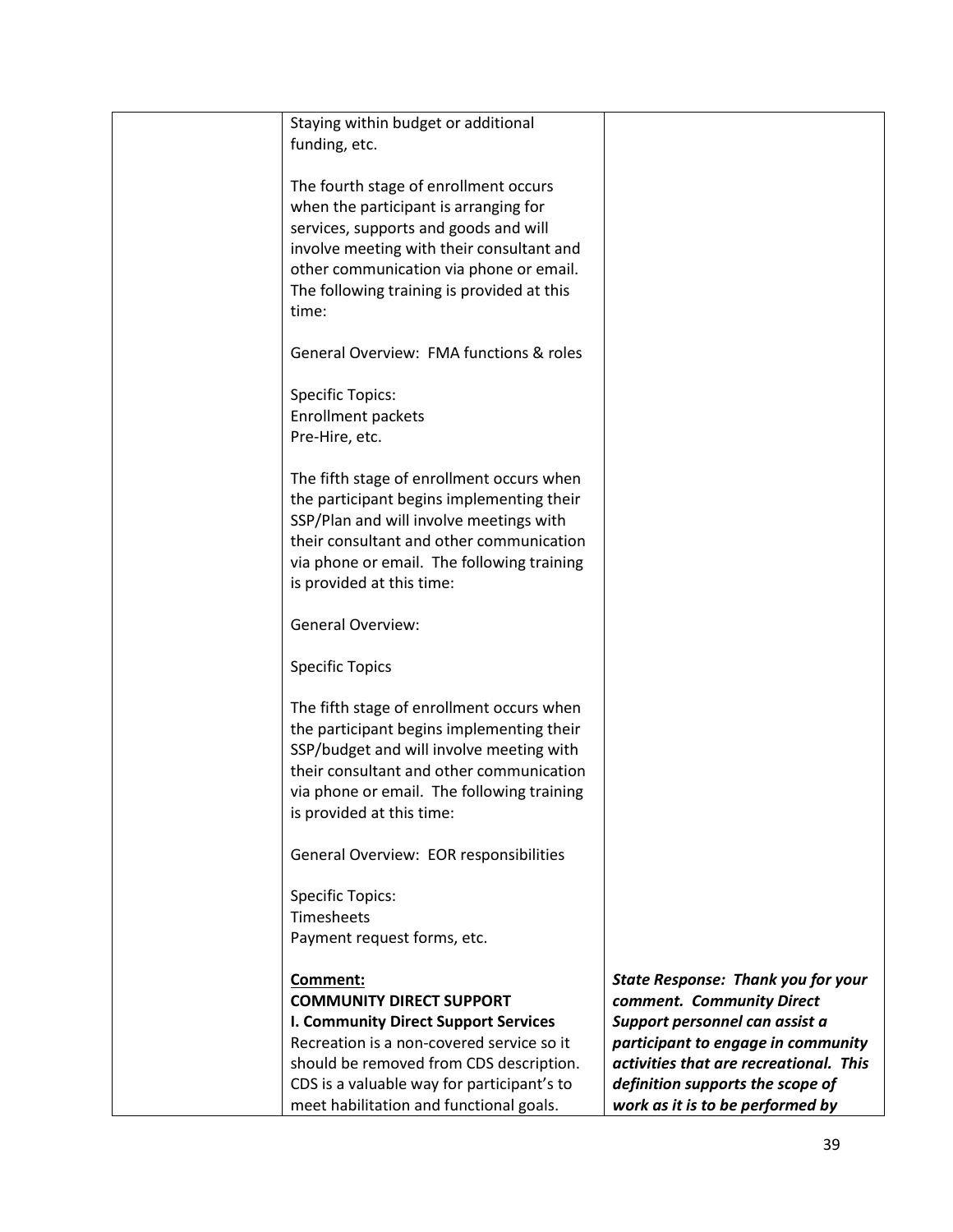| <b>Suggestion: "Community Direct Support</b><br>Services deliver supports that assist the<br>participant to identify, develop, nurture<br>and maintain community connections.<br>Community Direct Support also assists the<br>participant to maintain community<br>connections and access social, educational,<br>recreational and leisure activities in the<br>community. Community places,<br>associations and people offer participants<br>opportunities to address their needs for<br>habilitation and development of functional<br>skills.                                                                                       | employees and/or employees of<br>vendors.                                                                                                                                                                                                                          |
|---------------------------------------------------------------------------------------------------------------------------------------------------------------------------------------------------------------------------------------------------------------------------------------------------------------------------------------------------------------------------------------------------------------------------------------------------------------------------------------------------------------------------------------------------------------------------------------------------------------------------------------|--------------------------------------------------------------------------------------------------------------------------------------------------------------------------------------------------------------------------------------------------------------------|
| Comment:<br><b>COMMUNITY DIRECT SUPPORT</b><br><b>Il Scope of Services Community Direct</b><br>Support Services include, but are not<br>limited to the following: The value of<br>meeting habilitation needs and developing<br>functional skills needs to be stated.<br><b>Suggestion: Community Direct Support</b><br>Services that meet participants' habilitation<br>and functional needs include, but are not<br>limited to the following:                                                                                                                                                                                        | <b>State Response: Thank you for your</b><br>comment. The Mi Via Regulations<br>and Standards indicate this as a<br>criteria for all services.                                                                                                                     |
| <b>Comments:</b><br><b>COMMUNITY DIRECT SUPPORT</b><br>II. Scope of Services i. CDS providers need<br>to learn the skills, tools and strategies for<br>helping participants make connections<br>based on his/her identified interests;<br>helping participants find the people, places,<br>associations where they can become<br>established and belong. Going places,<br>"outings" is not enough. Suggestion: Add to<br>the list:<br>Provider will learn the skills, tools and<br>strategies for helping the participant access<br>the community people, places and<br>associations where they can become<br>established and belong; | <b>State Response: Thank you for your</b><br>comment. The qualifications for<br>those rendering this service are<br>aligned with approved CMS Waiver<br>NM.0448 appendix C. A public<br>hearing was held for CMS Waiver<br>NM.0448 appendix C on July 14,<br>2014. |
| Comment:<br><b>ENVIRONMENTAL MODIFICATION</b><br><b>SERVICES</b> I. Environmental Modification<br>Services When discussing what isn't                                                                                                                                                                                                                                                                                                                                                                                                                                                                                                 | <b>State Response: Thank you for your</b><br>comment. This language aligns with<br>the approved CMS Waiver NM.0448<br>appendix C. A public hearing was                                                                                                             |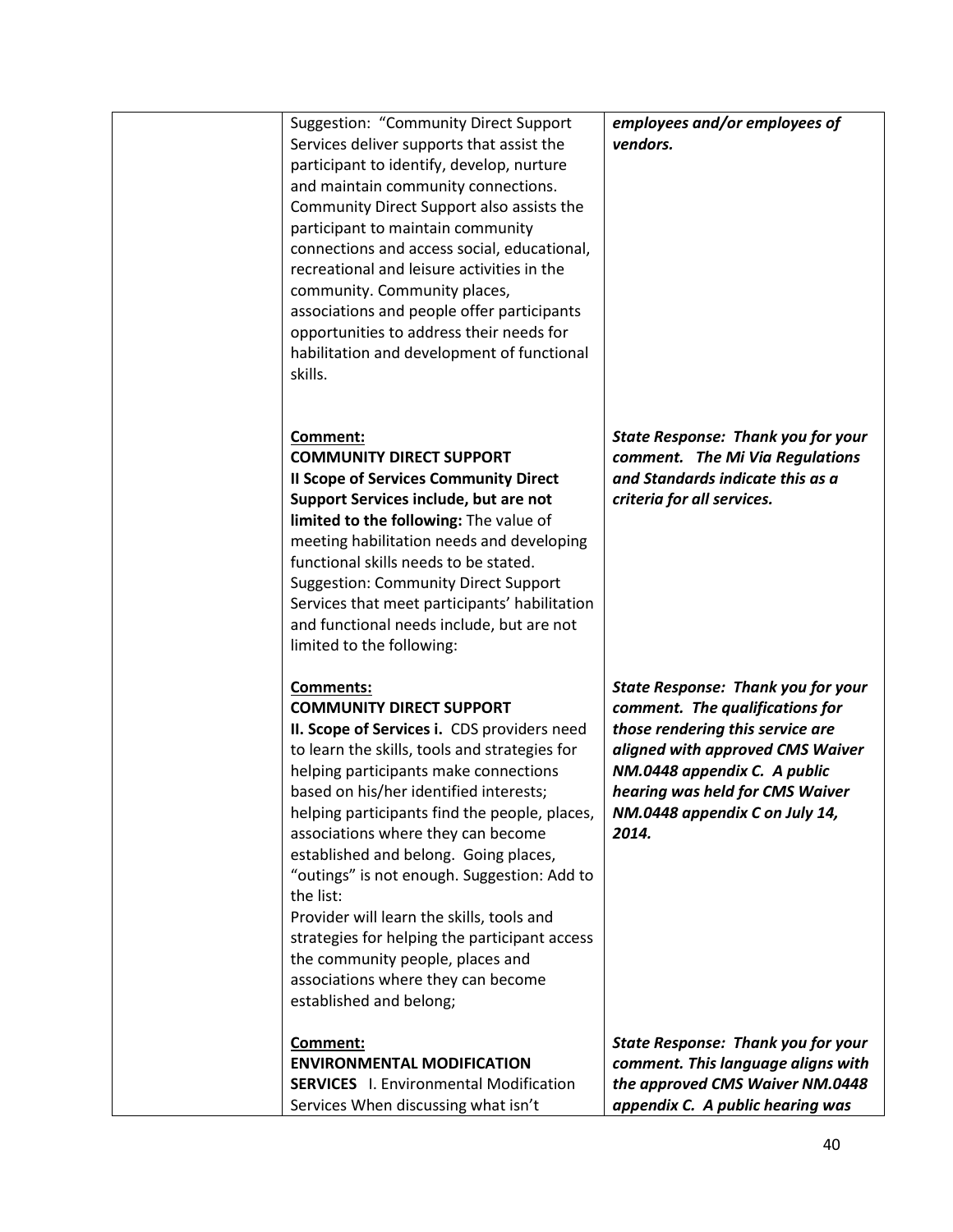| covered under EMODS, do not use a "such                                                   | held for CMS Waiver NM.0448               |
|-------------------------------------------------------------------------------------------|-------------------------------------------|
| as" list because this eliminates the                                                      | appendix C on July 14, 2014.              |
| possibility of accessing anything on the                                                  |                                           |
| "such as" list. Reality is that things that                                               |                                           |
| wouldn't usually be considered as covered                                                 |                                           |
| could be in some exceptional cases.                                                       |                                           |
| Suggestion: Excluded are those adaptations                                                |                                           |
| or improvements to the home that are of                                                   |                                           |
| general utility and are not of direct medical                                             |                                           |
| or remedial benefit to the participant, such                                              |                                           |
| as fences, storage sheds or other                                                         |                                           |
| outbuildings.                                                                             |                                           |
|                                                                                           |                                           |
| Comment:                                                                                  | <b>State Response: Thank you for your</b> |
| <b>ENVIRONMENTAL MODIFICATION</b>                                                         | comment. This language is included        |
| <b>SERVICES</b>                                                                           | in the Standards to be aligned with       |
|                                                                                           | approved CMS Waiver NM.0448               |
| II. Scope of Services: Environmental                                                      | appendix C. A public hearing was          |
| <b>Adaptations include the following</b>                                                  | held for CMS Waiver NM.0448               |
| This list is not exclusive. Suggestion: II.                                               | appendix C on July 14, 2014.              |
| Scope of Services: Environmental                                                          |                                           |
| Adaptations include, but are not limited to                                               |                                           |
| the following                                                                             |                                           |
|                                                                                           |                                           |
|                                                                                           |                                           |
| Comment:                                                                                  | <b>State Response: Thank you for your</b> |
| <b>IN-HOME LIVING SUPPORTS</b>                                                            | comment. Waiver participants in all       |
| I. In-Home Living Support Services The                                                    | living arrangements are assessed          |
| number of people who live in the same apt                                                 | individually and service plan             |
| or home needs to be limited or it will                                                    | development is individualized. Mi         |
| become a group service and acquire the                                                    | Via living supports are to be             |
| characteristics of a facility. Suggestion:                                                | provided in privately owned /rented       |
| More than one (1) participant but not more                                                | residences.                               |
| than three (3) participants may reside in                                                 |                                           |
| the home or apartment                                                                     |                                           |
|                                                                                           |                                           |
| Comment:                                                                                  | <b>State Response: Thank you for your</b> |
| <b>IN-HOME LIVING SUPPORTS If the</b>                                                     | comment. This comment has been            |
| participant receives IHLS via an agency, the                                              | noted by the state. The language          |
| agency may provide hourly staff to work                                                   | stands as proposed.                       |
| with participant. Suggestion: In-home                                                     |                                           |
| Living Support can be provided through an                                                 |                                           |
| Individual Contractor or through an agency.                                               |                                           |
| If being provided by an Individual                                                        |                                           |
| Contractor, because In-home Living                                                        |                                           |
| Support Services are paid at a daily rate,                                                |                                           |
| they may not be provided by an hourly                                                     |                                           |
| employee. If the participant wishes to hire<br>an hourly employee to perform this type of |                                           |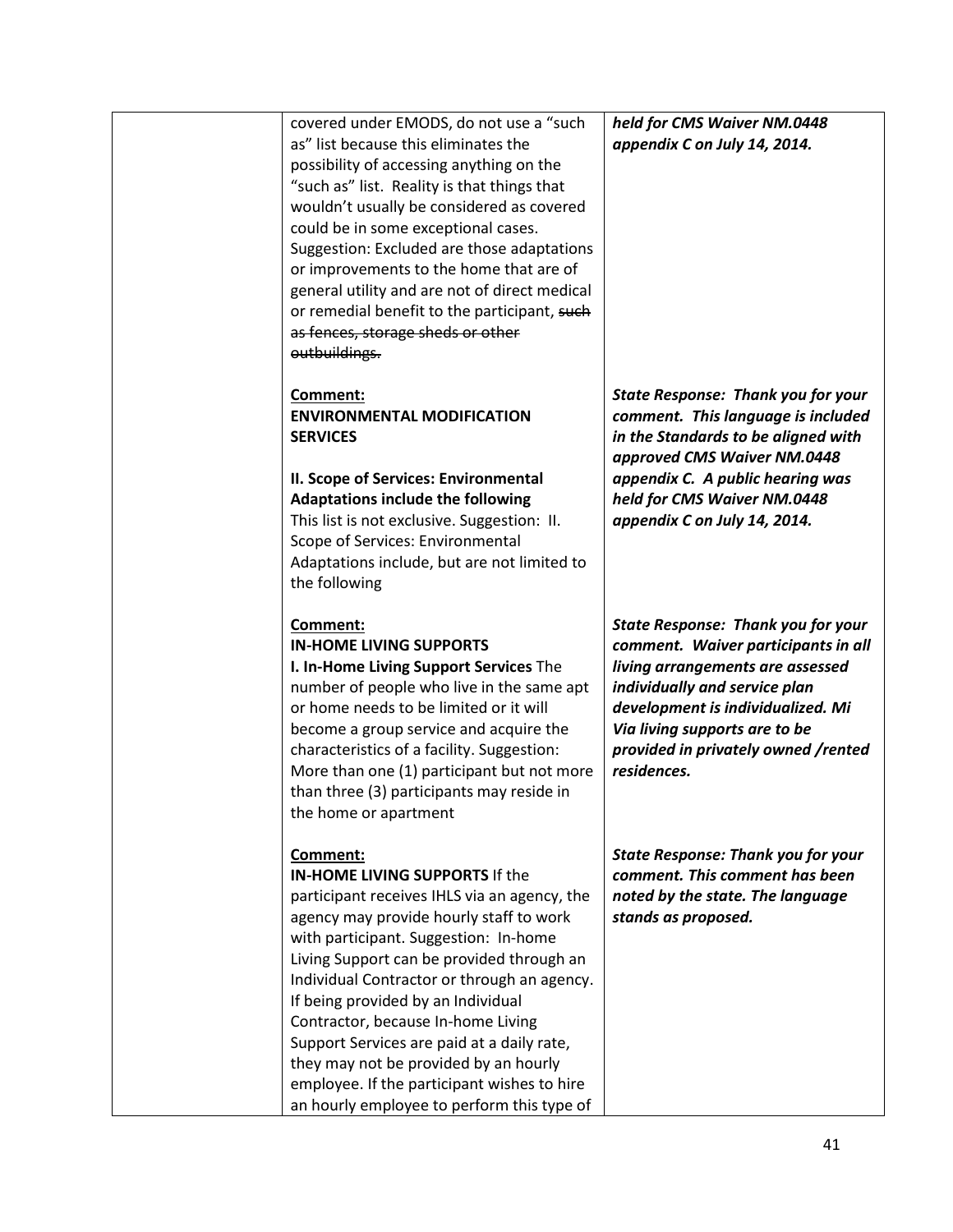|                                                 | service, he/she would utilize<br>Homemaker/Direct Support Services<br>instead. If provided by an agency, the<br>agency will pay a daily rate to the person<br>providing the IHLS services. If the<br>participant wishes, the agency can provide<br>agency hourly staff to provide limited<br>services.                                                                                                                                                                               |                                                                                                                                                                                                                                                                                                                                                                          |
|-------------------------------------------------|--------------------------------------------------------------------------------------------------------------------------------------------------------------------------------------------------------------------------------------------------------------------------------------------------------------------------------------------------------------------------------------------------------------------------------------------------------------------------------------|--------------------------------------------------------------------------------------------------------------------------------------------------------------------------------------------------------------------------------------------------------------------------------------------------------------------------------------------------------------------------|
| <b>December 11, 2015</b><br>Submitted via Email | Comment:<br><b>Standards E. Participant Responsibilities</b><br>Communicate with the consultant at least<br>once a month, either in person or by<br>phone, and meet with the consultant in<br>person at least once every three months.<br>Suggestion: Communicate with the<br>consultant at least once a month, either in<br>person or by phone, and meet with the<br>consultant in person at least once a<br>quarter.                                                               | <b>State Response: Thank you for your</b><br>comment. The state will make the<br>edit.                                                                                                                                                                                                                                                                                   |
|                                                 | Comment:<br><b>Standards 7. Non Covered Services Cell</b><br>phone services that include fees for data<br>(to include GPS) or more than one (1) cell<br>phone line per participant Suggestion:<br>Add: Mi Via may cover the cost of text<br>messaging if it is documented and<br>determined that the need for texting is<br>related to the participant's disability.                                                                                                                 | <b>State Response: Thank you for your</b><br>comment. Data will be included<br>under cell phone service with a<br>limitation to the cost of one hundred<br>dollars per month. The language on<br>the limitation on the number of cell<br>phone lines per eligible recipients<br>shall remain as wavier services that<br>are intended for only the eligible<br>recipient. |
|                                                 | Comment:<br><b>Standards 7. Non Covered Services Cell</b><br>phones and cell phone services for<br>participants who are minors as these are<br>items that legally responsible individuals<br>(parents/guardians of minors) would<br>ordinarily purchase for household members<br>of the same age who do not have a<br>disability or chronic illness. Suggestion:<br>Delete: Cell phones for minors with a<br>disability would promote independence<br>and increase health and safety | <b>State Response: Thank you for your</b><br>comment. The proposed language<br>has been struck that excluded cell<br>phone services for minor. The<br>language on the limitation on the<br>number of cell phone lines per<br>eligible recipients shall remain as<br>wavier services that are intended for<br>only the eligible recipient.                                |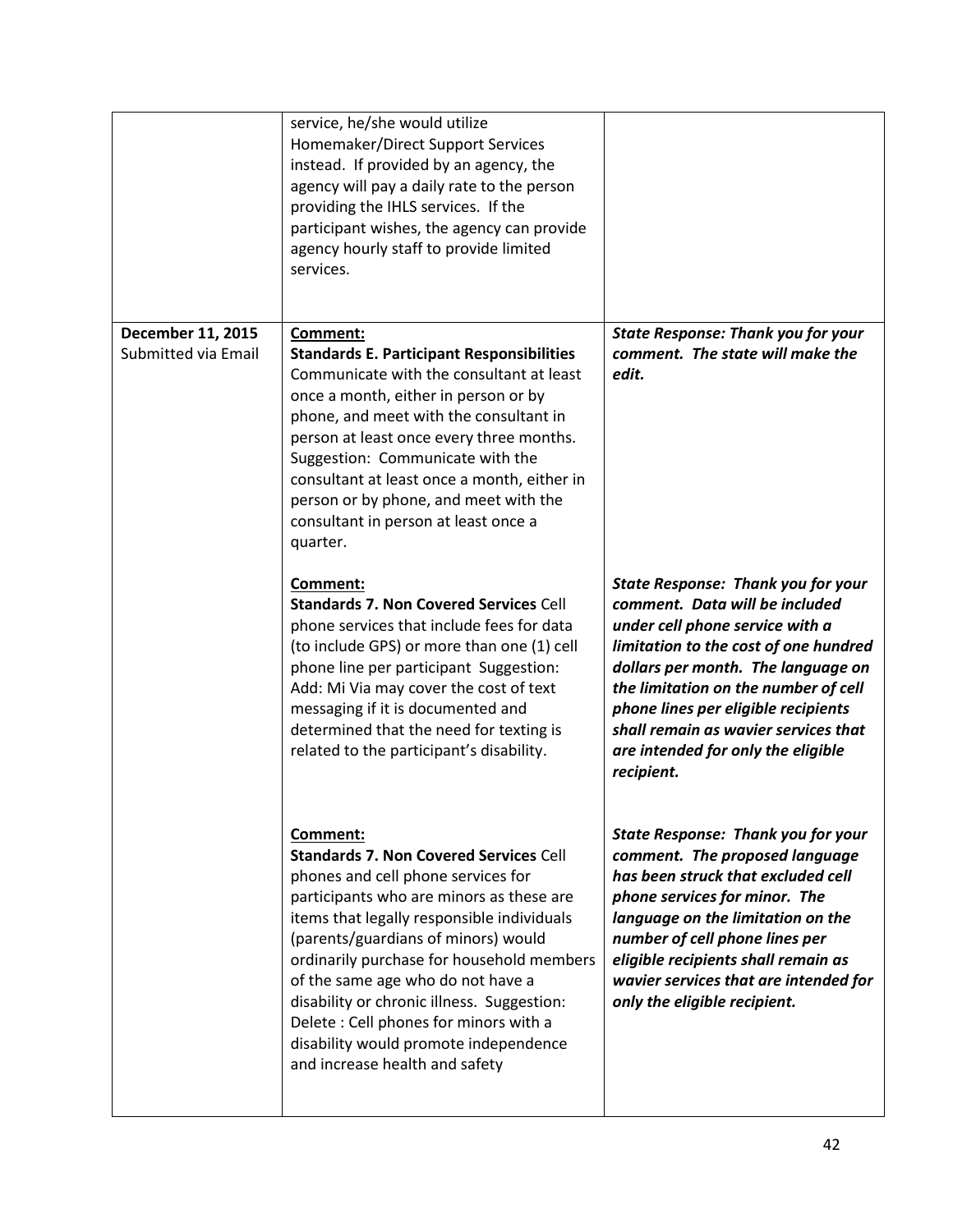**Standards 7. Non Covered Services** Dental services utilizing the Mi Via IBA Suggestion: Delete: Should be determined on a case by case basis. As an example, someone who has dentures (which are covered by Medicaid every certain amount of years) may need a replacement prior to that time period

## **Comment:**

**Standards B. Purchasing Goods and Services Return to Participant Process**  Return-to-Participant (RTP) phone calls and emails are an effective means used by the FMA to assist in communicating with the participant, authorized representative or EOR when there are problems in processing payment. For example, if a timesheet or invoice is submitted to the FMA and it does not contain the appropriate signatures, The FMA uses the RTP process as a means to inform the participant, authorized representative or EOR that payment could not be made. The FMA attempts contact with the participant, authorized representative or EOR by phone. If one (1) unsuccessful phone call attempt to the participant, authorized representative or EOR has been made, the FMA will send an e-mail to the participant, authorized representative or EOR (provided the participant, authorized representative or EOR has an e-mail address in FOCoS*online*) with a copy to the consultant. If the participant, authorized representative or EOR does not have an email address in FOCoS*online,* the FMA will send an e-mail to the consultant regarding the details. Since contact is attempted by the FMA to the participant, authorized representative or EOR, it is extremely important that FOCoS*online*  contain the correct contact information for the participant, authorized party or EOR. If the participant, authorized representative or EOR contact information *State Response: Thank you for your comment. Mi Via participants receiving Waiver services access acute ancillary specialty and behavioral health benefit services through a Centennial Care Managed Care Organization (MCO) and this includes dental services.*

*State Response: Thank you for your comment. This comment has been noted by the State. The language stands as proposed.*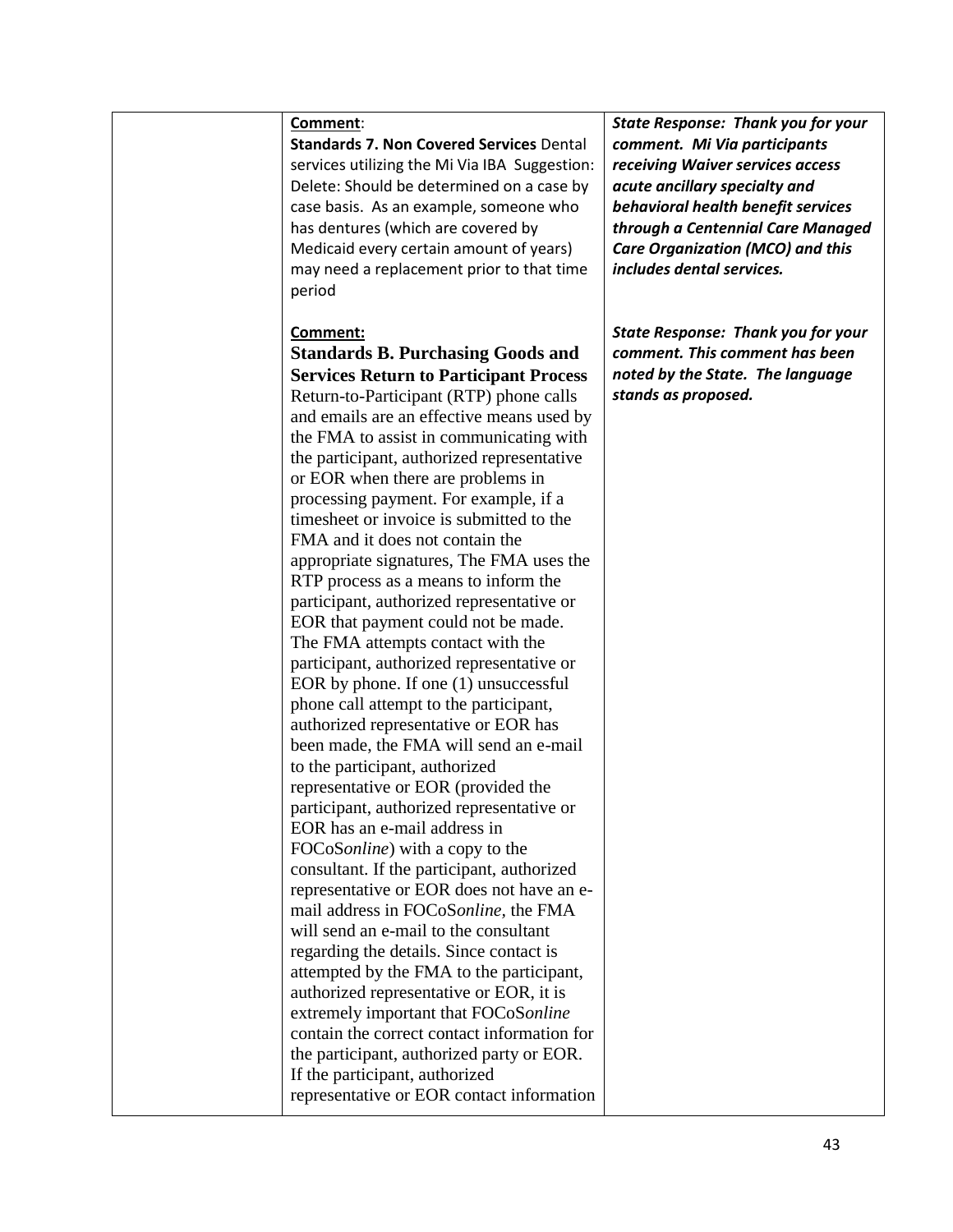| needs to be updated, please contact the       |                                                                              |
|-----------------------------------------------|------------------------------------------------------------------------------|
| FMA for assistance. Updates to phone or       |                                                                              |
| e-mail contact information may also be        |                                                                              |
| sent to the FMA. Suggestion: Return to        |                                                                              |
| <b>Participant Process</b>                    |                                                                              |
| Return-to-Participant (RTP) letters are an    |                                                                              |
| effective means used by Xerox to assist in    |                                                                              |
| communicating with the EOR when there         |                                                                              |
| are problems in processing payment. For       |                                                                              |
| example, if a timesheet or invoice is         |                                                                              |
| submitted to Xerox and it does not            |                                                                              |
| contain the appropriate signatures, Xerox     |                                                                              |
| uses the RTP process as a means to            |                                                                              |
| inform the EOR that payment could not         |                                                                              |
| be made. In addition to the RTP letter        |                                                                              |
| which is mailed, Xerox attempts contact       |                                                                              |
| with the EOR by phone. If three (3)           |                                                                              |
| unsuccessful phone call attempts to the       |                                                                              |
| EOR have been made and the corrected          |                                                                              |
| document still has not been received,         |                                                                              |
| Xerox will send an e-mail to the EOR          |                                                                              |
| (provided the EOR has an e-mail address       |                                                                              |
| in FOCoS) with a copy to the consultant. If   |                                                                              |
| the EOR does not have an e-mail address       |                                                                              |
| in FOCoS, Xerox will send an e-mail to the    |                                                                              |
| consultant and attach a copy of the RTP       |                                                                              |
| letter. Since frequent contact is             |                                                                              |
| attempted by Xerox to the EOR, it is          |                                                                              |
| extremely important that FOCoS contain        |                                                                              |
| the EOR's correct contact information. If     |                                                                              |
| the EOR contact information needs to be       |                                                                              |
| updated, please contact the Xerox Help        |                                                                              |
| Desk (1-866-916-0310) for assistance.         |                                                                              |
| Updates to phone or e-mail contact            |                                                                              |
| information may also be sent to ACS via       |                                                                              |
| e-mail (mi.via@acs-inc.com).                  |                                                                              |
| <b>Comment:</b>                               |                                                                              |
| <b>III General Qualifications for Legally</b> | <b>State Response: Thank you for your</b><br>comment. Comment has been noted |
| <b>Responsible Individuals (LRIs) who</b>     | by the state. The language stands as                                         |
| provide services a. LRIs, e.g., the parent    | proposed.                                                                    |
| (biological, legal or adoptive) of a minor    |                                                                              |
| child (under age 18) or the guardian of a     |                                                                              |
| minor child, who must provide care to the     |                                                                              |
| child, or a spouse of a Mi Via participant,   |                                                                              |
| may be hired and paid for provision of        |                                                                              |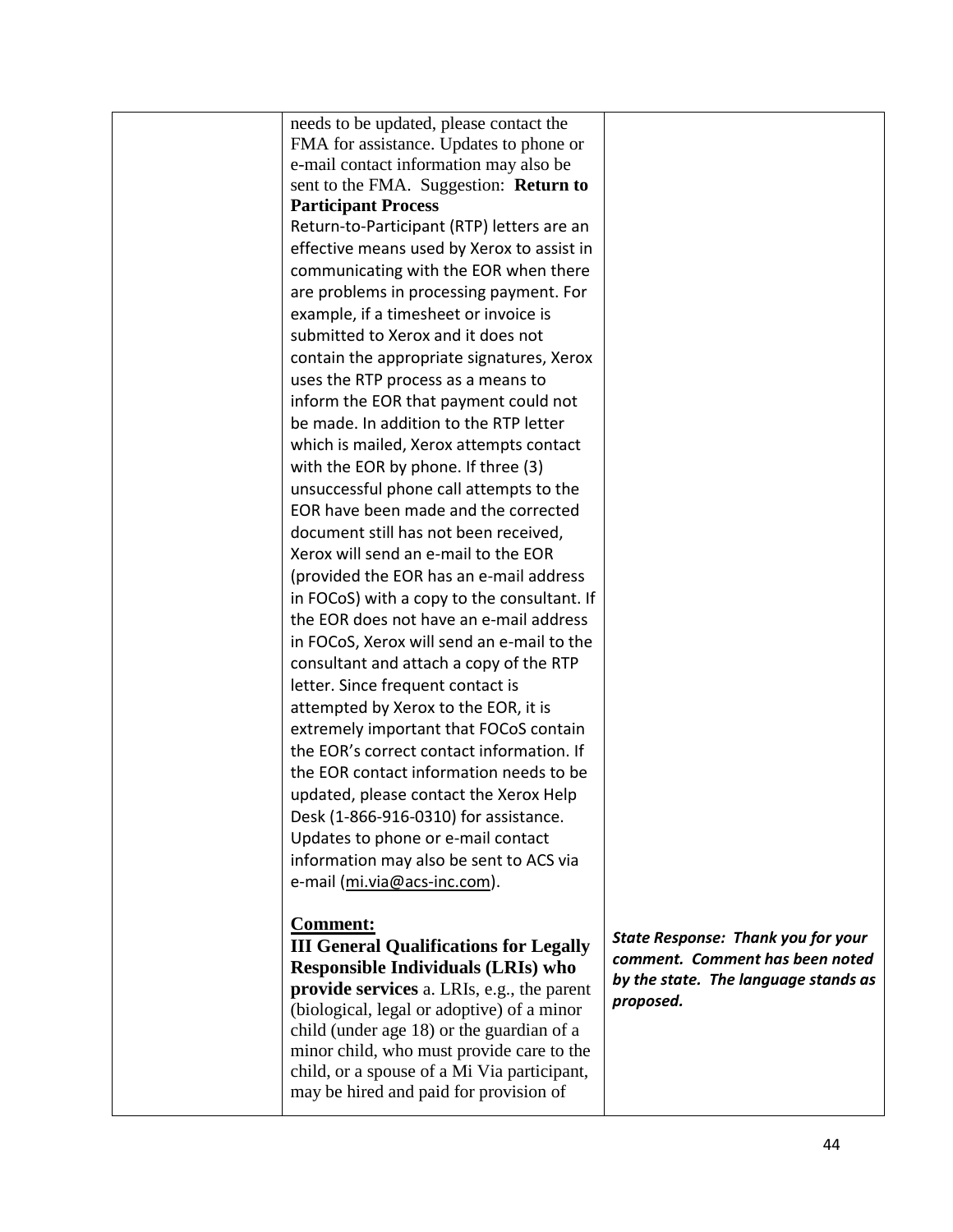waiver services (except consultant/support guide, customized community group supports, transportation services when requested for a minor, and related goods) under extraordinary circumstances in order to assure the health and welfare of the participant, to avoid institutionalization and provided that the state is eligible to receive federal financial participation (FFP). Suggestion: a. LRIs, e.g., the parent (biological, legal or adoptive) of a minor child (under age 18) or the guardian of a minor child, who must provide care to the child, or a spouse of a Mi Via participant, may be hired and paid for provision of waiver services Delete: (except consultant/support guide, customized community group supports, transportation services when requested for a minor, and related goods) under extraordinary circumstances in order to assure the health and welfare of the participant, to avoid institutionalization and provided that the state is eligible to receive federal financial participation (FFP).

## **Comment:**

**VII. Staff Ratio Requirements A.** The consultant provider must assure that the number of participants assigned to consultants do not exceed fifty (50) participants Suggestion: The consultant provider must assure that the number of participants assigned to consultants do not exceed an average (a mean) of fifty (50 participants.

# **Comment:**

**Transportation Services 2 nd Paragraph:** Suggestion: Delete last sentence: Transportation services for minors is not a covered service as these are services that an LRI would ordinarily provide for household members of the same age who do not have a disability or chronic illness.

*State Response: Thank you for your comment. The State will make the edit.*

*State Response: Thank you for your comment. This is a support that a legally responsible individual (parent, guardian) would ordinarily provide for household members of the same age who do not have a chronic disability or chronic illness. The language stands as proposed.*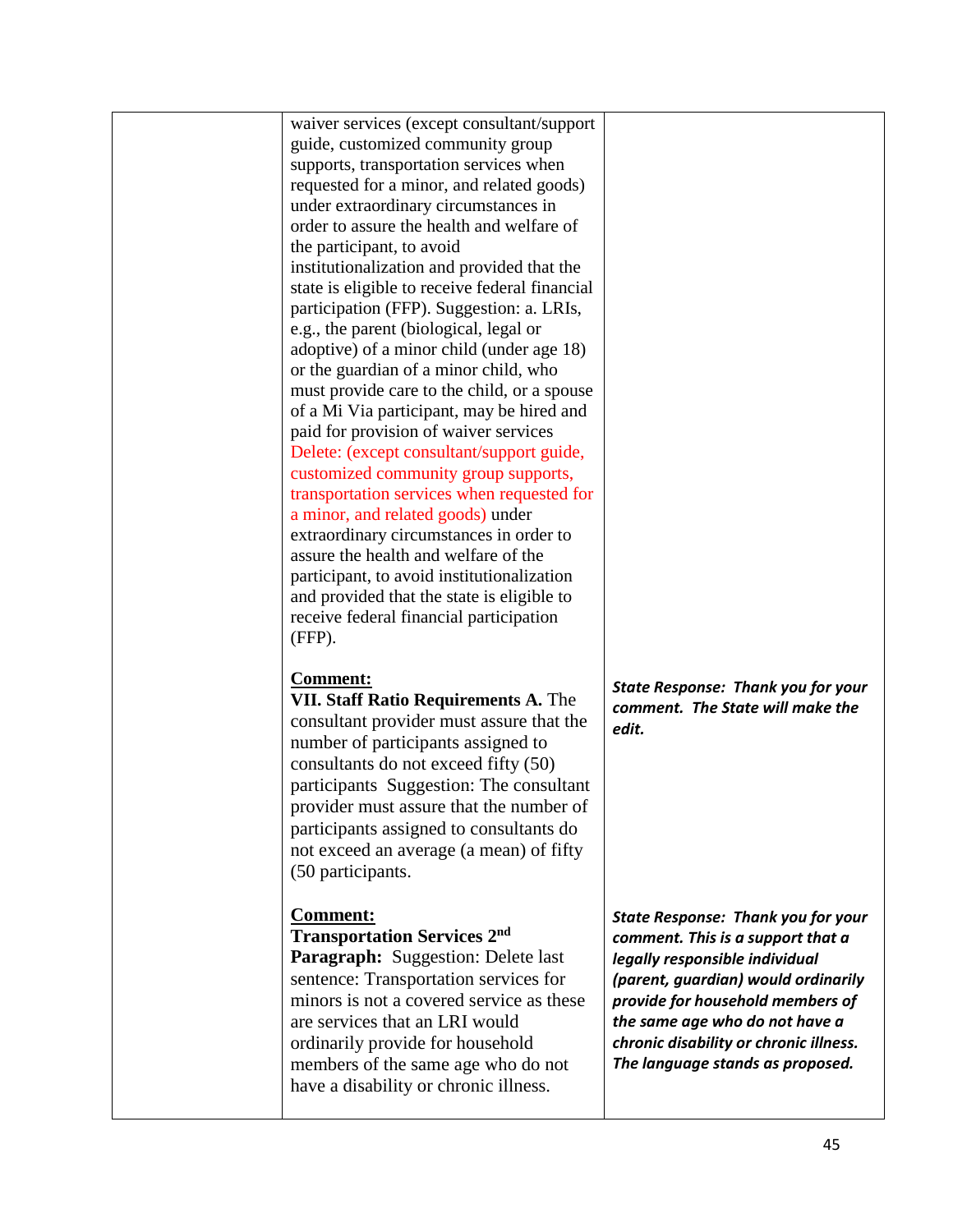|                                          | <b>Comment:</b><br><b>Details of Living Supports Suggestion:</b><br>Delete Grid: Details outlined in Budget<br>goals, duplicitous.                        | <b>State Response: Thank you for your</b><br>comment. Along with person-<br>centered planning, SSP/Budget<br>development should also empower<br>the participant to exercise their right<br>to Budget Authority during all<br>phases of planning. Please also refer<br>to 8.314.6.17 A. (3) SSP Components |
|------------------------------------------|-----------------------------------------------------------------------------------------------------------------------------------------------------------|-----------------------------------------------------------------------------------------------------------------------------------------------------------------------------------------------------------------------------------------------------------------------------------------------------------|
|                                          | <b>Comment:</b><br><b>Details of Community Membership</b><br><b>Supports Suggestion: Delete Grid:</b><br>Details outlined in Budget goals,<br>duplicitous | <b>State Response: Thank you for your</b><br>comment. Along with person-<br>centered planning, SSP/Budget<br>development should also empower<br>the participant to exercise their right<br>to Budget Authority during all<br>phases of planning. Please also refer<br>to 8.314.6.17 A. (3) SSP Components |
|                                          | <b>Comment:</b><br><b>Details of Health and Wellness</b><br><b>Supports Suggestion: Delete Grid:</b><br>Details outlined in Budget goals,<br>duplicitous  | <b>State Response: Thank you for your</b><br>comment. Along with person-<br>centered planning, SSP/Budget<br>development should also empower<br>the participant to exercise their right<br>to Budget Authority during all<br>phases of planning. Please also refer<br>to 8.314.6.17 A. (3) SSP Components |
|                                          | <b>Comment:</b><br>Details of Other Supports Suggestion:<br>Delete Grid: Details outlined in Budget<br>goals, duplicitous                                 | <b>State Response: Thank you for your</b><br>comment. Along with person-<br>centered planning, SSP/Budget<br>development should also empower<br>the participant to exercise their right<br>to Budget Authority during all<br>phases of planning. Please also refer<br>to 8.314.6.17 A. (3) SSP Components |
|                                          | Comment:<br><b>SSP</b> Suggestion: Add space for Participant's<br>name on each page of the SSP.                                                           | <b>State Response: Thank you for your</b><br>comment. The state will make the<br>edit on the SSP hardcopy that can be<br>accessed through the Mi Via<br>website.                                                                                                                                          |
| December 11, 2015<br>Submitted via email | Comment:<br>On page 17 of the proposed standards,<br>consultant functions are covered. The<br>extent of consultant assistance is to be                    | <b>State Response: Thank you for your</b><br>comment. Participants identify the<br>extent of assistance they need from<br>their consultant which would direct                                                                                                                                             |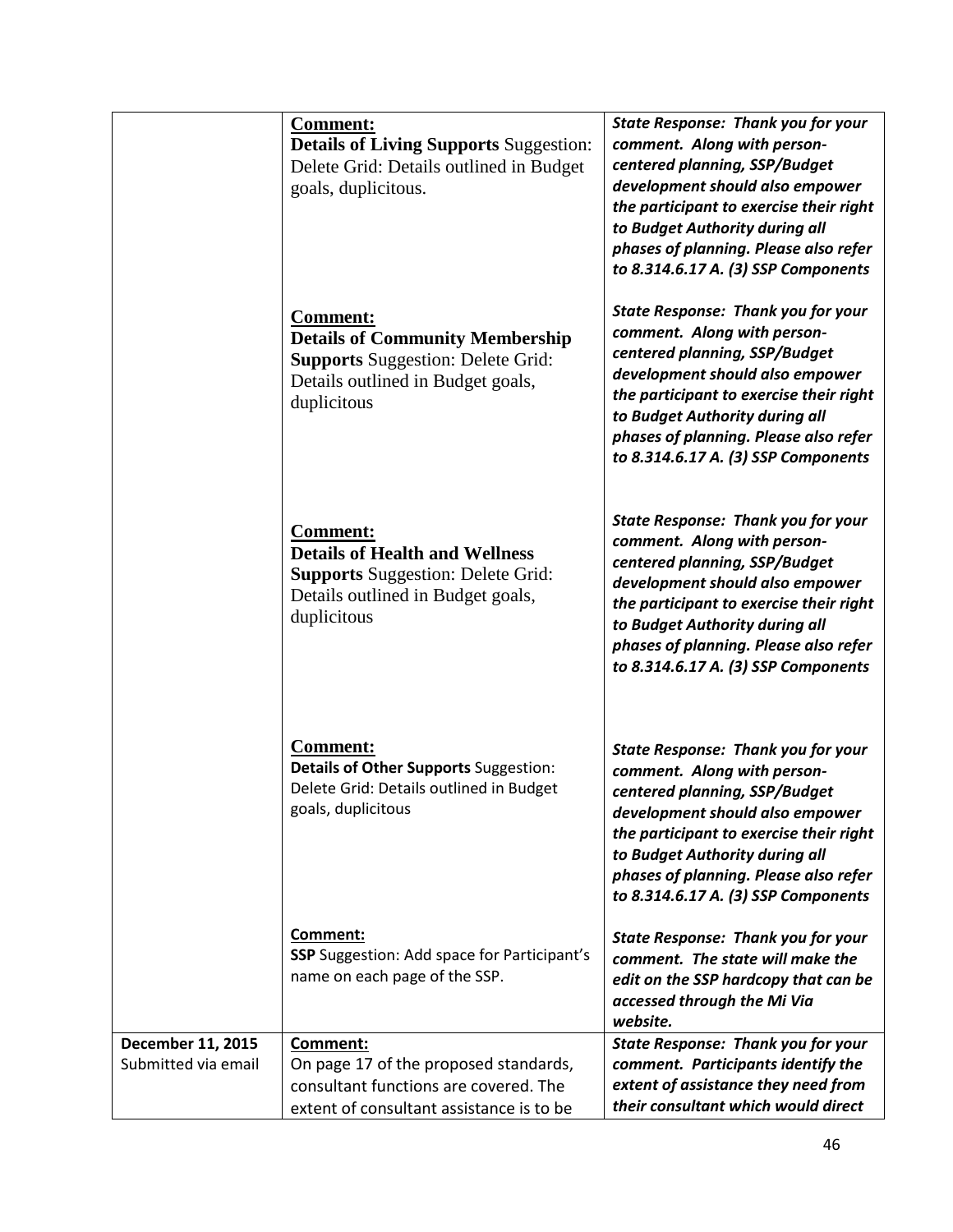| based on participant "need." HSD and<br>DOH should also add "and wishes," to<br>reflect the fact that the desires of the<br>self-directing participant will also direct<br>the relationship with the consultant.                                                                                                                                                                                                                                                                                                                                                                                                                                                                                                                                                                                                                                                                                                                                                                                                                                                                    | what they want to receive from the<br>participant-consultant relationship.                                                                                                                                                                                                                                            |
|-------------------------------------------------------------------------------------------------------------------------------------------------------------------------------------------------------------------------------------------------------------------------------------------------------------------------------------------------------------------------------------------------------------------------------------------------------------------------------------------------------------------------------------------------------------------------------------------------------------------------------------------------------------------------------------------------------------------------------------------------------------------------------------------------------------------------------------------------------------------------------------------------------------------------------------------------------------------------------------------------------------------------------------------------------------------------------------|-----------------------------------------------------------------------------------------------------------------------------------------------------------------------------------------------------------------------------------------------------------------------------------------------------------------------|
| Comment:<br>Also on page 17, the proposed standards<br>state that the consultant will meet with the<br>participant monthly. In the 2012<br>standards, the consultant was to meet<br>with the participant "at least" monthly.<br>The previously used language should be<br>reinstated. The participant and consultant<br>may choose to meet more often, and the<br>participant should have that option<br>expressly written into the new service<br>standards.                                                                                                                                                                                                                                                                                                                                                                                                                                                                                                                                                                                                                       | <b>State Response: Thank you for your</b><br>comment. The State will make the<br>edit.                                                                                                                                                                                                                                |
| Comment:<br>Page 19 of the proposed standards covers<br>the initial and ongoing eligibility process for<br>Mi Via services. Under the 2012 Mi Via<br>Service Standards, eligibility evaluations<br>would take place in the home or a location<br>agreed upon by the state and the<br>participant. The proposed standards alter<br>this: evaluations will now occur either in<br>the home or in a location approved by the<br>state. Suggestion: HSD and DOH should<br>return to the language put forward by the<br>previous service standards. That language<br>envisions that the state and the participant<br>will work together to find a place for<br>evaluation, a process which is compatible<br>with a self-directed waiver. In contrast, the<br>proposed language actively removes the<br>participant from that portion of the<br>evaluation planning process. The proposed<br>language doesn't even expand the state's<br>authority, since the state's agreement<br>includes state approval; the proposed<br>change only serves to offend the spirit of<br>self-direction. | <b>State Response: Thank you for your</b><br>comment, The State will edit this<br>section to read: "The LOC<br>assessment is done in person with<br>the eligible recipient in his or her<br>home, or a location agreed upon by<br>the participant and the TPA, and<br>approved by HSD, or in an inpatient<br>setting" |
| Comment:<br>Page 19 of the proposed standards also                                                                                                                                                                                                                                                                                                                                                                                                                                                                                                                                                                                                                                                                                                                                                                                                                                                                                                                                                                                                                                  | <b>State Response: The consultant</b>                                                                                                                                                                                                                                                                                 |
| addresses expedited eligibility                                                                                                                                                                                                                                                                                                                                                                                                                                                                                                                                                                                                                                                                                                                                                                                                                                                                                                                                                                                                                                                     | serves assist the participant in                                                                                                                                                                                                                                                                                      |
| determinations for medical reasons. The                                                                                                                                                                                                                                                                                                                                                                                                                                                                                                                                                                                                                                                                                                                                                                                                                                                                                                                                                                                                                                             | arranging, directing and managing                                                                                                                                                                                                                                                                                     |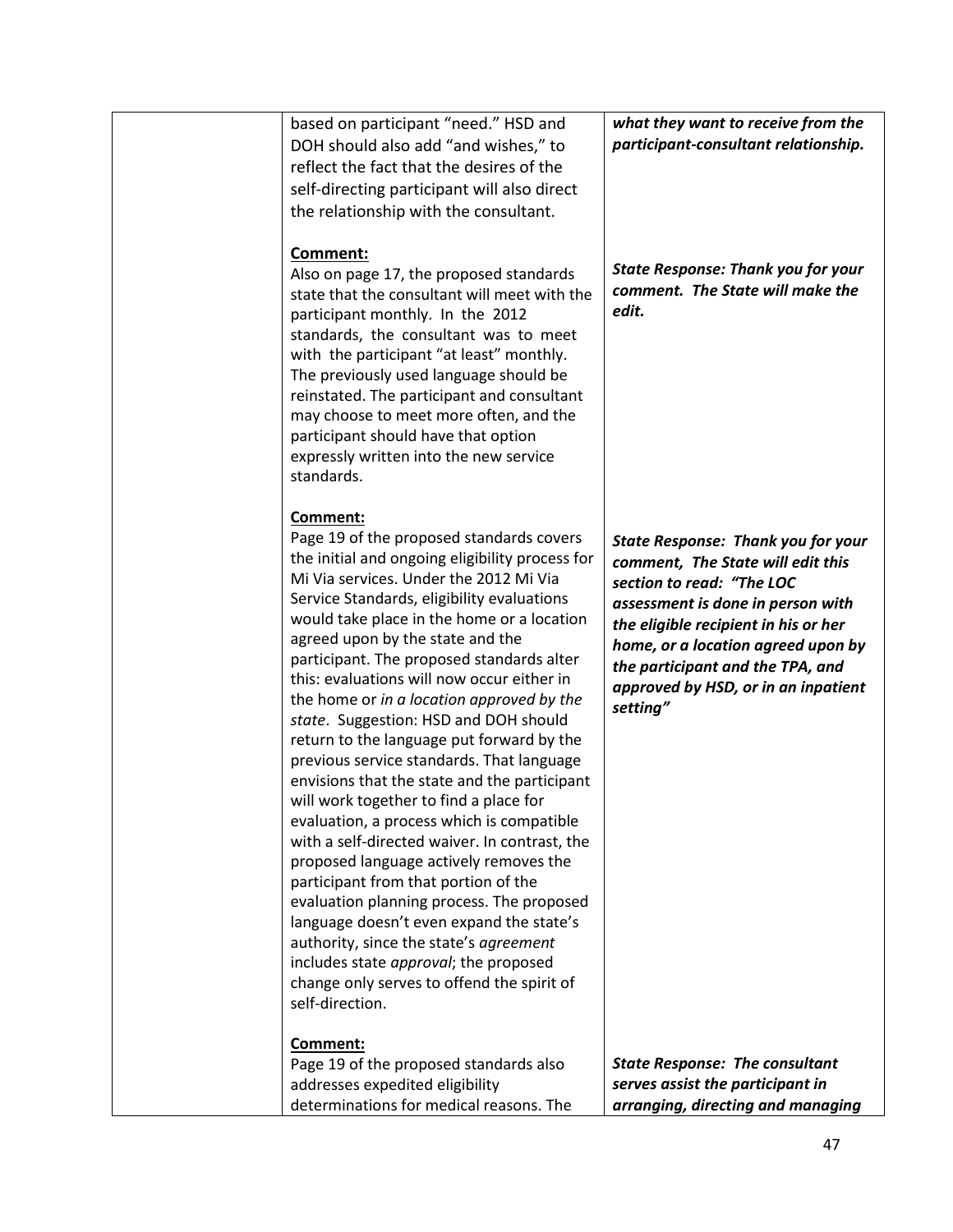proposed language states that a participant's Mi Via consultant can ask for an expedited level of care determination. It is critical that a participant is also able to request a level of care determination independently of the consultant. This ensures that the participant has the primary role in directing services. This primary role must include the ability to ask for an expedited eligibility process, even if the consultant declines to make the request, or does not make the request in a timely fashion.

## **Comment:**

Since the 2012 standards went into effect, DRNM has received numerous inquiries concerning Employers of Record (EOR). As was true under the old standards, the new standards dictate that a person whom a participant selects as an EOR cannot be paid for EOR functions, or for any other Mi Via services provided to the participant. (Proposed Service Standards page 5.)

Callers to DRNM express that these payment restrictions prevent them from designating someone of their choosing to serve as the EOR. Many individuals whom they would choose to serve in that role will not do so without some form of payment. DRNM is aware that this issue is complicated because of potential conflicts of interest between an EOR and the participant. However, this must be balanced with the freedom of a participant to be able to designate a person to direct their Mi Via employees. DRNM urges DOH and HSD to continue to examine the issue for a solution that enhances participant freedom of choice.

# **Comment:**

Starting on page 9 of the proposed standards and continuing throughout the document, HSD and DOH have added language that explicitly prohibits the use of restraint, seclusion, or restrictive intervention in the implementation of Mi

*Mi Via services and supports, not limited to assisting with eligibility including the request for expedited LOC determination. The language stands as proposed.*

*State Response: Thank you for your comment. The comment has been noted by the state.*

*State Response: Thank you for your comment. The comment has been noted by the state.*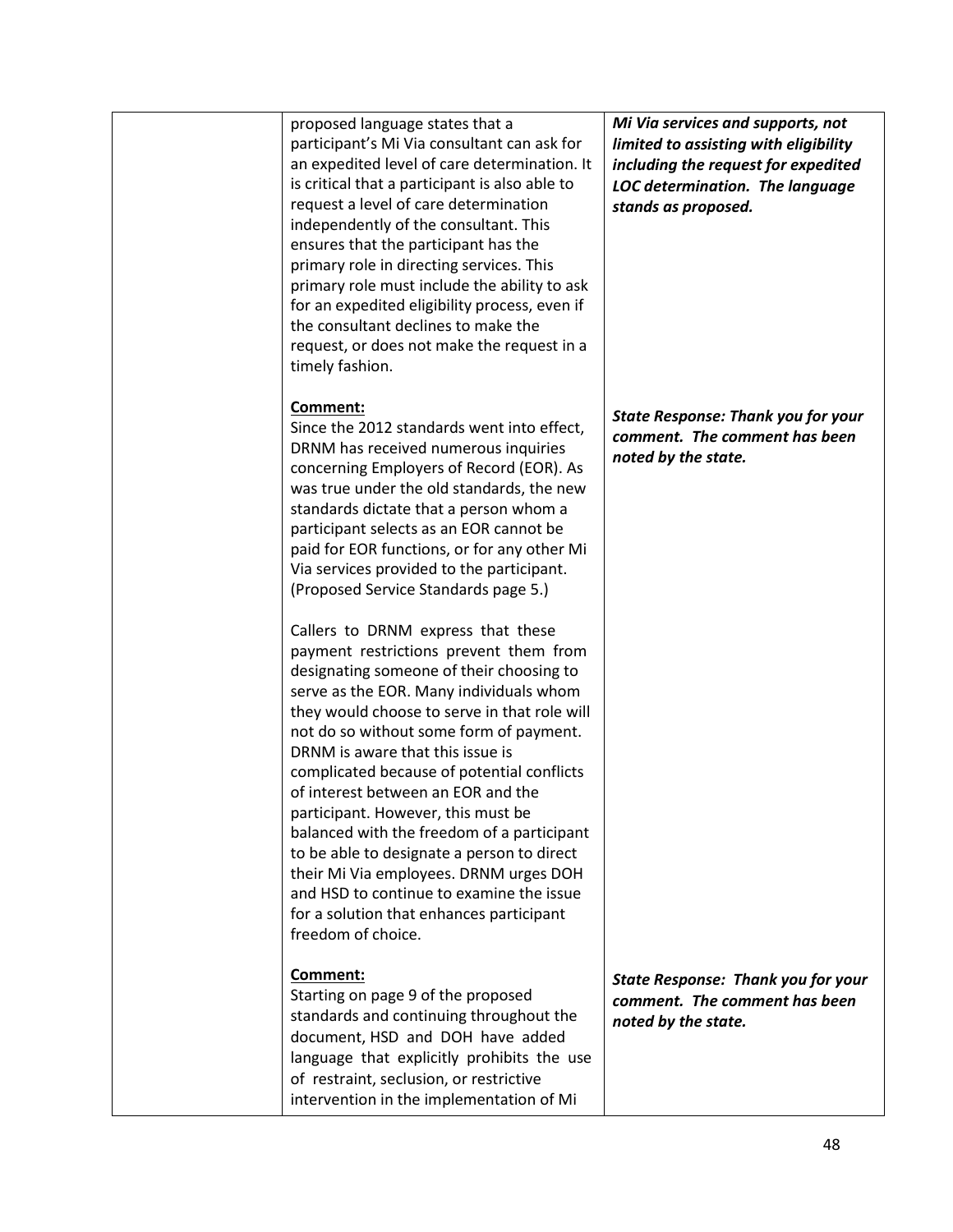|       | Via Waiver services. DRNM strongly<br>supports the inclusion of this language, and<br>commends the state for adding it to these<br>proposed service standards.                                                                                                                                                                                                                                                                                                                                                                                                                                                                                                                                                                                                                                                                                                                                                                                                                                                                                                                                                                                                                                                                                                                                  |                                                                                                                                                                                                                                                                    |
|-------|-------------------------------------------------------------------------------------------------------------------------------------------------------------------------------------------------------------------------------------------------------------------------------------------------------------------------------------------------------------------------------------------------------------------------------------------------------------------------------------------------------------------------------------------------------------------------------------------------------------------------------------------------------------------------------------------------------------------------------------------------------------------------------------------------------------------------------------------------------------------------------------------------------------------------------------------------------------------------------------------------------------------------------------------------------------------------------------------------------------------------------------------------------------------------------------------------------------------------------------------------------------------------------------------------|--------------------------------------------------------------------------------------------------------------------------------------------------------------------------------------------------------------------------------------------------------------------|
| needs | Comment:<br>On pages 12 and 17 of the proposed<br>standards, HSD and DOH state that no<br>payment will be provided for natural<br>support functions, and that the consultant<br>will identify natural support resources.<br>DRNM believes that sections such as these<br>continue a trend of undue focus on natural<br>supports by HSD and DOH. We have<br>repeatedly seen that the impact of this<br>frankly unnatural focus on "natural"<br>supports has been the denial of a medically<br>necessary service because the participant<br>at some point in the past, often in a period<br>of great desperation, was able to get<br>something done for free by a friend or<br>family member; the denial based on<br>"natural" supports often does not consider<br>whether the person is willing to continue<br>to perform this service for free into the<br>indefinite future. The emphasis in any<br>waiver budget process must be the needs<br>and desires of the participant, with a<br>secondary look at whatever natural<br>supports might be available to aid the<br>participant. Many Mi Via participants have<br>extensive needs that cannot be met by a<br>family member or a friend. The consultant<br>and budget process should be focused on<br>waiver- supported ways to meet those | <b>State Response: Thank you for your</b><br>comment. The use of natural<br>supports are encouraged under self-<br>direction. Mi Via participants have<br>the option to utilize both natural<br>and/or specialized services through<br>Mi Via to meet their needs. |
|       | <b>Comments:</b><br>Involuntary termination from the Mi Via<br>program is outlined on pg. 44 of the<br>proposed standards. One of the grounds<br>for termination is outlined in section 2a.:<br>"The participant refuses to include and<br>maintain services in his/her SSP and AAB<br>that would address health and safety<br>issuesor challenges the assessment<br>after repeated and focused technical<br>assistance"                                                                                                                                                                                                                                                                                                                                                                                                                                                                                                                                                                                                                                                                                                                                                                                                                                                                        | <b>State Response: Thank you for your</b><br>comment. This requirement<br>aligns with the approved CMS<br>Waiver NM.0448 appendix E. A<br><b>Public Hearing for CMS Waiver</b><br>NM.0048 appendix E was held on<br>July 14, 2014.                                 |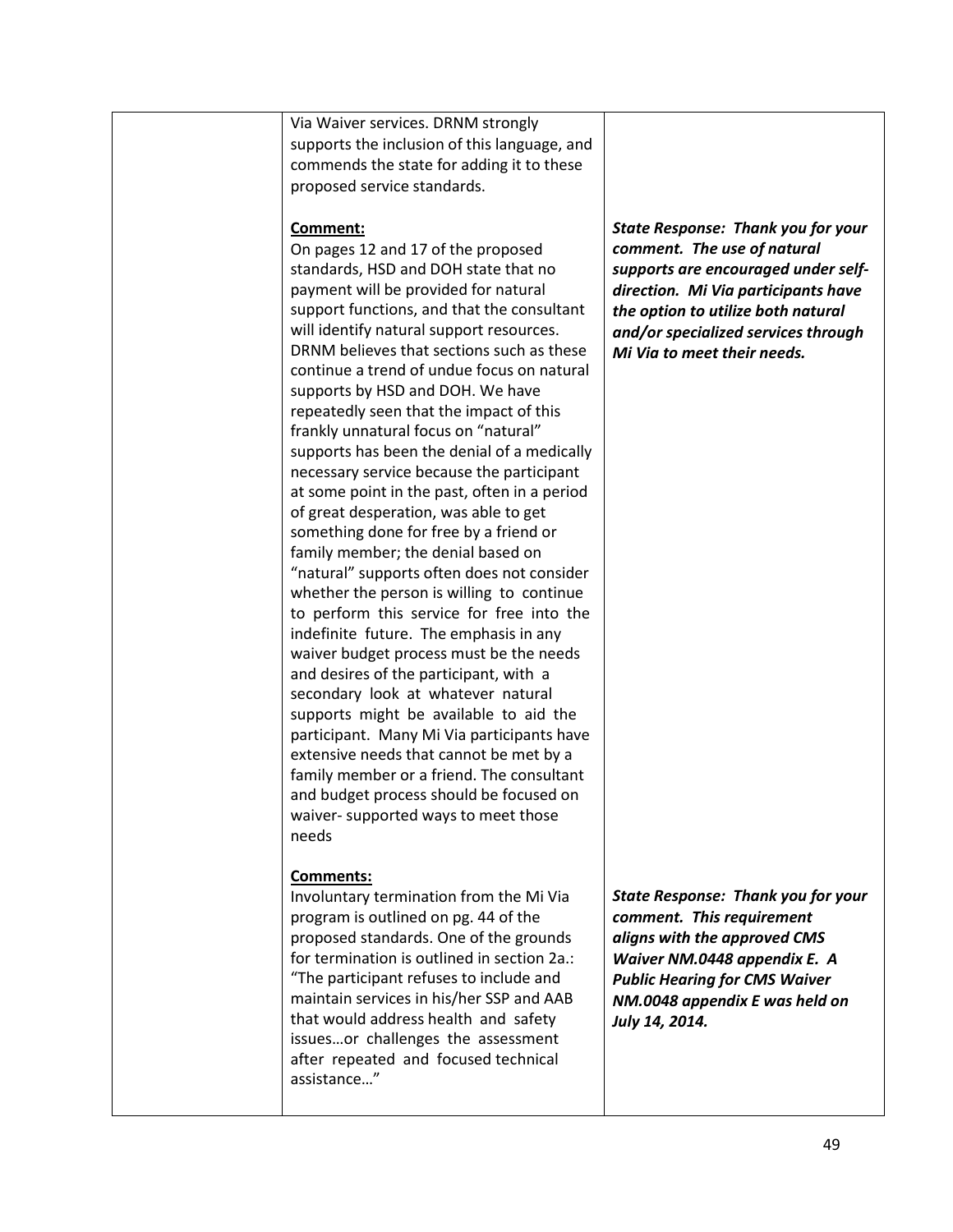DRNM acknowledges that there are rare instances when a participant must be removed from the Mi Via program because of immediate risk to health and safety. But the quoted language is disturbing, especially in reference to a waiver that is meant to further participant choice. To a certain degree, a Mi Via participant should be able to reject health and safety recommendations that are not compatible with her choices. This is true of any member of the community, and should also be true for waiver participants. Similarly, participants should not be afraid to challenge their evaluations or service recommendations for fear of involuntary termination from the Mi Via Waiver. The language of section 2a. must be either eliminated or drastically revised, as it directly contravenes the philosophy of participant choice and self directed care.

#### **Comment:**

Under the proposed standards, a request for the reconsideration of a Mi Via budget denial must be made by the consultant in writing. It is crucial that the participant is also able to make a request for reconsideration independent of the consultant. The consultant should assist the individual participant with a reconsideration request, but cannot be allowed to determine whether or not that participant asks for reconsideration. As the standards are currently structured, the consultant and not the participant would ultimately decide whether a request for reconsideration is made. That is unacceptable and illegal.

# **Comment:**

Page 34 includes a list of times when a participant may request a fair hearing. The following language must be added to that list: "The beneficiary believes that any action has been taken erroneously." This is consistent with and required by federal regulations; please see 42 CFR § 431.220(a)(2).

*State Response: The Consultant assists the participant to explore his/her options, including the right to request a reconsideration of a decision. The language stands as proposed.*

*State Response: Thank you for your comment. The state will make the edit to add information consistent with the approved CMS Waiver .0048 and 8.314.6 NMAC Section 20. Subsection A.*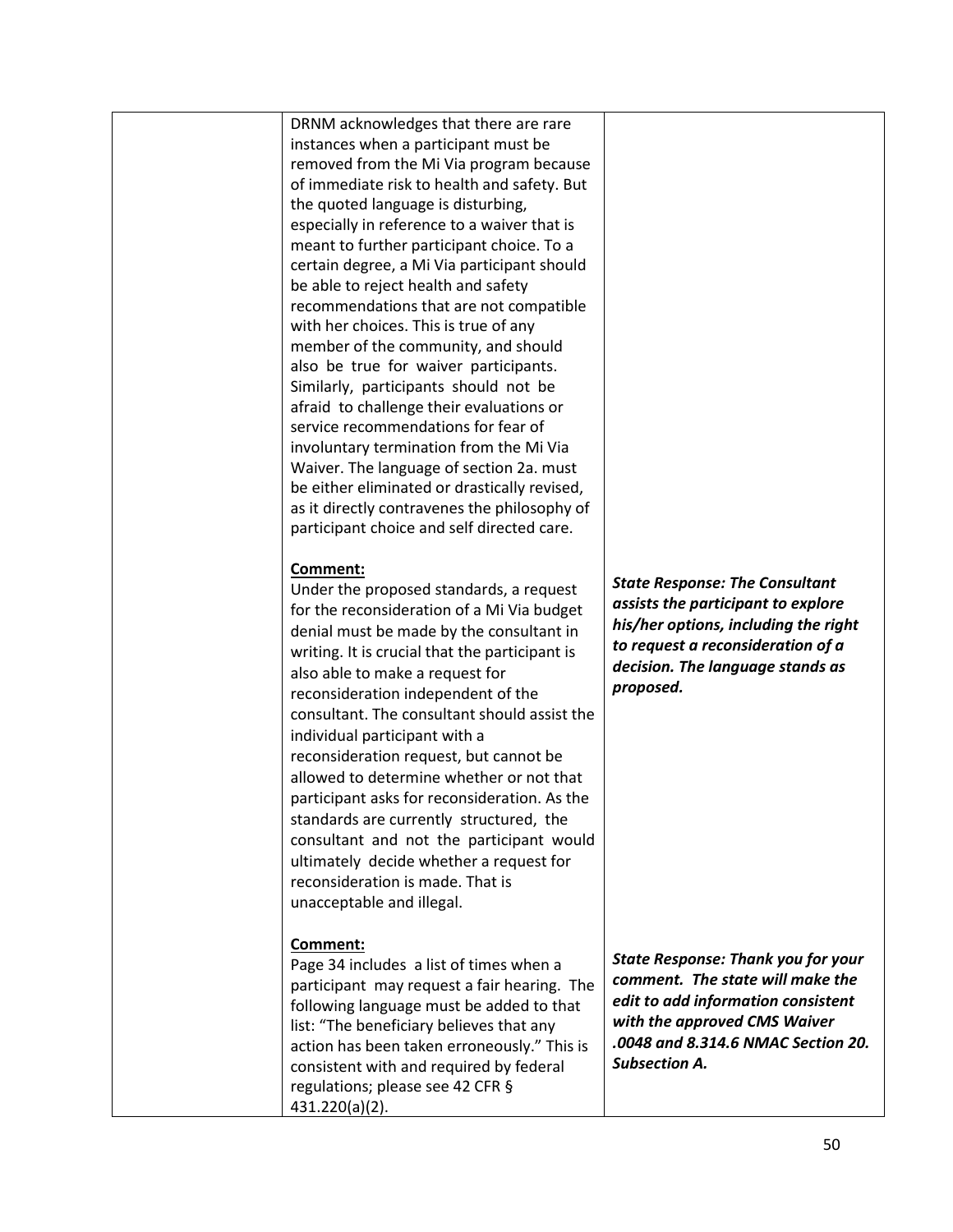On page 34 the Third Party Assessor is to send denial decisions to the participant in writing. The new Mi Via Service Standards must add that this written denial will include the legal justification and the reasons for the denial, and that those reasons must go beyond a simple citation of the regulations utilized. The notice requirements for due process are listed in federal regulations at 42 CFR § 431.210. In order to comply with federal law and due process requirements, the denial notice must include the reasons for the proposed action, the specific regulations that support the proposed action, or the change in Federal or State law that requires the action.

## **Comment:**

On page 35, the proposed standards note that any notice of fair hearing rights will include information on continuation of benefits and the participant's responsibility for the repayment of those benefits in the case of an adverse decision. DRNM urges the state to include language in both the notices and the new service standards making clear that a participant "may" be responsible for reimbursing the state for services provided under continuation of benefits, rather than couching it as a certainty. HSD and DOH know that it is false to assert that repayment is an inevitable conclusion.

In many cases, a participant is only able to access their right to appeal an adverse decision because continuation of benefits is provided during the long administrative hearing process. DRNM is highly concerned that an overemphasis of the possibility of reimbursement will have an impermissible chilling effect on administrative appeals. In order to comply with basic due process, the state must ensure that administrative appeals are open to those who wish to use them. Therefore, the emphasis should be

*State Response: Thank you for your comment. The Standards will be revised to include language that the denial notice includes the reasons for the proposed action, the specific regulations that support the proposed action, or the change in Federal or State law that requires the action.*

*State Response: Thank you for your comment. The Standards reflect the language found in NMAC 8.314.6.21 which includes information which indicates the responsibility for repayment if the HSD administrative final hearing decision is not in the eligible recipients favor. Participants are provided information in the Standards to alert them to the language found in the denial notice.*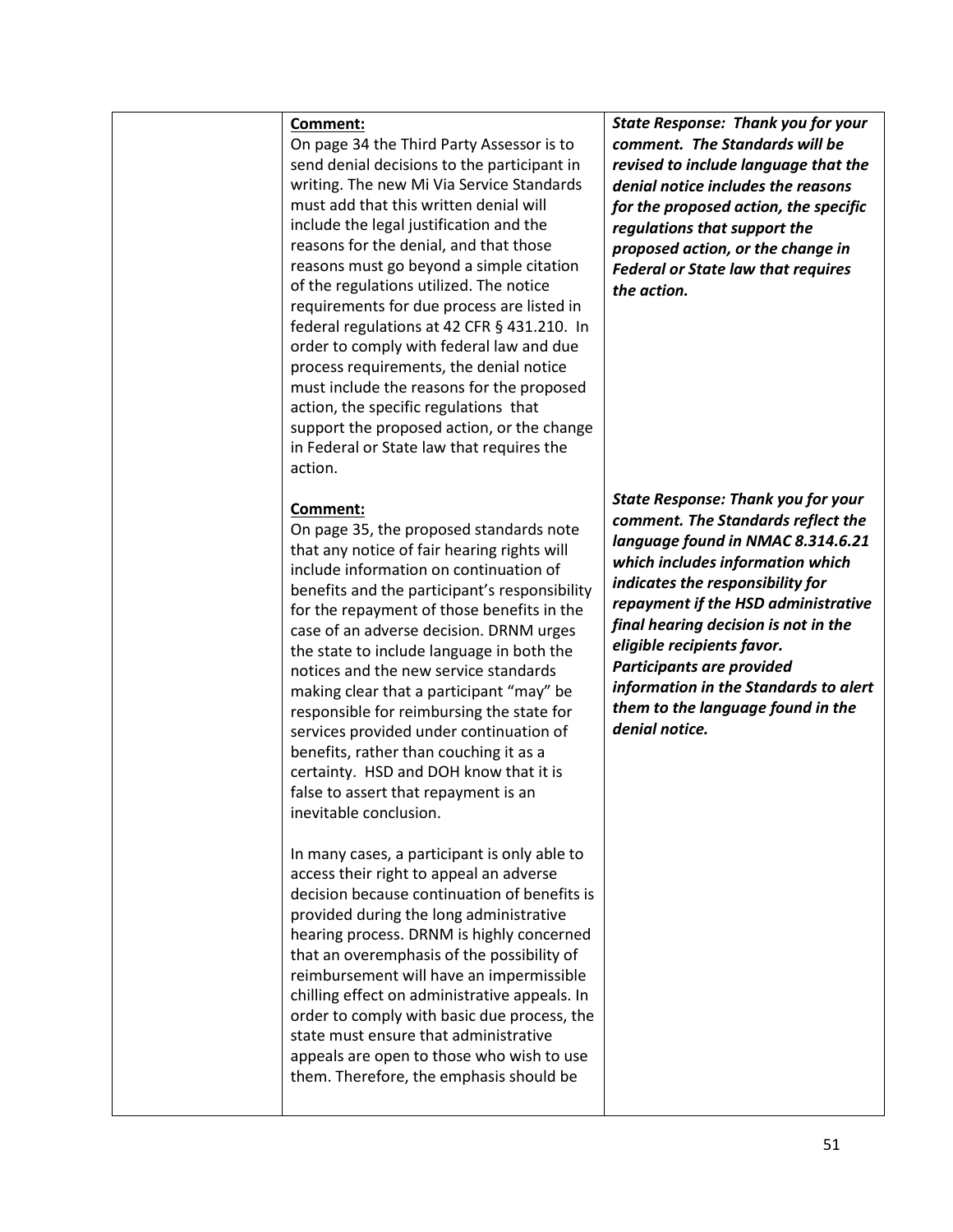| on the availability of continuation of<br>benefits, not the threat of repayment.                                                                                                                                                                                                                                                                                                                                    |                                                                                                                                                                                                                                                                                                                                                                                                                                               |
|---------------------------------------------------------------------------------------------------------------------------------------------------------------------------------------------------------------------------------------------------------------------------------------------------------------------------------------------------------------------------------------------------------------------|-----------------------------------------------------------------------------------------------------------------------------------------------------------------------------------------------------------------------------------------------------------------------------------------------------------------------------------------------------------------------------------------------------------------------------------------------|
| Comment:<br>On page 16, the first sentence under<br>FOCosonline: The Mi Via Plan of Care on-<br>line system is incorrect. It reads: In addition<br>to the above functions, the FMA operates<br>the FOCosonline system through which the<br>Mi Via program is operated through. One<br>use of "through" should be deleted.                                                                                           | <b>State Response: Thank you for your</b><br>comment. The state will make the<br>edit.                                                                                                                                                                                                                                                                                                                                                        |
| Comment:<br>A number of services listed as "Non-<br>Covered" by the Mi Via Waiver are<br>important to fostering participant<br>independence in the community. There can<br>be no valid justification for the program's<br>refusal to provide these services to<br>participants, and so they should be<br>available to individuals who need them<br>through the waiver.                                              | <b>State Response: Thank you for your</b><br>comment. Mi Via participants<br>receiving waiver services access<br>acute, ancillary, speciality, and<br>behavioral health benefit services<br>through a Centennial Care Managed<br>Care Organization (MCO). The Mi<br><b>Via Home and Community Based</b><br><b>Waiver is intended to provide</b><br>eligible participants control over<br><b>CMS approved waiver services and</b><br>supports. |
| Comment:<br>Pages 25-26 of the proposed Service<br>Standards list the services that are not<br>covered by the Mi Via Waiver. DRNM freely<br>acknowledges that the Mi Via Waiver<br>cannot cover services that are not<br>medically necessary. The difficulty is that<br>HSD and DOH have completely refused<br>to cover a number of services that<br>could be medically necessary for an<br>individual participant. | <b>State Response: Thank you for your</b><br>comment. Medically necessary<br>services are covered under the<br>participant's MCO Benefits.                                                                                                                                                                                                                                                                                                    |
| Comment:<br>HSD and DOH must not completely ban the<br>potential program services listed below.<br>Instead, there needs to be an individual<br>assessment of each participant to<br>determine if the services requested are<br>medically necessary. The blanket<br>prohibition of these services without an<br>individualized consideration of the Mi Via<br>participant's medical needs offends the                | <b>State Response: Thank you for your</b><br>comment. State Response is listed<br>for each service as identified in<br>comments below:                                                                                                                                                                                                                                                                                                        |
|                                                                                                                                                                                                                                                                                                                                                                                                                     |                                                                                                                                                                                                                                                                                                                                                                                                                                               |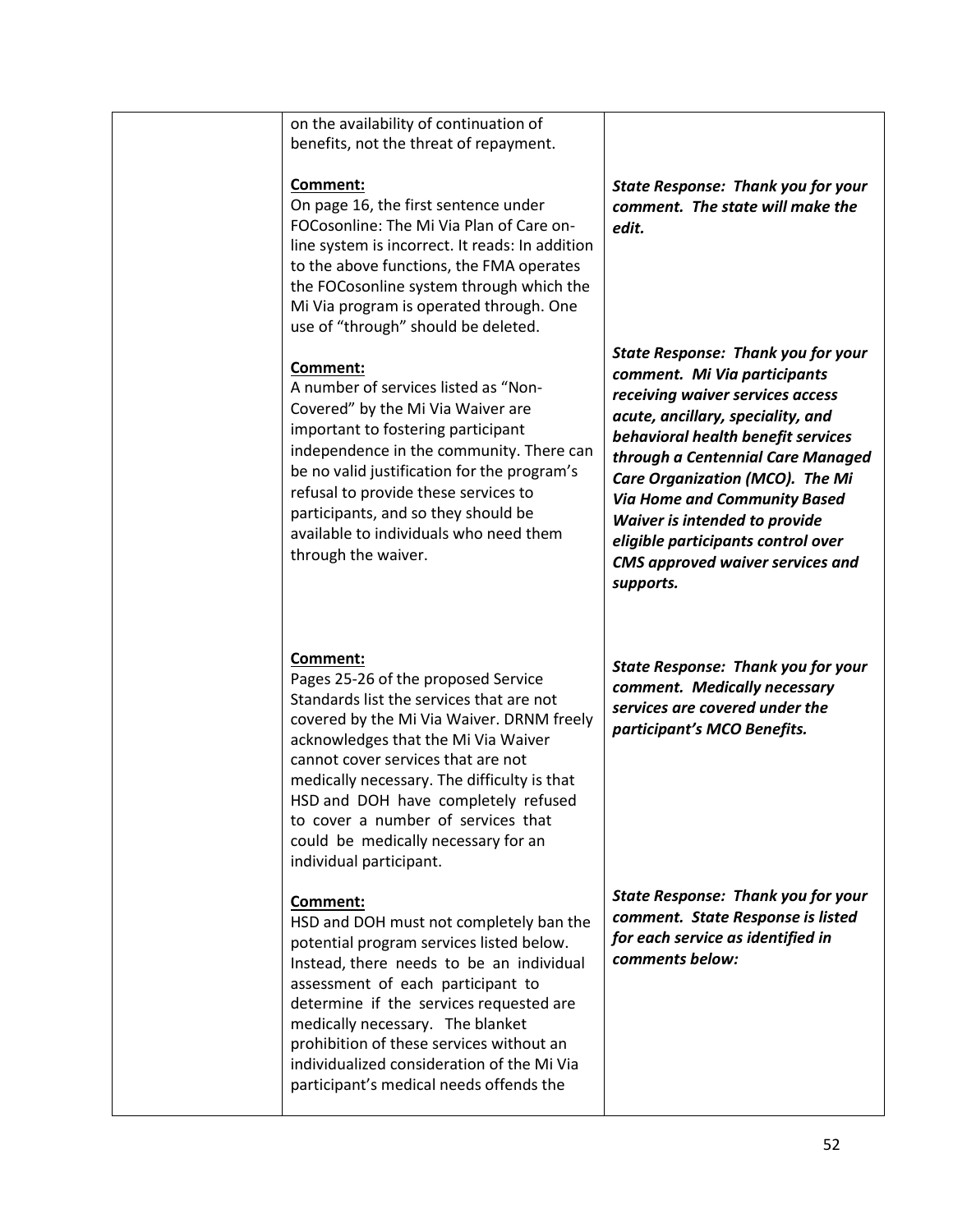spirit of self- direction and violates the Americans with Disabilities Act.

## **Comment:**

The proposed service standards exclude the purchase or maintenance of service animals, with a limited exception for the training of service dogs. The Mi Via Home and Community-Based Waiver is specifically intended to allow eligible participants control over their services and supports. Many people with disabilities require the assistance of service animals to maintain independence in their homes and communities. The exclusion of service animals is proposed without reason, and goes directly against the goals and philosophy that are the foundation of the waiver.

# **Comment:**

The proposed standards contain a blanket exclusion of activities that are primarily recreational, with examples given of what constitutes a recreational activity (including sporting events, theater tickets etc.). However, DRNM has encountered numerous cases where a participant's service provider or physician has determined that these activities provide a significant therapeutic benefit for a Mi Via participant. Many participants' activities, which the Third Party Assessor (TPA) might define as "leisure" or "recreational," are in fact medically necessary for those individuals. The Department is required to provide such services, and the exclusion of all "leisure" activities from that category is both incorrect and impermissibly arbitrary.

# **Comment:**

As was the case with the 2012 service standards, the proposed standards limit consumer electronics to the purchase of one of each "type" per year, and then only a replacement once every three years. This proposal is arbitrary, offered without any

*State Response: The Mi Via Waive Home and Community Based Waiver is intended to provide eligible participant control over CMS approved waiver services and supports. Under the current waiver, the use of waiver funds to purchase animals is not an approved service.*

*State Response: CMS disallows the use of waiver funds for services that are diversional or recreational in nature as these fall outside the scope of §1915 (c) of the ACT. The language in this section has been revised to remove examples of activities that are considered recreational or diversional.* 

*State Response: Thank you for your comment. The comment has been noted by the state. The language stands as proposed.*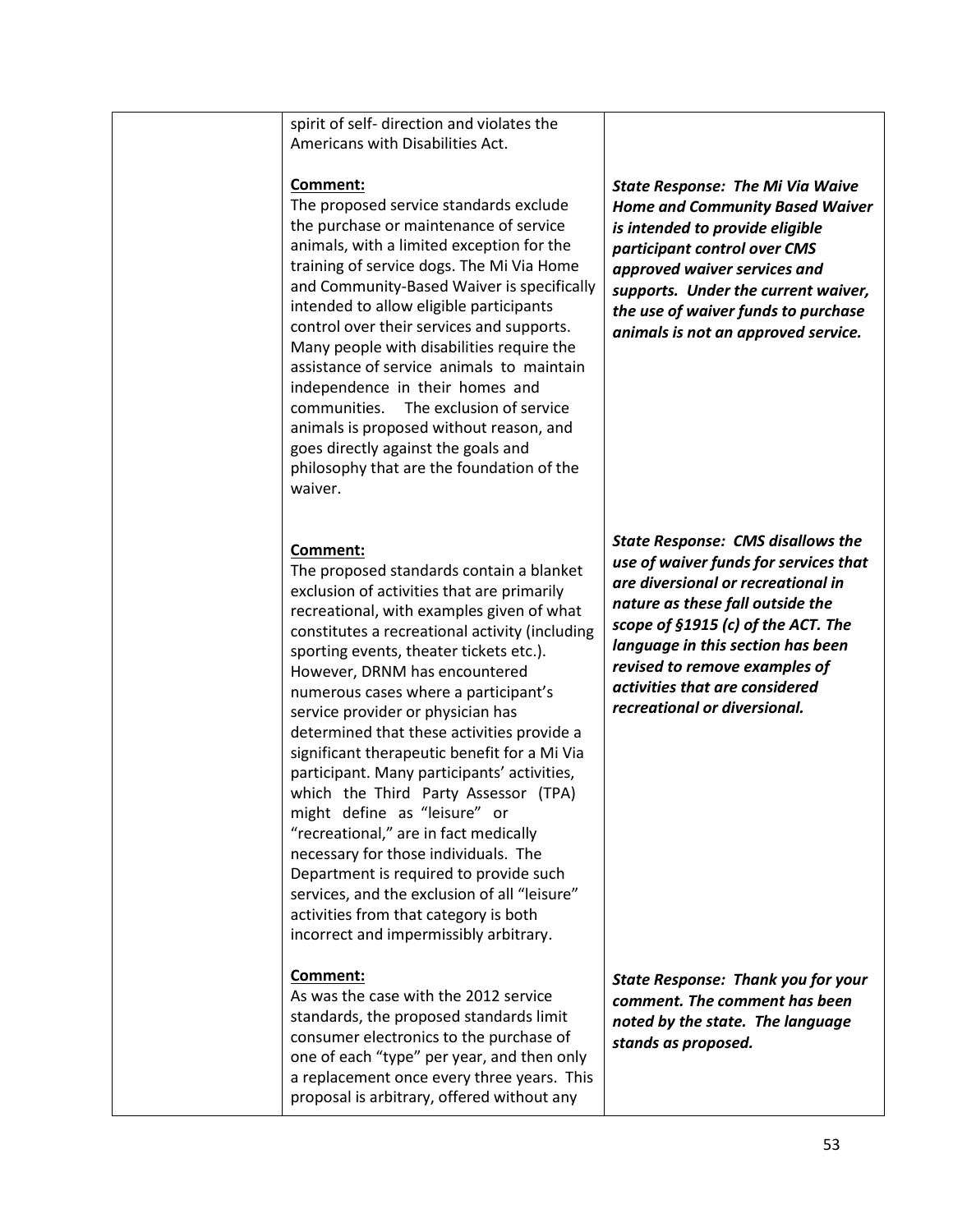reason, and should be rejected. This proposal will permit the TPA to deny without analysis a second item requested in a category. For a variety of reasons, participants occasionally require more than one item identified as a particular "type" within three years, and this proposed change would arbitrarily reject items that may be vital to a participant's independence in his/her home and community.

## **Comments:**

The proposed standards also exclude any cell phone services that include fees for data (including GPS), or more than one cell phone line per participant. Once again, this proposed change creates an arbitrary reason to reject an item without regard for the participant's disability-related needs. There are many examples of instances where a phone with internet or GPS access could be of crucial importance for a participant residing in the community. Many Mi Via participants have memory problems and/or auditory processing disorders; the ability to use cell phones to determine where they are and how to get home, or to the doctor's office, can be critical. This service must be made available to participants if it is determined that it is medically necessary. Furthermore, this arbitrary prohibition functions to ban a great many Mi Via participants from any cell phone access, given that in huge portions of New Mexico the only available cell phone providers do not offer any service options without a data

#### **Comment:**

The proposed service standards exclude dental services utilizing the Mi Via budgetary allotment. Dental services are critical to many Mi Via participants. Often, the participant will have no other option to access these services. The programmatic elimination of dental services would put

*State Response: Thank you for your comment. The proposed language has been struck that excluded cell phone services for minors. Data will be included under cell phone service with a limitation to the cost of one hundred dollars per month. The language on the limitation on the number of cell phone lines per eligible recipients shall remain as wavier services that are intended for only the eligible recipient.* 

*State Response: Thank you for your comment. Mi Via participants receiving Waiver service access acute, ancillary, specialty and behavioral health benefit services through Centennial Care Managed Care Organization (MCO). This includes dental services.*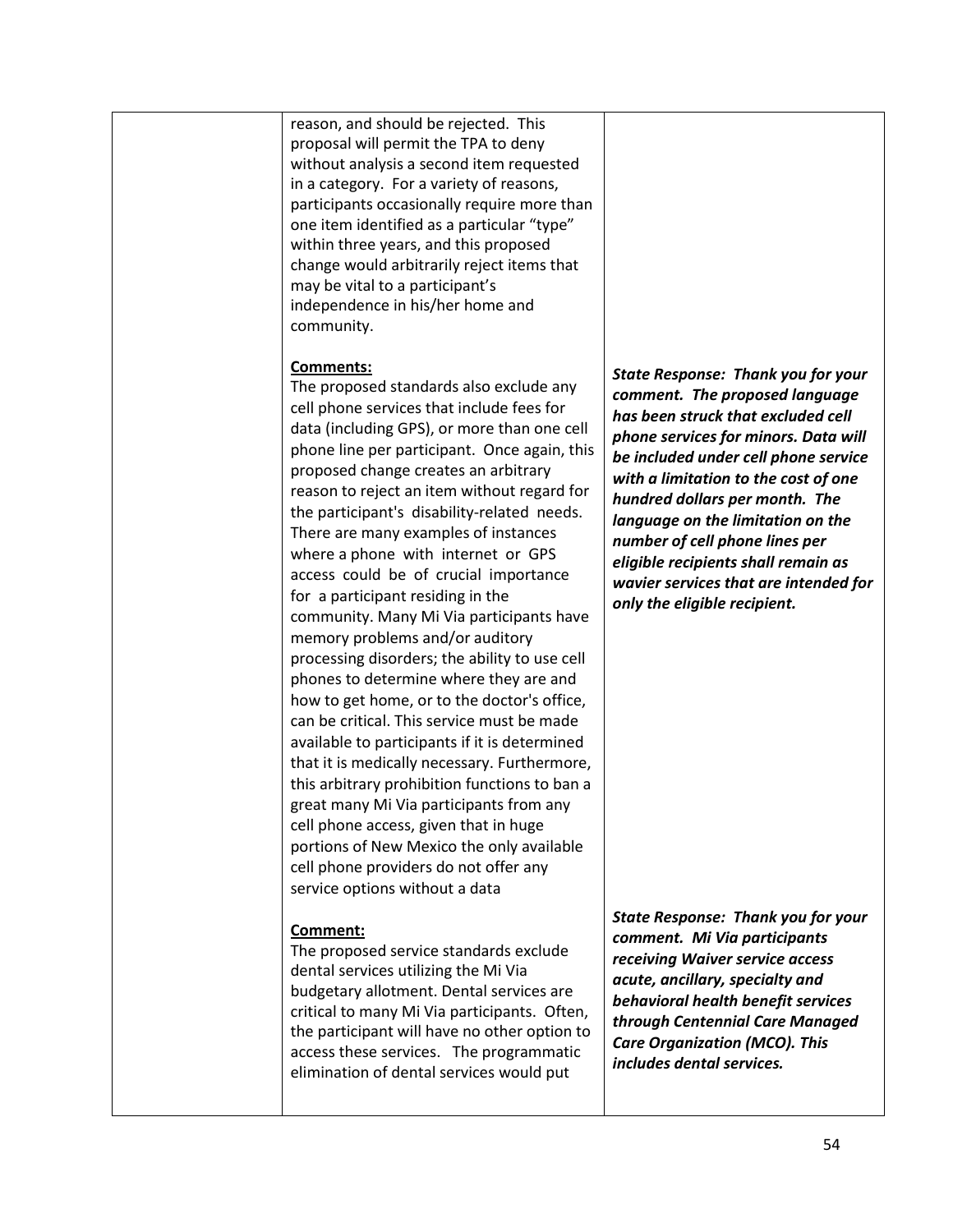|                                          | participants at risk, and would violate the<br>spirit and law of this self-directed Waiver.                                                                                                                                                                                                                                                                                                                                                                                             |                                                                                                                                                                                                                                                                                                                                                                                                                                                                                                                                        |
|------------------------------------------|-----------------------------------------------------------------------------------------------------------------------------------------------------------------------------------------------------------------------------------------------------------------------------------------------------------------------------------------------------------------------------------------------------------------------------------------------------------------------------------------|----------------------------------------------------------------------------------------------------------------------------------------------------------------------------------------------------------------------------------------------------------------------------------------------------------------------------------------------------------------------------------------------------------------------------------------------------------------------------------------------------------------------------------------|
|                                          | Comment:<br>The Americans with Disabilities Act requires<br>an individualized assessment of need for<br>each participant. Many of the Mi Via<br>services not covered by the proposed<br>service standards would be deemed<br>medically necessary for some participants<br>following an individualized evaluation.<br>Arbitrary exclusion of those services from<br>consideration both violates the ADA, and<br>goes against the spirit of a waiver where<br>services are self directed. | <b>State Response: Thank you for your</b><br>comment. Participants are assessed<br>individually and service plan<br>development is individualized.<br><b>Medically necessary services are</b><br>covered under the participant's MCO<br>Benefits.                                                                                                                                                                                                                                                                                      |
|                                          | Comment:<br>HSD and DOH must alter the section of the<br>service standards pertaining to non-<br>covered services in order to allow for<br>individual assessment of need and comply<br>with the ADA and federal law generally.                                                                                                                                                                                                                                                          | <b>State Response: Thank you for your</b><br>comment. Participants are assessed<br>individually and service plan<br>development is individualized. Mi<br>Via participants receiving waiver<br>services access acute, ancillary,<br>speciality, and behavioral health<br>benefit services through a<br><b>Centennial Care Managed Care</b><br>Organization (MCO). The Mi Via<br><b>Home and Community Based Waiver</b><br>is intended to provide eligible<br>participants control over CMS<br>approved waiver services and<br>supports. |
| December 11, 2015<br>Submitted via Email | Comment:<br><b>Proposed 2015 Service Standards</b><br>Philosophy of Self-Direction Self-direction is<br>a tool that leads to self-determination,<br>through which participants can have<br>greater control over their lives and have<br>more freedom to lead a meaningful life in<br>the community. -- "the" doesn't match<br>verbiage in NMAC which reads his/her<br>which narrows the definition of<br>community.                                                                     | <b>State Response: Thank you for your</b><br>comment. The state will revise<br>8.314.6.7 NMAC Section N with the<br>suggested language.                                                                                                                                                                                                                                                                                                                                                                                                |
|                                          | Comment:<br><b>Proposed 2015 Service Standards</b><br><b>GENERAL AUTHORITY AND REQUIREMENTS</b><br>The Centers for Medicare and Medicaid<br>Services (CMS) approved the Mi Via Self-                                                                                                                                                                                                                                                                                                    | <b>State Response: Thank you for your</b><br>comment. Those receiving Mi Via<br><b>Waiver services must meet medical</b><br>and financial eligibility requirements<br>as well as eligibility requirements                                                                                                                                                                                                                                                                                                                              |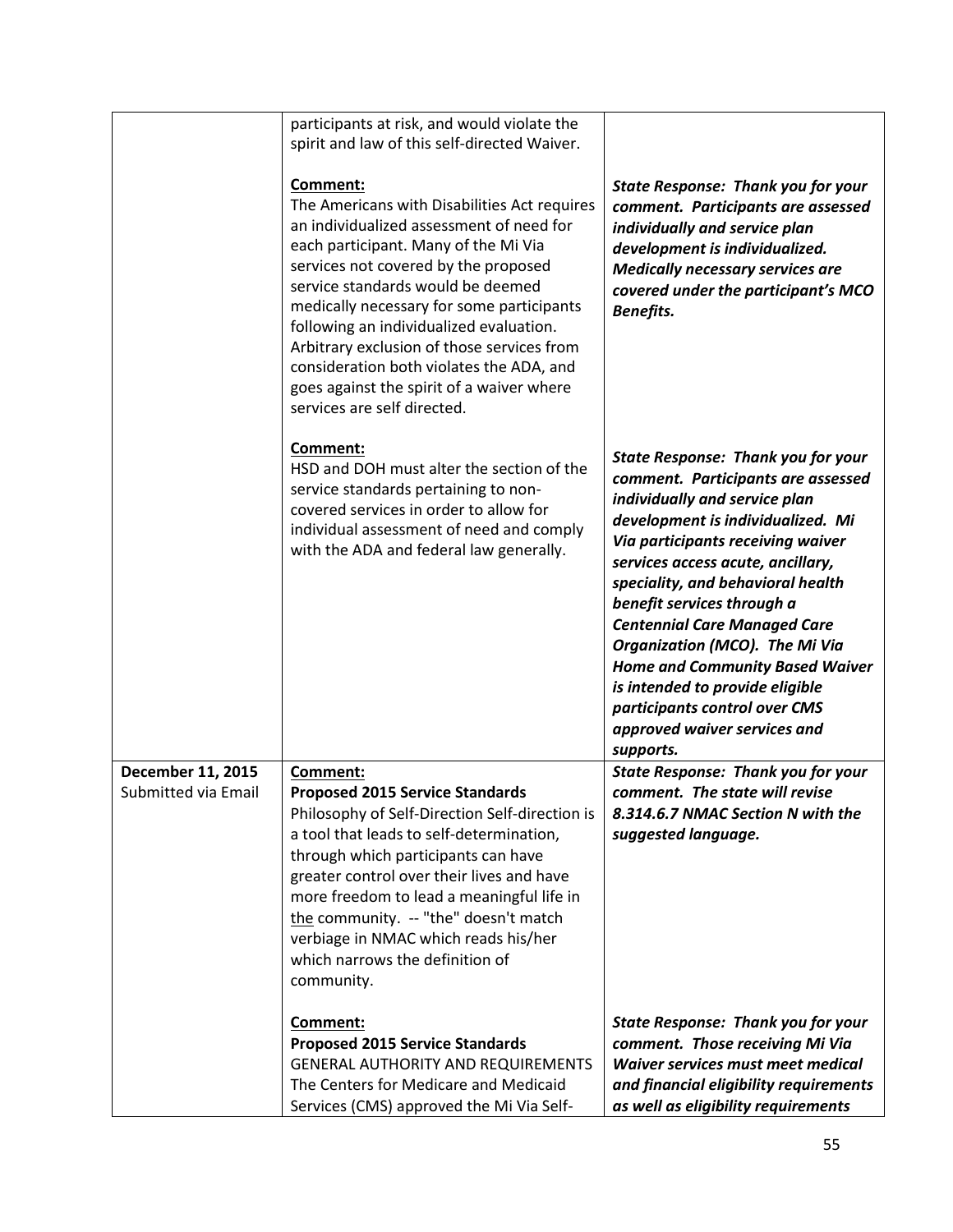| Directed Waiver effective October 1, 2015.<br>Mi Via provides self-directed home and<br>community based services (HCBS) to<br>individuals who are both financially eligible<br>and medically eligible under the ICF/IID<br>Level of Care (LOC) guidelines (8.314.6.13<br>NMAC). Eligible waiver participants include<br>people who are eligible to receive services<br>through the Home and Community Based<br>Services Waivers for those that are<br>Developmentally Disabled (DD) or<br>Medically Fragile (MF). -- Verbiage<br>" Developmentally Disabled (DD) or<br>Medically Fragile (MF)" doesn't match<br>NMAC verbiage, which language is<br>appropriate?                                   | established through the Department<br>of Health (DOH) for Developmental<br><b>Disabilities and/or Medically Fragile</b><br>conditions.                                                                                                                                                                                                                           |
|----------------------------------------------------------------------------------------------------------------------------------------------------------------------------------------------------------------------------------------------------------------------------------------------------------------------------------------------------------------------------------------------------------------------------------------------------------------------------------------------------------------------------------------------------------------------------------------------------------------------------------------------------------------------------------------------------|------------------------------------------------------------------------------------------------------------------------------------------------------------------------------------------------------------------------------------------------------------------------------------------------------------------------------------------------------------------|
| Comment:<br><b>Proposed 2015 Service Standards</b><br>Personal Representative (PR) - The<br>participant may choose to appoint a<br>personal representative designated to have<br>access to information for the purpose of<br>offering support and assisting the<br>participant in understanding Mi Via waiver<br>services. The participant can designate a<br>person to act as a personal representative<br>by signing a release of information form<br>indicating the participant's consent to the<br>release of confidential information ---<br>"consent to the release of confidential<br>information" This language is too broad<br>allows representative access to all client<br>information. | <b>State Response: Thank you for your</b><br>comment. The state will make the<br>edit.                                                                                                                                                                                                                                                                           |
| Comment:<br><b>Proposed 2015 Service Standards</b><br><b>Community Membership Supports The</b><br>second section of the SSP covers<br>Community Membership Supports, which<br>help the participant participate in<br>community life in order to enhance<br>relationships with others, work or<br>participate in meaningful activities. These<br>supports include: Community Direct<br>Support, Employment Supports and<br>Customized Community Group Supports --                                                                                                                                                                                                                                   | <b>State Response: Thank you for your</b><br>comment. Customized Community<br><b>Group Support is the new service</b><br>name as approved in the Mi Via<br><b>Waiver by Centers for Medicare and</b><br><b>Medicaid (CMS) effective October 1,</b><br>2015. This service name change has<br>to be updated in the new Mi Via<br><b>Standards and Regulations.</b> |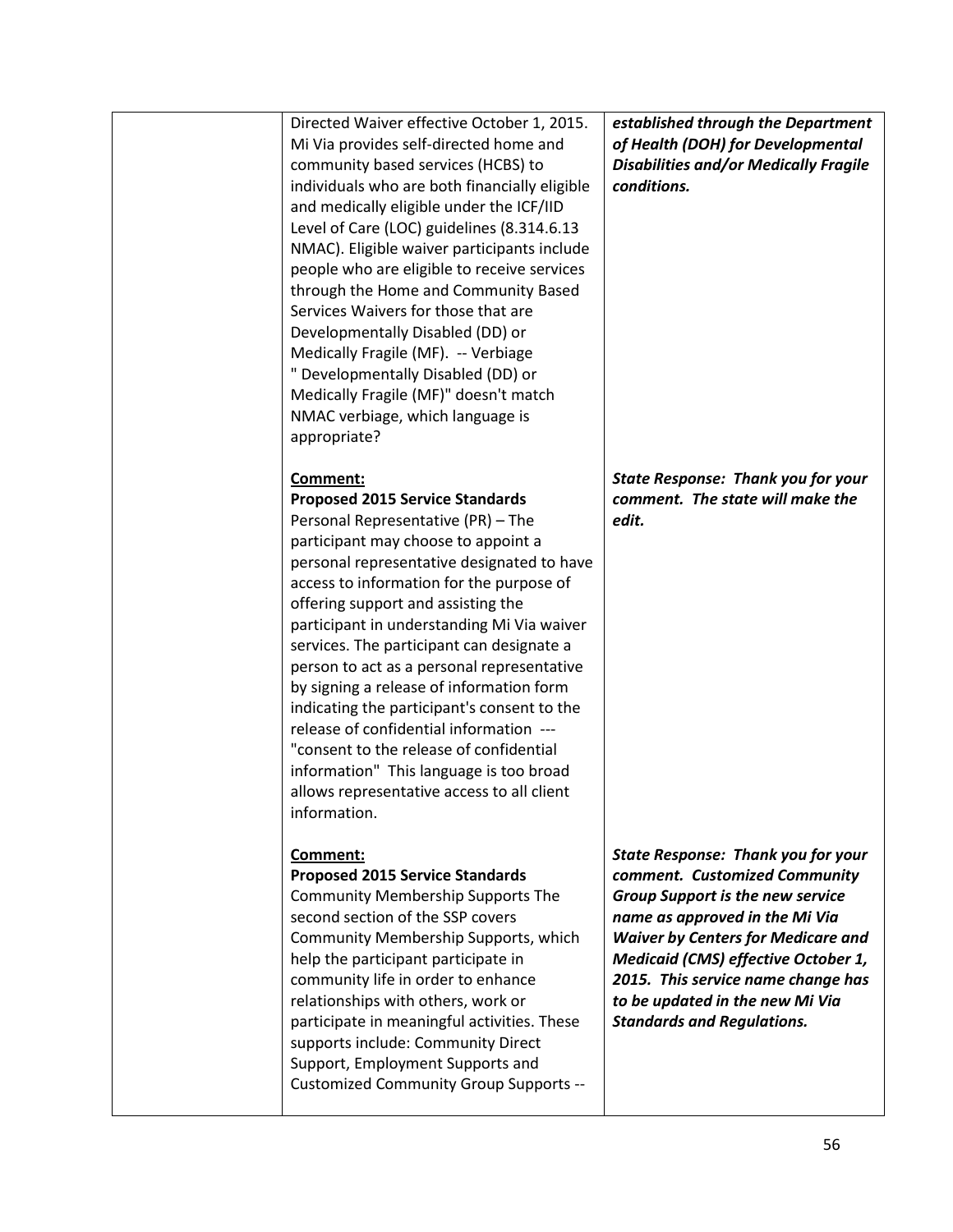| "Customized Community Group Supports"<br>language doesn't match NMAC                                                                                                                                                                                                                                                                                                                                                                                                                                                                                                                                                                                                                                                |                                                                                                                                                                                                              |
|---------------------------------------------------------------------------------------------------------------------------------------------------------------------------------------------------------------------------------------------------------------------------------------------------------------------------------------------------------------------------------------------------------------------------------------------------------------------------------------------------------------------------------------------------------------------------------------------------------------------------------------------------------------------------------------------------------------------|--------------------------------------------------------------------------------------------------------------------------------------------------------------------------------------------------------------|
| Comment:<br><b>Proposed 2015 Service Standards</b><br>7. NON-COVERED SERVICES<br>h. Any goods or services that a household<br>that does not include a person with a<br>disability would be expected to pay for as a<br>routine household or personal expense; ---<br>too broad and limiting in nature,<br>households without disabilities don't have<br>the same technology needs that a home<br>with a disabled individual would have.                                                                                                                                                                                                                                                                             | <b>State Response: Thank you for your</b><br>comment. The comment has been<br>noted by the state. The language<br>stands as proposed.                                                                        |
| s. Regularly scheduled upkeep,<br>maintenance and repairs of a home and<br>addition of fences, storage sheds or other<br>outbuildings, except upkeep and<br>maintenance of modifications or alterations<br>to a home which are an accommodation<br>directly related to the participant's<br>qualifying condition or disability; --- limiting<br>of potential emods for secondary diagnoses<br>and potential physical<br>limitations/disabilities not listed on 378,<br>but may benefit member's primary<br>diagnosis/condition.                                                                                                                                                                                     | <b>State Response: Thank you for your</b><br>comment. Mi Via services must<br>address a clinical, functional,<br>medical, or habilitative need which<br>is reviewed by the Third Party<br>Assessor.          |
| x. Consumer electronics such as computers<br>(including laptops or any electronic<br>tablets), printers and fax machines, or<br>other electronic equipment that does not<br>meet the criteria specified in Section 15<br>Subsection A of 8.314.6.15 NMAC. No more<br>than one (1) of each type of item may be<br>purchased at one (1) time, and consumer<br>electronics may not be replaced more<br>frequently than once every three (3) years,<br>including those consumer electronics<br>previously purchased through any other<br>MAD program; --technology is required to<br>maintain Mi Via budgets and if an individual<br>weren't disabled or on Mi Via they wouldn't<br>need access to the above technology | <b>State Response: Thank you for your</b><br>comment. Technology can be<br>purchased through the Mi Via<br>program and this support must<br>address a clinical, functional,<br>medical or habilitative need. |
| y. Cell phone services that include fees for<br>data (to include GPS) or more than one (1)                                                                                                                                                                                                                                                                                                                                                                                                                                                                                                                                                                                                                          | <b>State Response: Thank you for your</b><br>comment. Data will be included                                                                                                                                  |